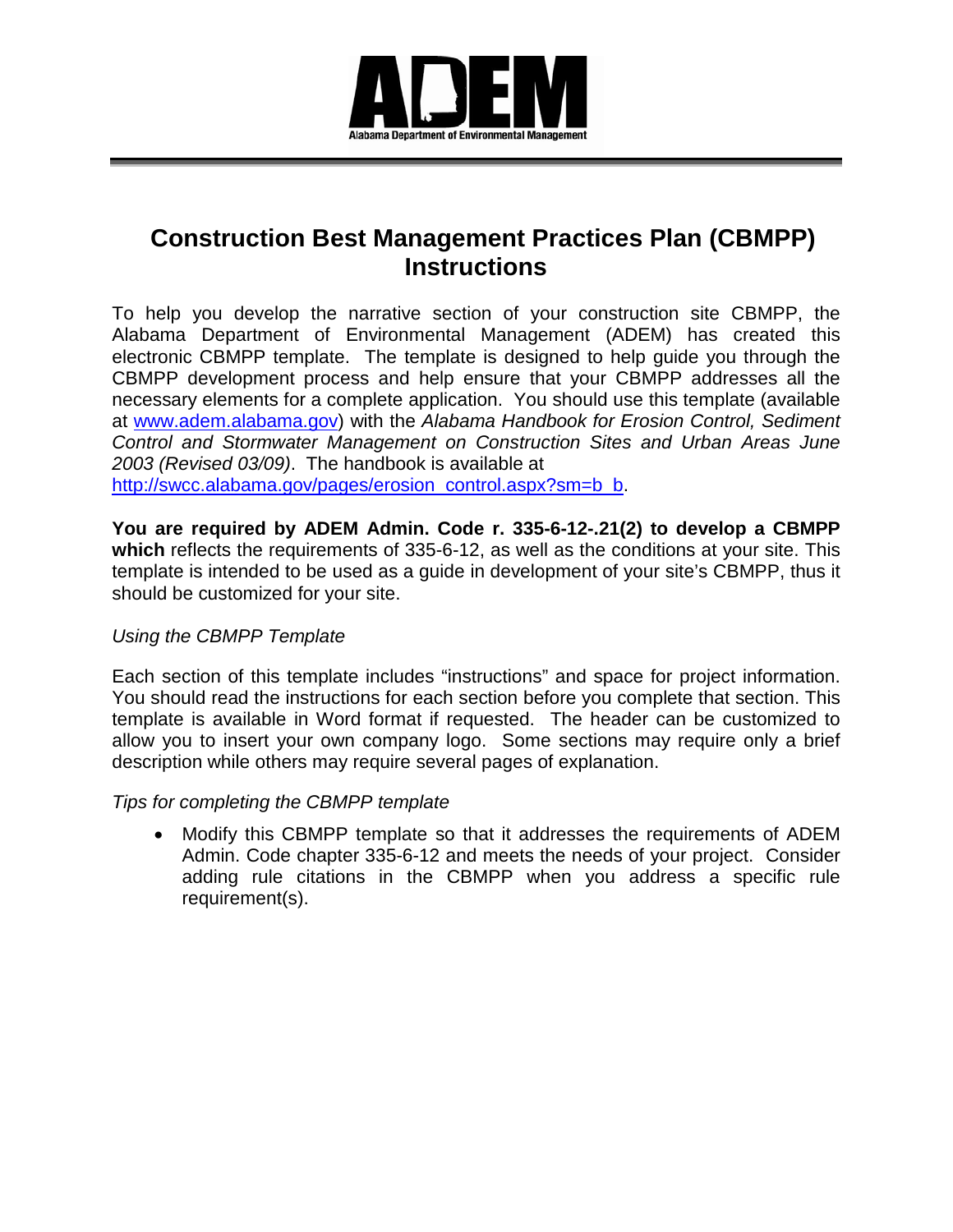## **Construction Best Management Practices Plan**

## **for:**

Insert Project Name Insert Project Site Location/Address Insert City, State, Zip Code Insert Project Site Telephone Number (if applicable)

## **Operator:**

Insert Company or Organization Name Insert Name Insert Address Insert City, State, Zip Code Insert Telephone Number Insert Fax/Email

## **CBMPP Contact(s) / QCP:**

Insert Company or Organization Name Insert Name Insert Address Insert City, State, Zip Code Insert Telephone Number Insert Fax/Email

## **CBMPP Preparation Date:**

**\_\_ \_\_ / \_\_ \_\_ / \_\_ \_\_ \_\_ \_\_**

*Estimated Project Dates:*

**Project Start Date: \_\_ \_\_ / \_\_ \_\_ / \_\_ \_\_ \_\_ \_\_ Project Completion Date: \_\_ \_\_ / \_\_ \_\_ / \_\_ \_\_ \_\_ \_\_**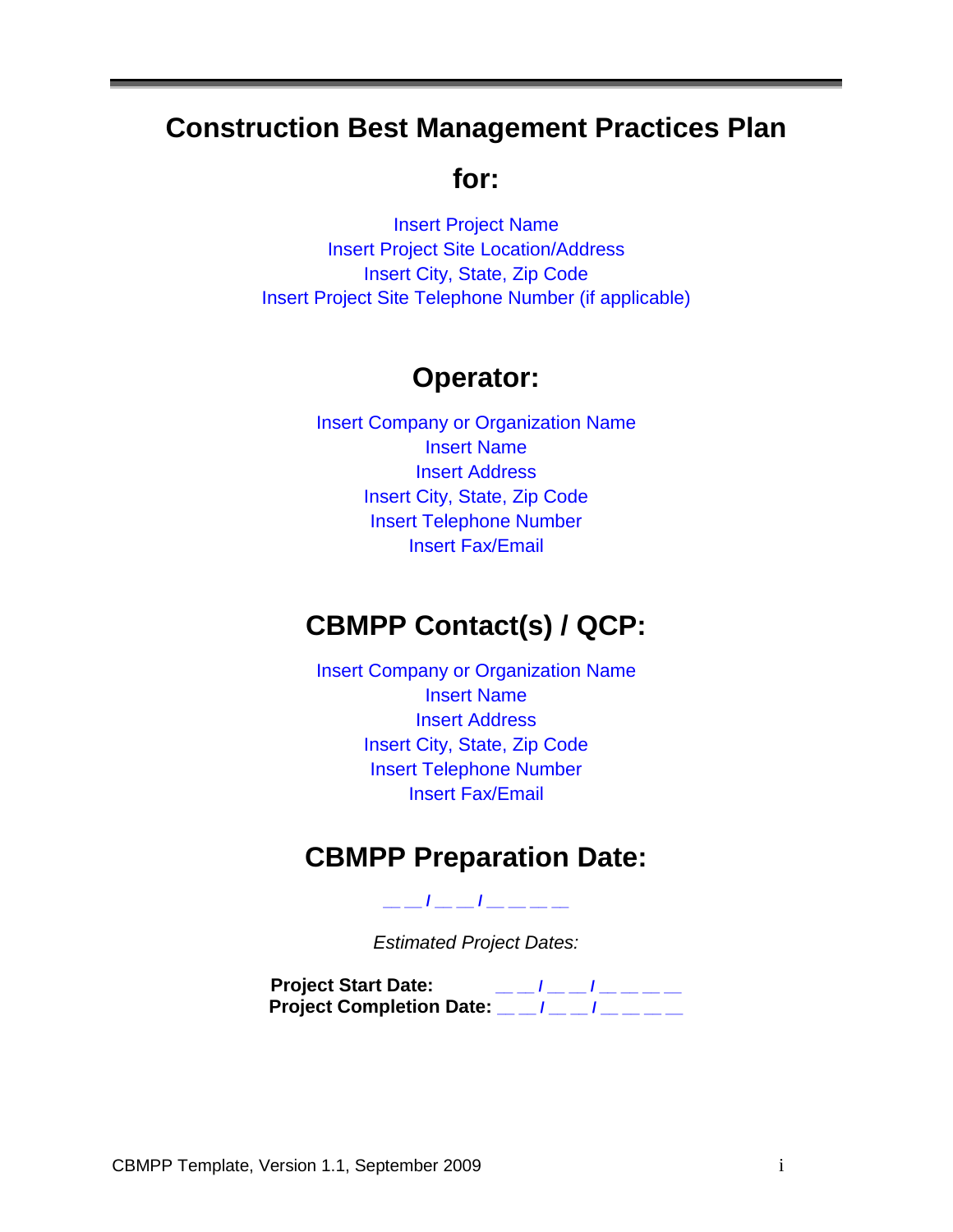## Contents

| 1.1  |                                                                         |  |
|------|-------------------------------------------------------------------------|--|
| 1.2  |                                                                         |  |
| 1.3  |                                                                         |  |
| 1.4  |                                                                         |  |
| 1.5  |                                                                         |  |
| 1.6  |                                                                         |  |
| 1.7  |                                                                         |  |
| 1.8  |                                                                         |  |
| 1.9  |                                                                         |  |
| 1.10 |                                                                         |  |
| 1.11 |                                                                         |  |
| 1.12 |                                                                         |  |
|      |                                                                         |  |
| 2.1  |                                                                         |  |
| 2.2  |                                                                         |  |
| 2.3  |                                                                         |  |
| 2.4  |                                                                         |  |
| 2.5  |                                                                         |  |
| 2.6  |                                                                         |  |
| 2.7  |                                                                         |  |
| 2.8  |                                                                         |  |
| 2.9  |                                                                         |  |
| 2.10 |                                                                         |  |
|      |                                                                         |  |
| 3.1  |                                                                         |  |
| 3.2  |                                                                         |  |
| 3.3  |                                                                         |  |
| 3.4  | Establish Proper Equipment/Vehicle Fueling and Maintenance Practices 25 |  |
| 3.5  |                                                                         |  |
| 3.6  |                                                                         |  |
| 3.7  |                                                                         |  |
| 3.8  |                                                                         |  |
|      |                                                                         |  |
|      |                                                                         |  |
| 5.1  |                                                                         |  |
| 5.2  |                                                                         |  |
| 5.3  |                                                                         |  |
|      |                                                                         |  |
| 6.1  |                                                                         |  |
| 6.2  |                                                                         |  |
| 6.3  |                                                                         |  |
|      |                                                                         |  |
|      |                                                                         |  |
|      |                                                                         |  |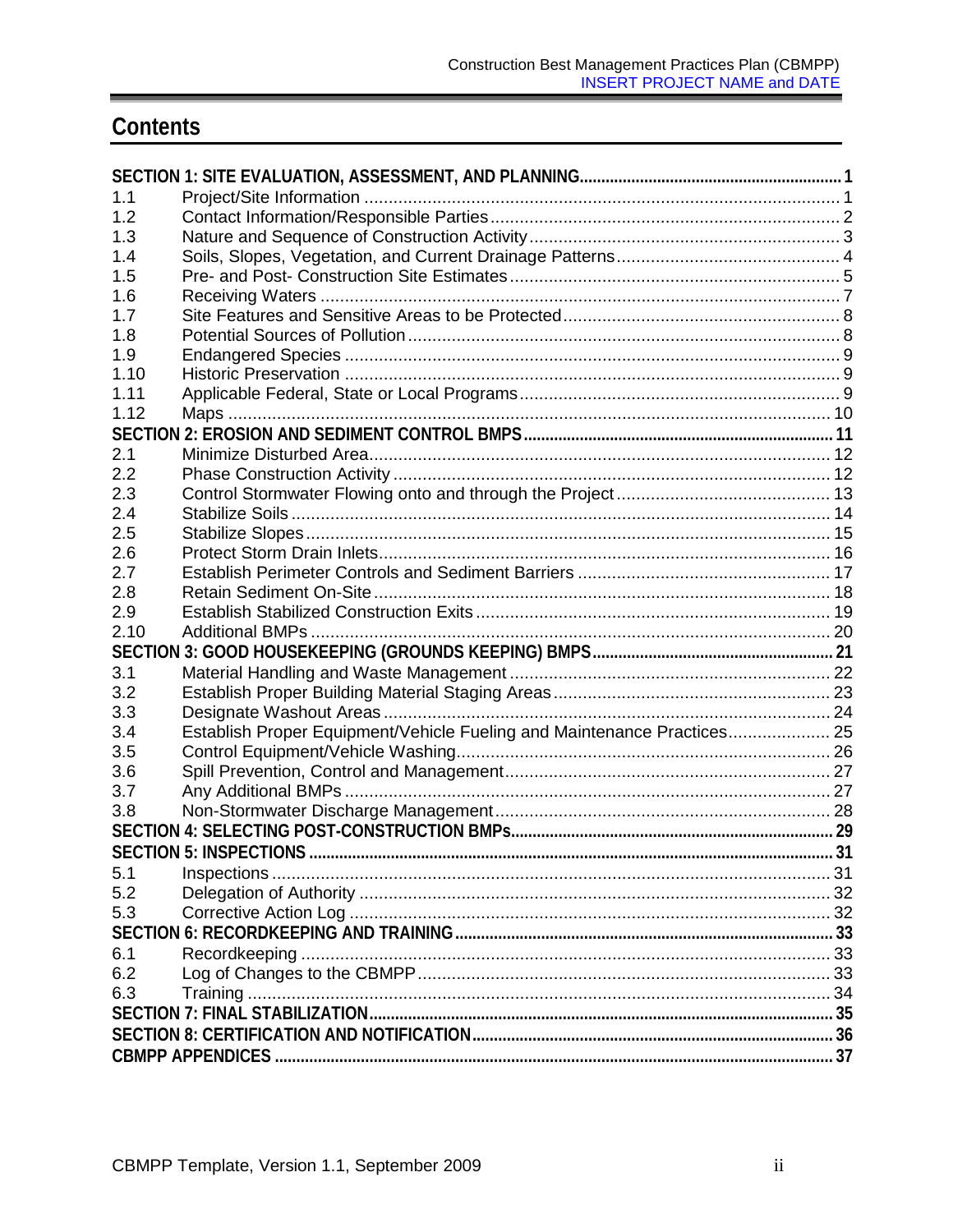Appendix A – General Location Map

Appendix B – Site Maps

Appendix C – NOR and Acknowledgement Letter from ADEM

Appendix D – Inspection Reports

Appendix E - Sample Worksheet (see Part 1.5, calculating pre- and post-construction runoff volumes)

Appendix F – Corrective Action Log (or in Part 5.3)

Appendix G – CBMPP Amendment Log (or in Part 6.2)

Appendix H – Grading and Stabilization Activities Log (or in Part 6.1)

Appendix I – Training Log (Optional)

Appendix J – Delegation of Authority

Appendix K – Additional Information (i.e., Endangered Species, Historic Preservation and U.S. Corps of Engineers Documentation)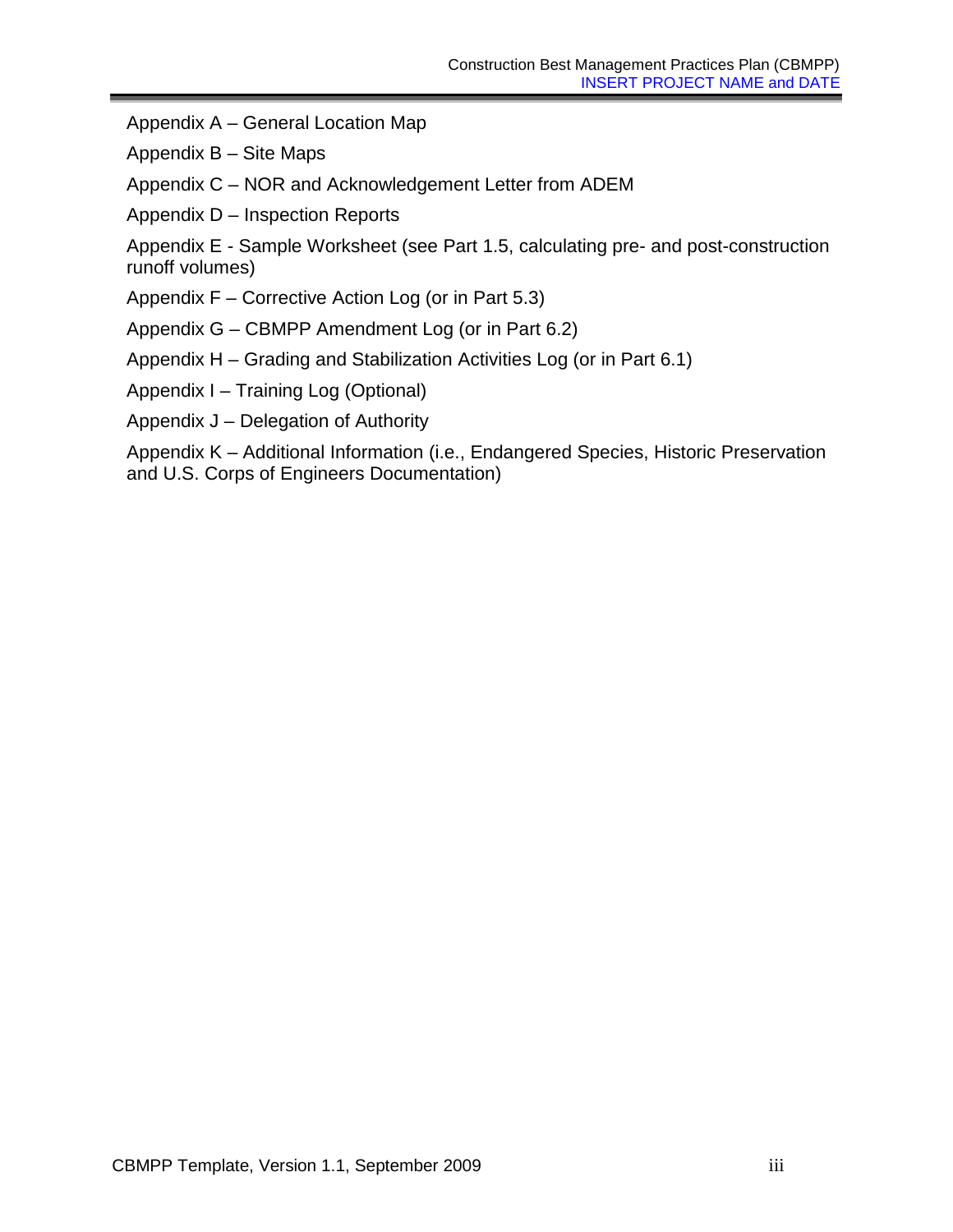## <span id="page-4-1"></span><span id="page-4-0"></span>**SECTION 1: SITE EVALUATION, ASSESSMENT, AND PLANNING**

## *1.1 Project/Site Information*

| Instructions:                                                                                                                                                                                                                  |                                                                                                                 |  |  |
|--------------------------------------------------------------------------------------------------------------------------------------------------------------------------------------------------------------------------------|-----------------------------------------------------------------------------------------------------------------|--|--|
| permit coverage.                                                                                                                                                                                                               | In this section, you can gather some basic site information that will be helpful to you later when you file for |  |  |
| Detailed information on determining your site's latitude and longitude can be found at<br>www.epa.gov/npdes/stormwater/latlong                                                                                                 |                                                                                                                 |  |  |
|                                                                                                                                                                                                                                |                                                                                                                 |  |  |
| Project Street/Location: University of the Contract of the Contract of the Contract of the Contract of the Contract of the Contract of the Contract of the Contract of the Contract of the Contract of the Contract of the Con |                                                                                                                 |  |  |
|                                                                                                                                                                                                                                |                                                                                                                 |  |  |
| Latitude/Longitude of the Project Site (front gate). [Use one of three possible formats,<br>and specify method]                                                                                                                |                                                                                                                 |  |  |
| Latitude:                                                                                                                                                                                                                      | Longitude:                                                                                                      |  |  |
| $1. -2$ <sup>o</sup> $    -$ N (degrees, minutes, seconds)                                                                                                                                                                     | $1. -2$ ° $    -$ W (degrees, minutes, seconds)                                                                 |  |  |
| $2. \_\_\_$ <sup>o</sup> $\_\_\_\_\_\_\_\_$ N (degrees, minutes, decimal)                                                                                                                                                      | $2. -0$ $- -1$ W (degrees, minutes, decimal)                                                                    |  |  |
| $3.        \circ$ N (decimal)                                                                                                                                                                                                  | $3. - - \cdot - - - -$ <sup>o</sup> W (decimal)                                                                 |  |  |
| Method for determining latitude/longitude:<br>Other (please specify):                                                                                                                                                          | <b>GPS</b>                                                                                                      |  |  |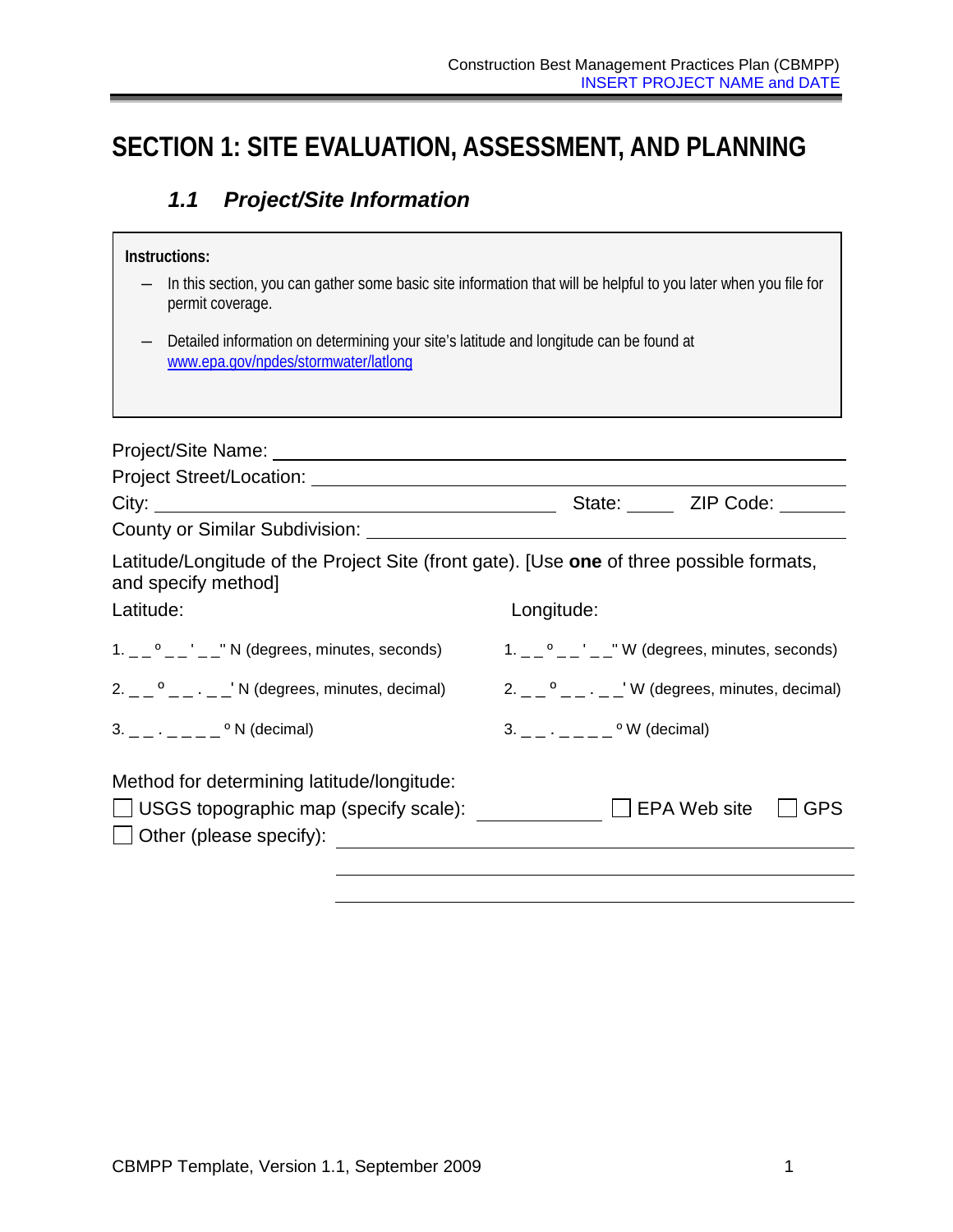## <span id="page-5-0"></span>*1.2 Contact Information/Responsible Parties*

#### **Instructions:**

― List the operator, project managers, stormwater contact(s), and person or organization that prepared the CBMPP. Indicate respective responsibilities, where appropriate.

#### **Operator:**

Insert Company or Organization Name: Insert Name: Insert Address: Insert City, State, Zip Code: Insert Telephone Number: Insert Fax/Email: Insert area of control (if more than one operator at site): Repeat as necessary

### **Project Manager(s) or Site Supervisor(s):**

Insert Company or Organization Name: Insert Name: Insert Address: Insert City, State, Zip Code: Insert Telephone Number: Insert Fax/Email: Insert area of control (if more than one operator at site): Repeat as necessary

#### **CBMPP Contact(s) / QCP:**

Insert Company or Organization Name: Insert Name: Insert Address: Insert City, State, Zip Code: Insert Telephone Number: Insert Fax/Email: Insert area of control (if more than one operator at site): Repeat as necessary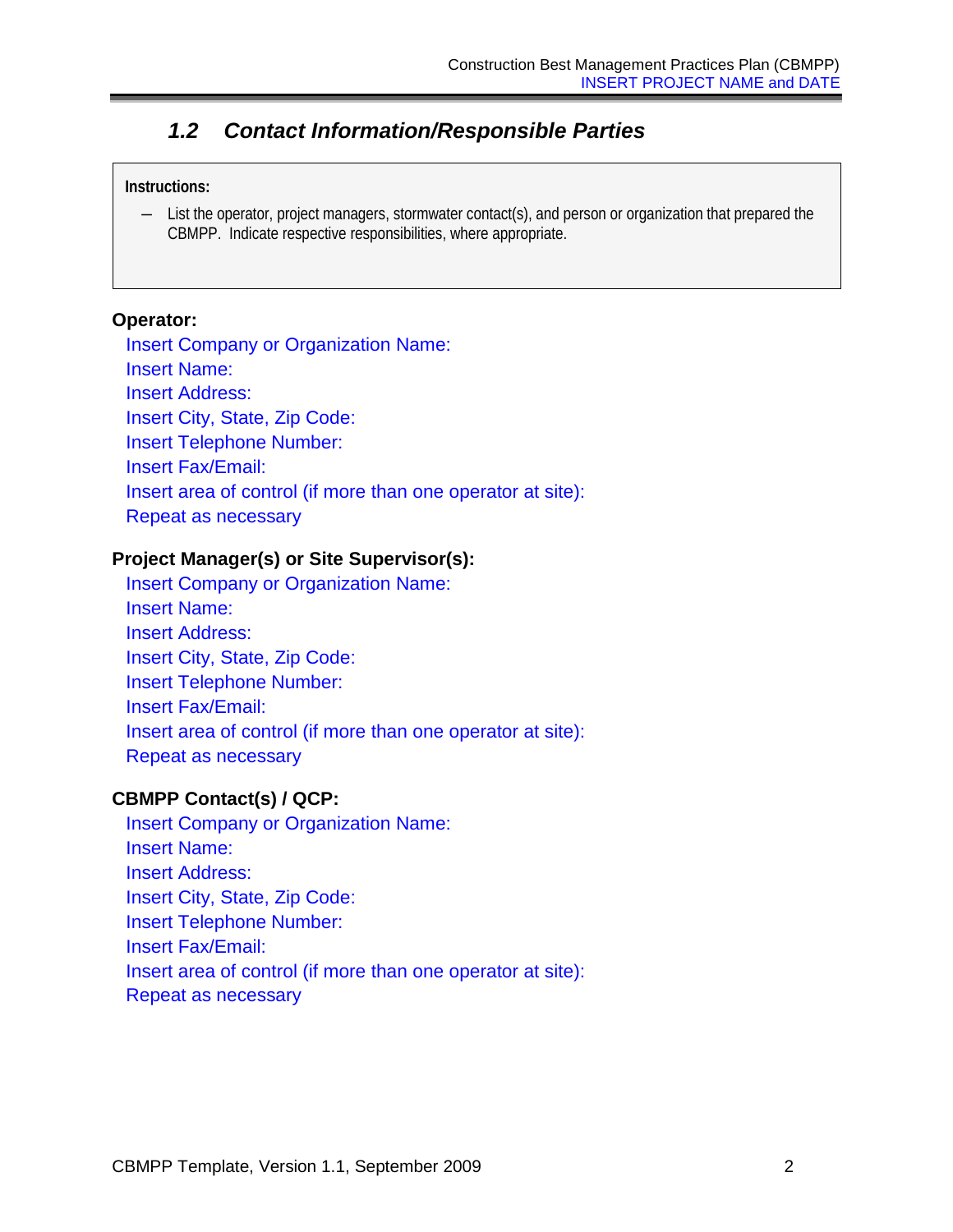## **QCI or Qualified Person(s):**

Insert Company or Organization Name: Insert Name: Insert Address: Insert City, State, Zip Code: Insert Telephone Number: Insert Fax/Email: Insert area of control (if more than one operator at site): Repeat as necessary

#### **This CBMPP was Prepared by:**

Insert Company or Organization Name: Insert Name: Insert Address: Insert City, State, Zip Code: Insert Telephone Number: Insert Fax/Email:

#### **Emergency 24-Hour Contact:**

Insert Company or Organization Name: Insert Name: Insert Telephone Number:

## <span id="page-6-0"></span>*1.3 Nature and Sequence of Construction Activity*

#### **Instructions:**

― Briefly describe the nature of the construction activity and approximate time frames (one or more paragraphs, depending on the nature and complexity of the project).

Describe the general scope of the work for the project, major phases of construction, etc: INSERT TEXT HERE

|                                | Proposed Activity(ies) to be Conducted:                |                                                                                       |  |
|--------------------------------|--------------------------------------------------------|---------------------------------------------------------------------------------------|--|
|                                | $\Box$ Residential $\Box$ Commercial $\Box$ Industrial | Road Construction   Linear Utility                                                    |  |
| $\Box$ Other (please specify): |                                                        |                                                                                       |  |
|                                |                                                        |                                                                                       |  |
|                                |                                                        | If Non-Coal, Non-Metallic Mining, Recovery, or Construction Material Management Site: |  |
| □ Dirt-Chert                   |                                                        | □ Sand-Gravel □ Shale-Clay □ Crushed-Dimension Stone                                  |  |
| $\Box$ Other (please specify): |                                                        |                                                                                       |  |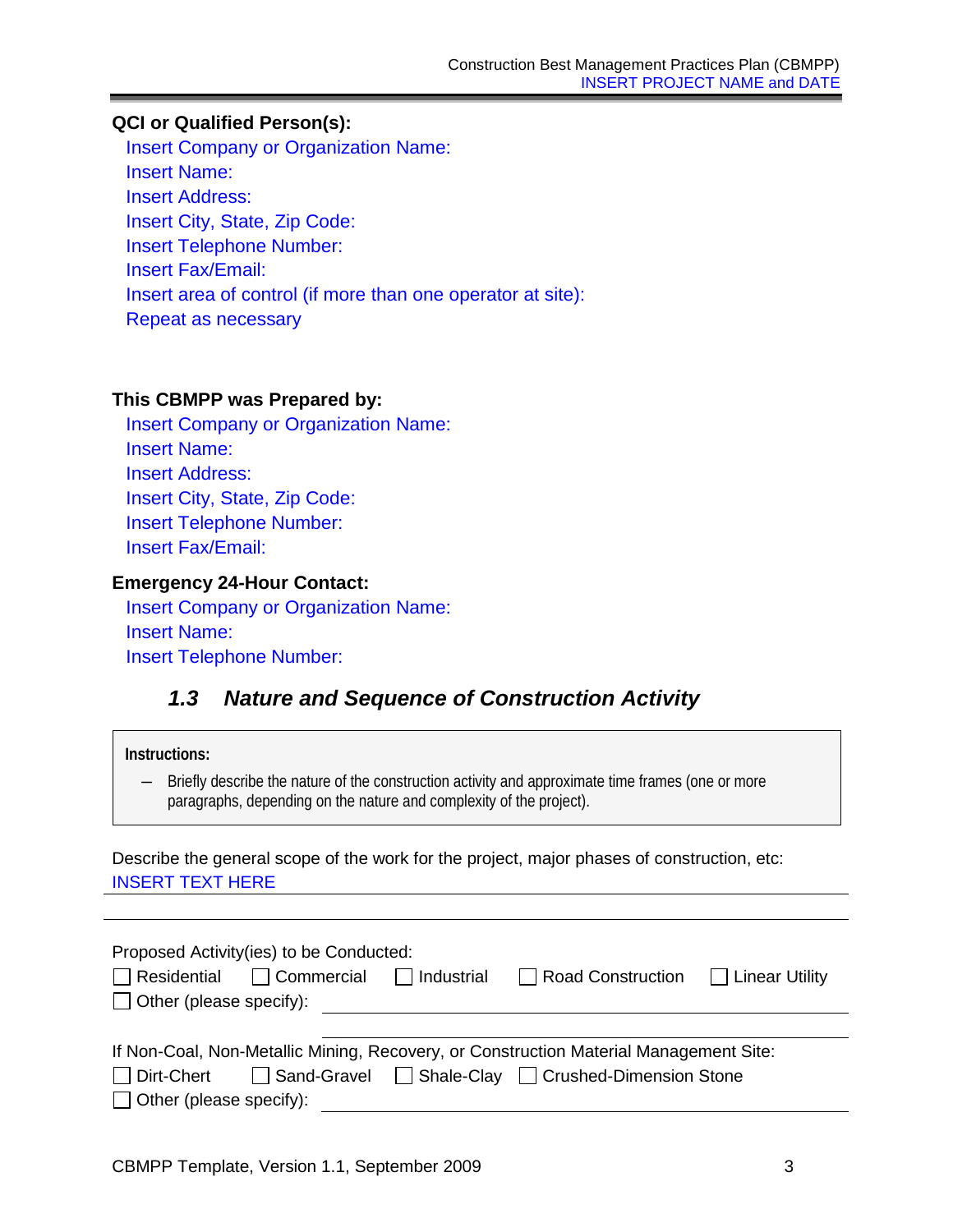| $\Box$ Other (please specify): |  |
|--------------------------------|--|
| $\Box$ Other (please specify): |  |
| <b>Primary SIC Code:</b>       |  |
| Primary NAICS Code:            |  |

Brief Description of Construction, Non-coal Mining, or Materials Management Activity:

<span id="page-7-0"></span>Estimated Project Completion Date:  $\frac{1}{2}$   $\frac{1}{2}$   $\frac{1}{2}$   $\frac{1}{2}$   $\frac{1}{2}$   $\frac{1}{2}$   $\frac{1}{2}$   $\frac{1}{2}$ 



## *1.4 Soils, Slopes, Vegetation, and Current Drainage Patterns*

#### **Instructions:**

- ― Describe the existing soil conditions at the construction site including soil types, slopes and slope lengths, drainage patterns, and other topographic features that might affect erosion and sediment control.
- ― Also, note any historic site contamination evident from existing site features and known past usage of the site.

Soil type(s):

Information Source(s):

Slopes (describe current slopes and note any changes due to grading or fill activities):

Drainage Patterns describe or provide map(s) of current drainage patterns and note any changes dues to grading or fill activities):

Vegetation:

Other: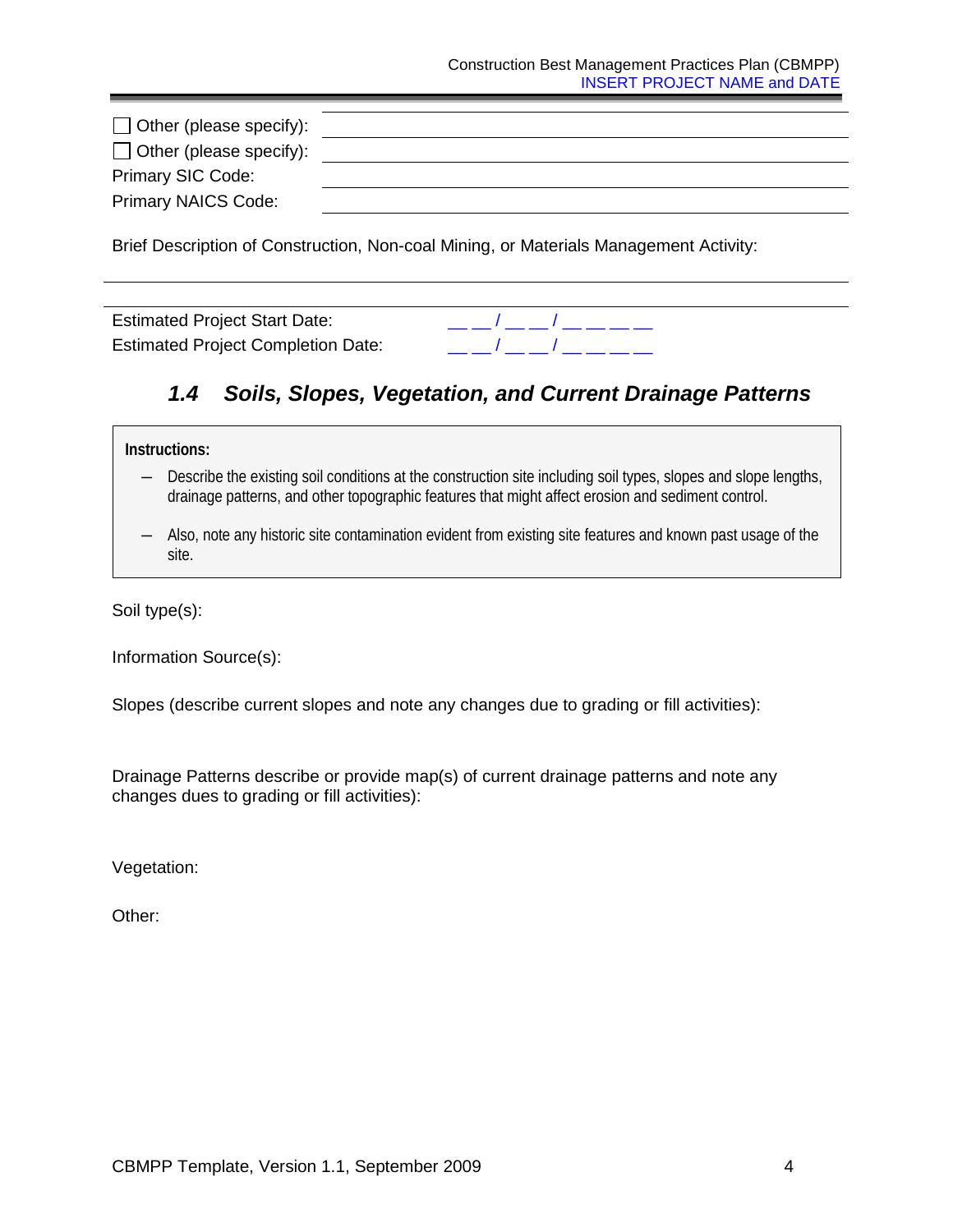## *1.5 Pre- and Post- Construction Site Estimates*

### <span id="page-8-0"></span>**Instructions:**

- ― See Appendix E for a selected discussion of stormwater calculation methodologies.
- ― Estimate the area to be disturbed by excavation, grading, or other construction activities, including dedicated off-site borrow and fill areas.
- ― Calculate the percentage of impervious surface area before and after construction
- ― Calculate the runoff coefficients before and after construction.
- ― Calculate the pre- and post- construction stream velocities and volumes. The storm water CBMPs design for construction sites should be sufficient to control the volume and rate of storm water runoff for the 2-year frequency, 24-hour duration rainfall, such that the post-construction volume and rate of storm water runoff will not significantly exceed the volume and rate of storm water runoff under pre-construction conditions. The CBMPP should include:

**Pre-Construction Hydrologic Analysis for volume and velocity showing methodologies used and supporting calculations to include:**

- A topographic map of existing site conditions with the basin boundaries indicated;
- Acreage, soil types and land cover of areas for each sub-basin affected by the project; and
- ― Methodologies, assumptions, site parameters and supporting design calculations used in analyzing the volume and rate of storm water runoff for pre-construction conditions utilizing a 2 year, 24-hour design storm.
- Calculate / Develop a site hydrograph.

**Post-Construction Hydrologic Analysis for volume and velocity showing methodologies used and supporting calculations to include:**

- A topographic map of developed site conditions with the post-construction basin boundaries indicated;
- ― Total area of post-construction impervious surfaces and other land cover areas for each subbasin affected by the project, and
- Methodologies, assumptions, site parameters and supporting design calculations used in analyzing the volume and rate of storm water runoff for post-construction conditions utilizing a 2-year, 24-hour design storm.
- Calculate / Develop a site hydrograph.
- ― For more information reference the National Resources Conservation Services. *National Engineering Handbook. Part 630: Hydrology, 1969-2001.* Available online at: [www.mi.nrcs.usda.gov/technical/engineering/neh.html](http://www.mi.nrcs.usda.gov/technical/engineering/neh.html)
- ― For precipitation data, reference NOAA's National Weather Service Hydrometeorological Design Studies Center available online at: [http://hdsc.nws.noaa.gov/hdsc/pfds/other/al\\_pfds.html](http://hdsc.nws.noaa.gov/hdsc/pfds/other/al_pfds.html)
- Reference Appendix E of this guidance document for an example worksheet for calculating the change in runoff volume for a 2-year storm event as well as an example hydrograph.

The following are estimates of the construction site.

| Total project area:                             | acres |
|-------------------------------------------------|-------|
| Construction site area to be disturbed:         | acres |
| Percentage impervious area before construction: | %     |
| Percentage impervious area after construction:  | %     |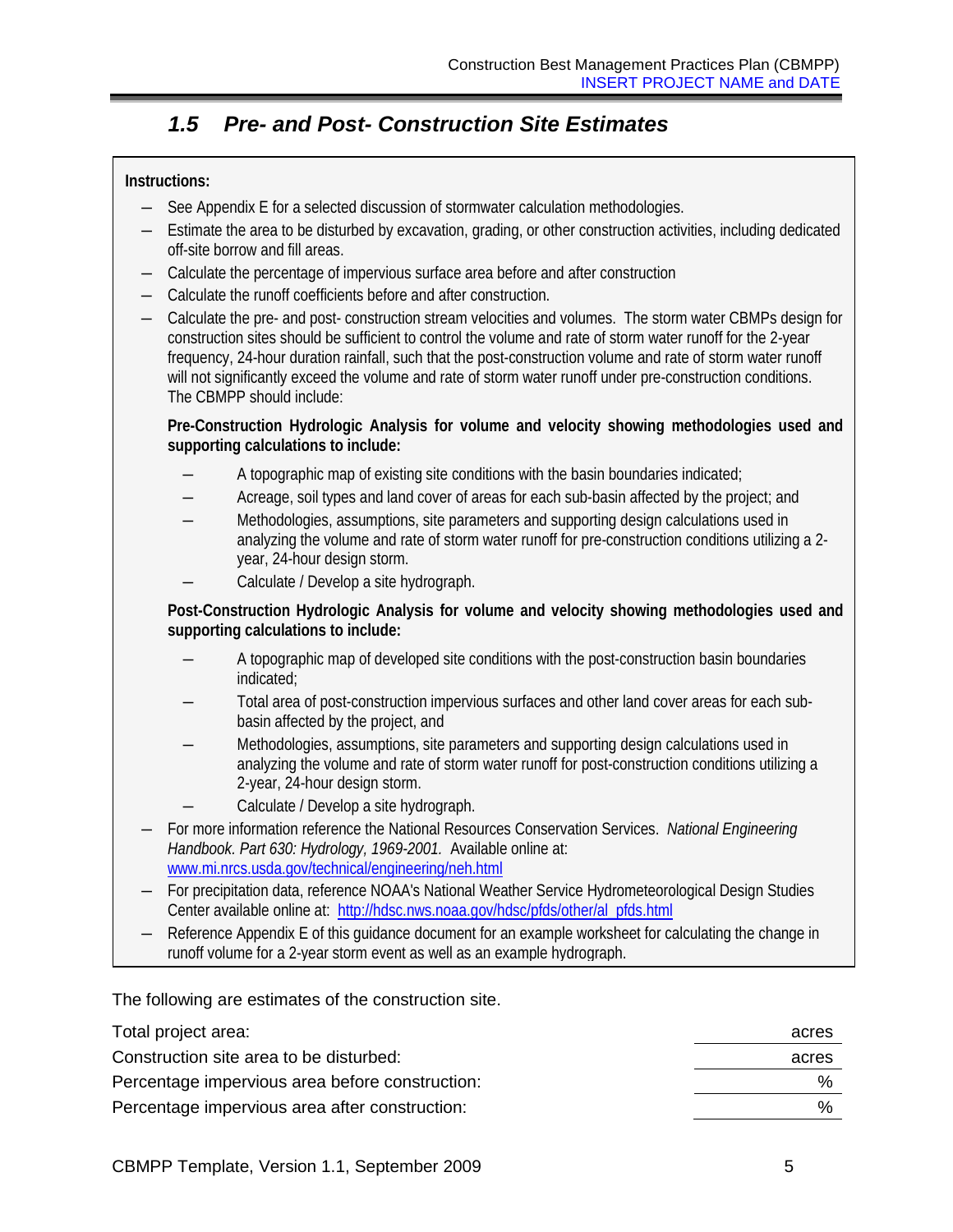**FROM APPENDIX E, INSERT WORKSHEET AND ASSOCIATED HYDROGRAPHS HERE**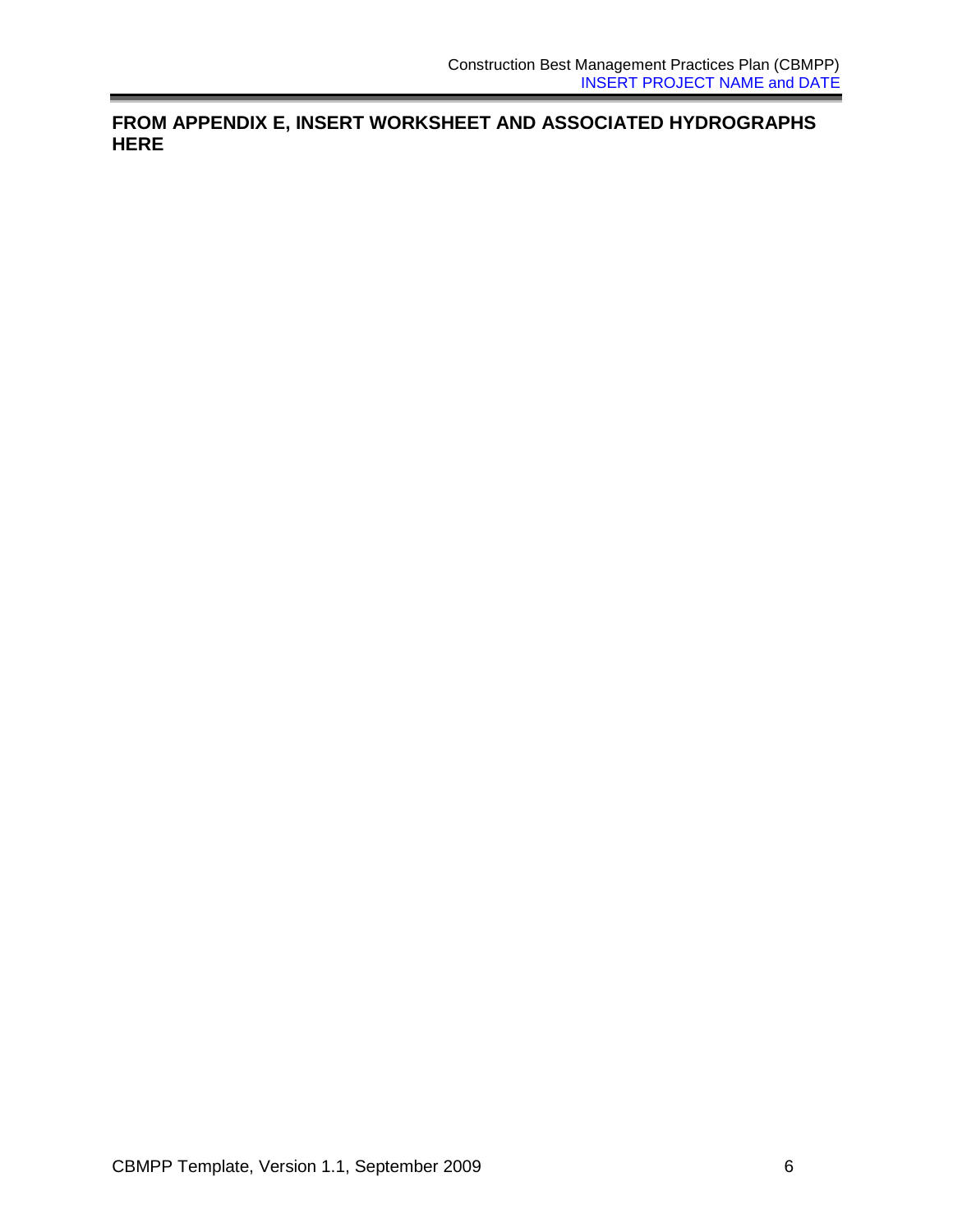## <span id="page-10-0"></span>*1.6 Receiving Waters*

### **Instructions:**

- ― List the waterbody(s) that would receive stormwater from your site, including streams, rivers, lakes, coastal waters, and wetlands. Describe each as clearly as possible, such as *Mill Creek, an unnamed tributary to Mill Creek*, and so on.
- ― Indicate the location of all waters, including wetlands, on the site map.
- ― Note any stream crossings, if applicable.
- ― List the storm sewer system or drainage system that stormwater from your site could discharge to and the waterbody(s) that it ultimately discharges to.
- ― If any of the waterbodies above are Outstanding Alabama Waters (OAW) or Outstanding National Resource Waters (ONRW), your CBMPP should specifically include all reasonable measures to ensure the discharges from your site will not interfere with the waterbody(ies) designated use. For a list of OAW and ONRW waterbodies see: www.adem.state.al.us/WaterDivision/WQuality/WQUseClass.htm
- ― If any of the waterbodies above are impaired and/or subject to Total Maximum Daily Loads (TMDLs), please list the pollutants causing the impairment and any specific requirements in the TMDL(s) that are applicable to construction sites. Your CBMPP should specifically include all reasonable measures to prevent the discharge of these pollutants.
- Also, for a list of TMDLs and 303(d) impaired waters, see: <http://www.adem.state.al.us/WaterDivision/WQuality/TMDL/ApprovedTMDLs030409.htm> http://www.adem.state.al.us/WaterDivision/WQuality/303d/WQ303d.htm

Description of receiving waters:

Description of storm sewer systems:

Description of impaired waters or waters subject to TMDLs:

Other: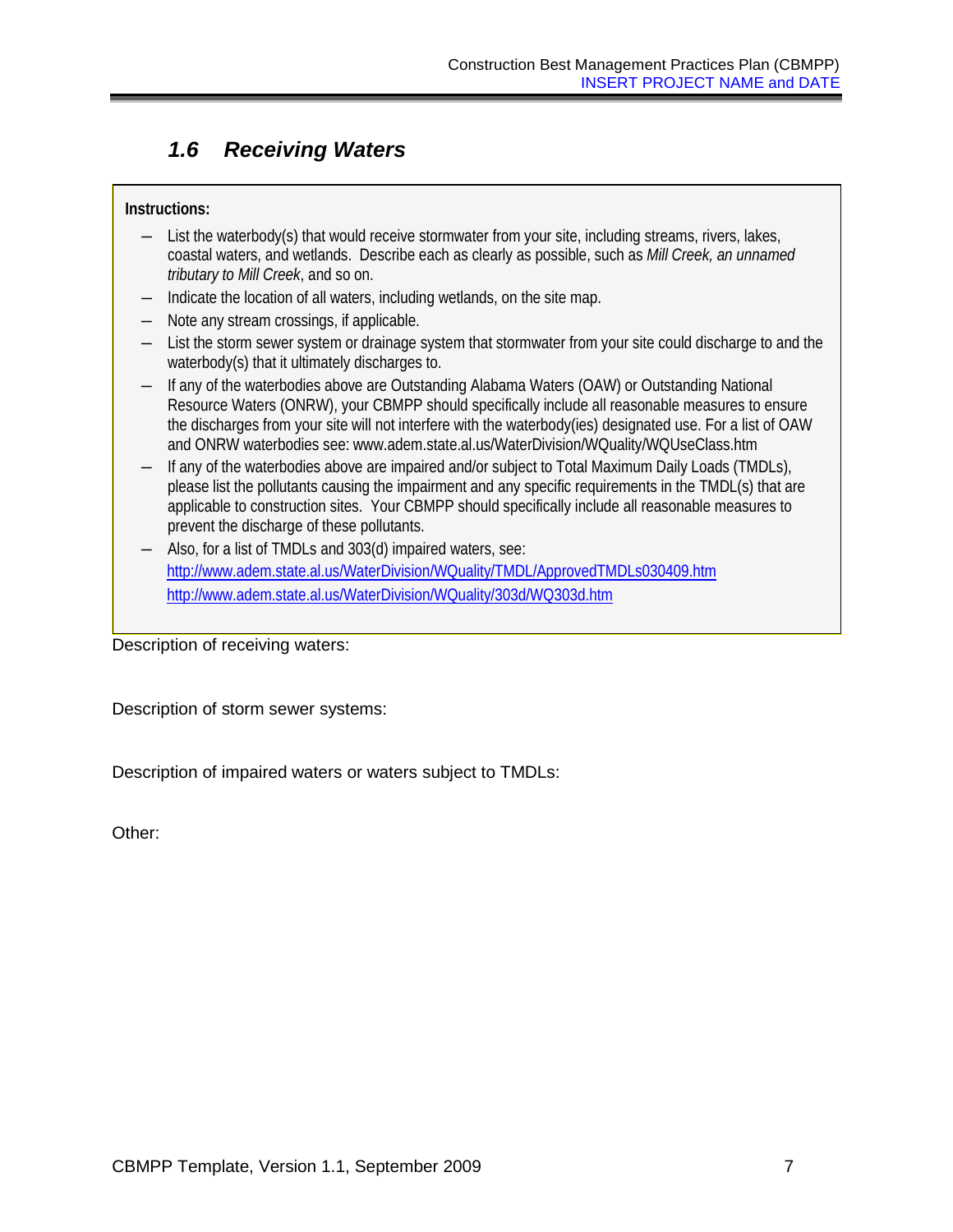## <span id="page-11-0"></span>*1.7 Site Features and Sensitive Areas to be Protected*

#### **Instructions:**

― Describe unique site features including streams, stream buffers, wetlands, trees (such as oak, pine, etc.), natural vegetation, steep slopes, or highly erodible soils that are to be preserved.

Describe measures to protect these features:

## <span id="page-11-1"></span>*1.8 Potential Sources of Pollution*

#### **Instructions:**

- ― Identify and list all potential sources of sediment, which may reasonably be expected to affect the quality of stormwater discharges from the construction site.
- ― Identify and list all potential known sources of pollution, other than sediment, which may reasonably be expected to affect the quality of stormwater discharges from the construction site.

#### Potential sources of sediment to stormwater runoff:

#### INSERT TEXT OR TABLE HERE

Potential pollutants and known sources, other than sediment, to stormwater runoff: INSERT TEXT OR USE TABLE BELOW

| <b>Trade Name Material</b> | <b>Potential Known</b><br><b>Stormwater Pollutants</b> | <b>Storage Location</b> |
|----------------------------|--------------------------------------------------------|-------------------------|
|                            |                                                        |                         |
|                            |                                                        |                         |
|                            |                                                        |                         |
|                            |                                                        |                         |
|                            |                                                        |                         |
|                            |                                                        |                         |
|                            |                                                        |                         |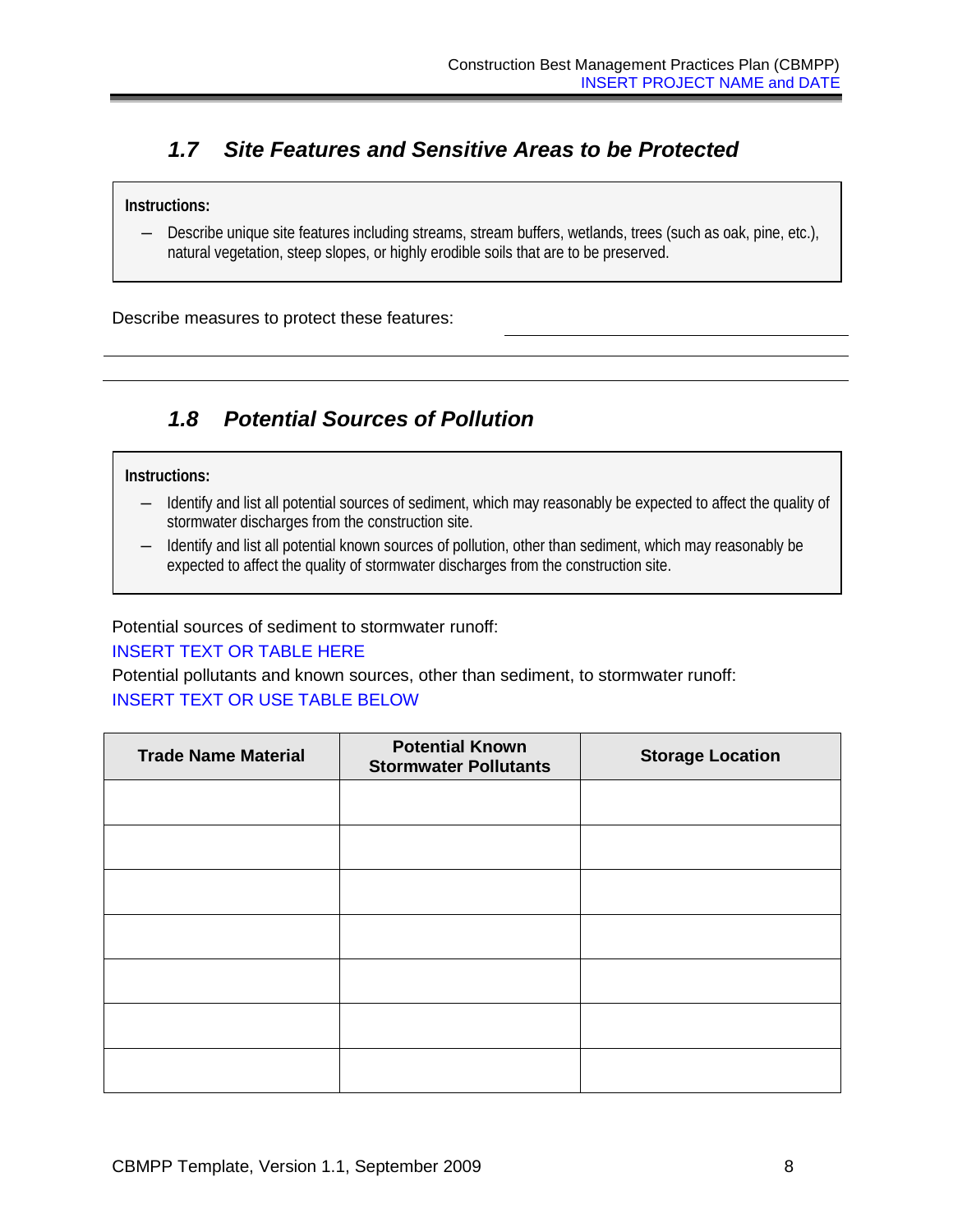## *1.9 Endangered Species*

#### <span id="page-12-0"></span>**Instructions:**

- ― Before beginning construction, the determination of whether endangered or threatened species or their critical habitats are on or near your site should be made.
- ― Additional information on Endangered Species Act (ESA) provisions is found at [www.epa.gov/npdes/stormwater/esa.](http://www.epa.gov/npdes/stormwater/esa)

Are there any known endangered or threatened species and critical habitats on or near the project area?

 $\Box$  Yes  $\Box$  No

If yes, ADEM strongly recommends that the site operator work closely with the appropriate field office of the U.S. Fish and Wildlife Service [www.fws.gov/daphne](http://www.fws.gov/daphne) [Daphne, AL (251) 441-5181] and the Alabama Department of Conservation and Natural Resources Wildlife & Freshwater Fisheries [(334) 242-3465].

## <span id="page-12-1"></span>*1.10 Historic Preservation*

#### **Instructions:**

― Before you begin construction, you should review federal and any applicable state, local, or tribal historic preservation laws and determine if there are historic sites on or near your project. If so, you might need to make adjustments to your construction plans or to your stormwater controls to ensure that these historic sites are not damaged.

Are there any known historic sites on or near the construction site?

 $\Box$  Yes  $\Box$  No

<span id="page-12-2"></span>If yes, ADEM strongly recommends that the site operator work closely with the Alabama Historical Commission's Historic Preservation office [(334) 230-2667].

## *1.11 Applicable Federal, State or Local Programs*

#### **Instructions:**

Note other applicable federal, state or local soil and erosion control and stormwater management requirements that apply to your construction site.

## INSERT TEXT HERE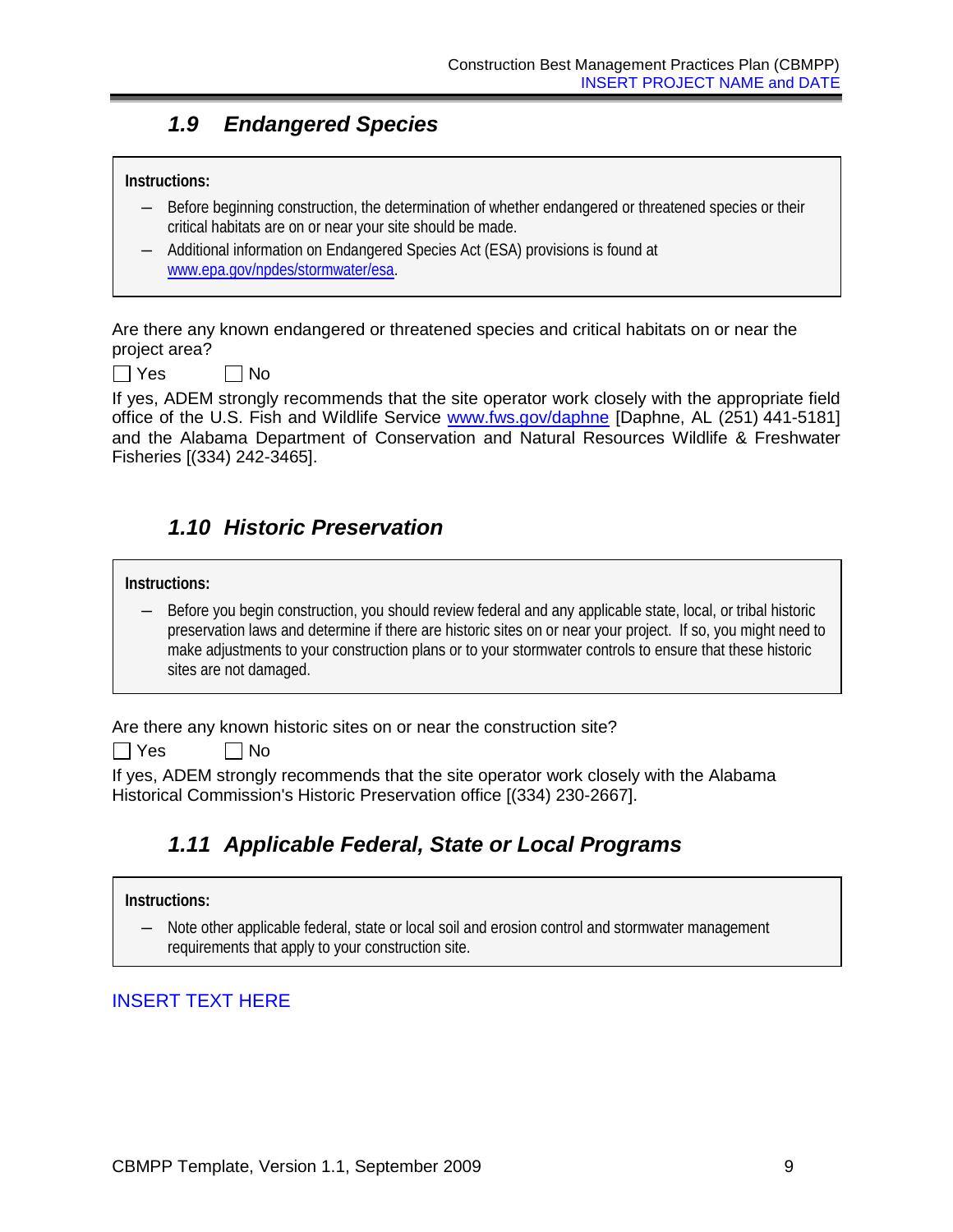## *1.12 Maps*

## <span id="page-13-0"></span>**Instructions:**

- ― Attach site maps. For most projects, a series of site maps is recommended. The first should show the undeveloped site and its current features. An additional map or maps should be created to show the developed site or for more complicated sites show the major phases of development.
- ― Attach to the Registration, a 7.5 minute series USGS topographic map(s) or equivalent map(s) no larger than 11 by 17 inches (several pages may be necessary) of the area extending to at least one-mile beyond property boundaries. The topographic or equivalent map(s) must include a caption indicating the name of the topographic map, name of the registrant, site name, county, and township, range, & section(s) where the project site is located.

## **The topographic or equivalent map(s), at a minimum, must show:**

- ― An outline of legal boundary of entire property, including right-of-ways;
- ― Boundaries of the project site or activity within the legal boundary of the entire property;
- ― Owners/lease or other boundaries;
- ― All existing & proposed disturbed areas;
- ― Existing Buildings and structures;
- ― All proposed Buildings and structures;
- ― Contour lines, township-range-section lines;
- ― All known project site dirt/improved access/haul roads;
- ― All surrounding unimproved/improved roads;
- ― All utilities & railroad tracks;
- ― Areas and timing of soil disturbance;
- ― Areas that will not be disturbed;
- ― Natural features to be preserved;
- ― Locations of major structural and non-structural BMPs identified in the CBMPP;
- ― Direction(s) of stormwater flow and approximate slopes before and after major grading activities;
- ― Locations and timing of stabilization structures/measures;
- ― Locations of off-site material, waste, borrow, or equipment storage areas;
- ― Locations of all waters of the State, including lakes/springs/wells/wetlands, perennial, intermittent, & ephemeral streams;
- ― Proposed and Existing stormwater point(s) discharging to a water of the State;
- ― Proposed and Existing stormwater point(s) discharging from the site;
- ― Locations of storm drain inlets;
- ― Drainage patterns/swales/washes; and
- ― Areas of final stabilization / vegetation following construction, if construction is phased then include timing of stabilization/vegetation for each phase.

Include the site maps with the CBMPP.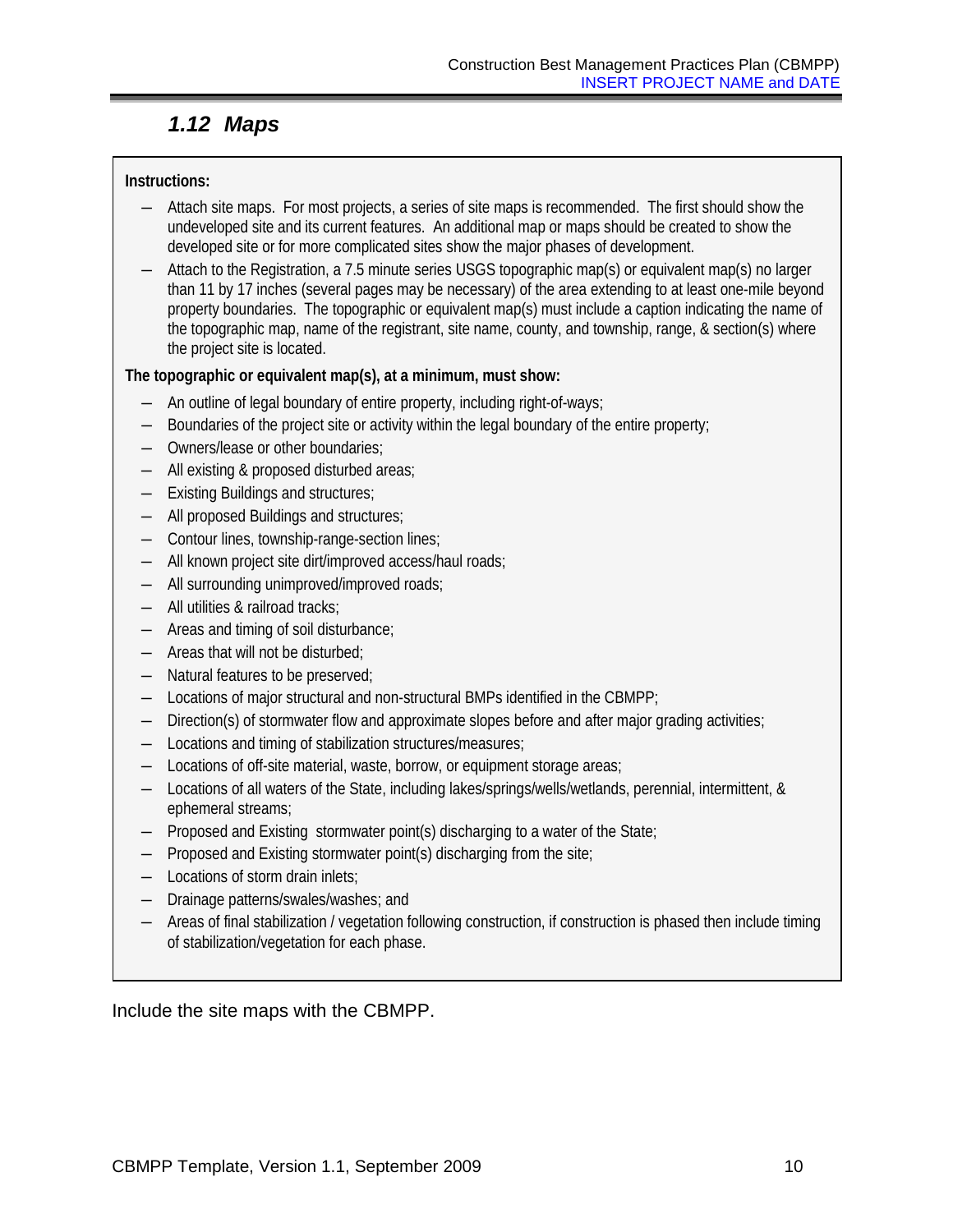## <span id="page-14-0"></span>**SECTION 2: EROSION AND SEDIMENT CONTROL BMPS**

### **Instructions:**

- ― Describe the BMPs that will be implemented to control pollutants in stormwater discharges. Selection of the appropriate BMPs relies upon the proper characterization of the project site and accurate evaluation of the anticipated erosion and the effectiveness of proposed erosion and sediment control practices. The NRCS Revised Universal Soil Loss Equation Version 2 (RUSLE2) model is a useful modeling tool in estimating erosion rates and sediment yield. There are several benefits of using RUSLE2, specifically the ability to use a quantitative iterative process to select the most appropriate combination of permanent and temporary Best Management Practices (BMPs) for soil stabilization and erosion and sedimentation control during the construction and post-construction project phases. For each major activity identified:
- ― Clearly describe appropriate control measures.
- ― Describe the general sequence during the construction process in which the BMP measures will be implemented.
- ― Describe the maintenance and inspection procedures that will be used for each specific BMP.
- ― Include protocols, thresholds, and schedules for cleaning, repairing, or replacing damaged or failing BMPs.
- ― Identify staff responsible for maintaining BMPs.
- ― Categorize each BMP under one of the following 10 areas of BMP activity as described below:
	- *2.1 Minimize disturbed area and protect natural features and soil*
	- *2.2 Phase Construction Activity*
	- *2.3 Control Stormwater flowing onto and through the project*
	- *2.4 Stabilize Soils*
	- *2.5 Stabilize Slopes*
	- *2.6 Protect Storm Drain Inlets*
	- *2.7 Establish Perimeter Controls and Sediment Barriers*
	- *2.8 Retain Sediment On-Site*
	- *2.9 Establish Stabilized Construction Exits*

#### *2.10 Any Additional BMPs (i.e., stream crossing protection, stream bank protection)*

- ― Note the location of each BMP on your site map(s).
- ― You must submit Material Safety Data Sheets (MSDS) before anionic polymers or polyacrylamides (PAM) can be applied.
- ― For any structural BMPs, you should provide design specifications and details and refer to them. Attach them as appendices to the CBMPP or within the text of the CBMPP.
- ― Consult the Alabama Handbook for Erosion Control, Sediment Control and Stormwater Management on Construction Sites and Urban Areas June 2003 (Revised, 03/09) [http://swcc.alabama.gov/pages/erosion\\_control.aspx?sm=b\\_b](http://swcc.alabama.gov/pages/erosion_control.aspx?sm=b_b)
- ― For more information or ideas on BMPs, see EPA's National Menu of BMPs [www.epa.gov/npdes/stormwater/menuofbmps](http://www.epa.gov/npdes/stormwater/menuofbmps)
- ― For more information regarding the NRCS RUSLE2, see [http://fargo.nserl.purdue.edu/rusle2\\_dataweb/About\\_RUSLE2\\_Technology.htm](http://fargo.nserl.purdue.edu/rusle2_dataweb/About_RUSLE2_Technology.htm)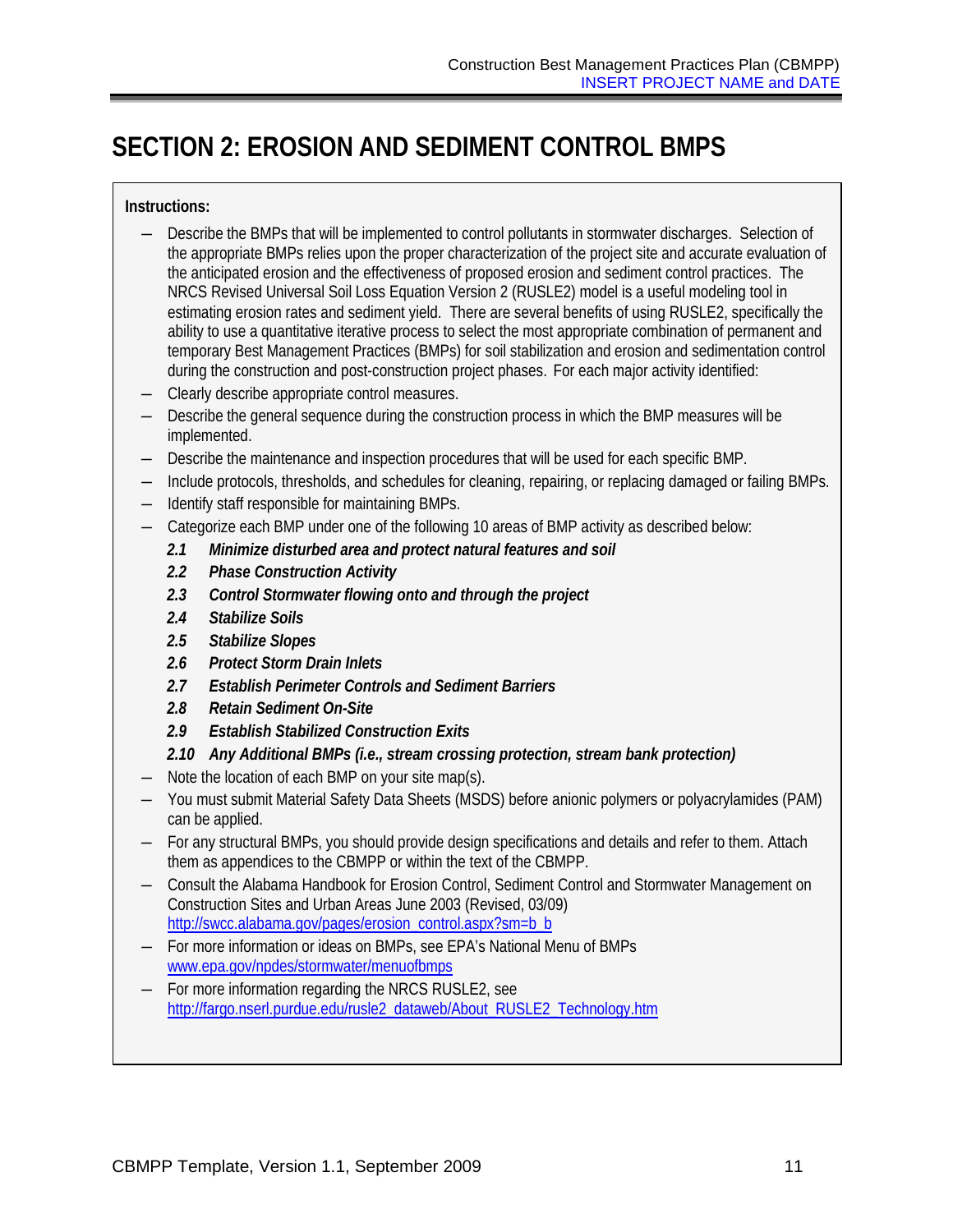## *2.1 Minimize Disturbed Area*

### <span id="page-15-0"></span>**Instructions:**

- ― Describe the areas that will be disturbed with each phase of construction and the methods (e.g., signs, fences) that you will use to protect those areas that should not be disturbed. Describe natural features identified earlier and how each will be protected during construction activity. Also describe how topsoil will be stockpiled appropriately. Include these areas and associated BMPs on your site map(s) also.
- ― Consult the Alabama Handbook for Erosion Control, Sediment Control and Stormwater Management on Construction Sites and Urban Areas June 2003 (Revised, 3-09)
- ― Also, see *EPA's Preserving Natural Vegetation BMP Fact Sheet* at [www.epa.gov/npdes/stormwater/menuofbmps/construction/perserve\\_veg](http://www.epa.gov/npdes/stormwater/menuofbmps/construction/perserve_veg)

<span id="page-15-1"></span>INSERT TEXT or TABLE HERE, include inspection and maintenance schedules as appropriate and staff responsible for maintenance

## *2.2 Phase Construction Activity*

#### **Instructions:**

- ― Describe the intended construction sequencing and timing of major activities, including any opportunities for phasing grading and stabilization activities to minimize the overall amount of disturbed soil that will be subject to potential erosion at one time. Also, describe opportunities for timing grading and stabilization so that all or a majority of the soil disturbance occurs during a time of year with less erosion potential (i.e., during the dry or less windy season). Develop a separate, detailed site map for each phase of construction.
- ― Consult the Alabama Handbook for Erosion Control, Sediment Control and Stormwater Management on Construction Sites and Urban Areas June 2003 (Revised, 03/09)
- ― Also, see *EPA's Construction Sequencing BMP Fact Sheet* at [www.epa.gov/npdes/stormwater/menuofbmps/construction/cons\\_seq](http://www.epa.gov/npdes/stormwater/menuofbmps/construction/cons_seq)
- Phase I
	- **Describe phase**
	- **Duration of phase (start date, end date)**
	- **List BMPs associated with this phase**
	- **Describe stabilization methods for this phase (describe any temporary stabilization** methods that will be used before final stabilization)
- Phase II
	- **Describe phase**
	- **Duration of phase (start date, end date)**
	- **List BMPs associated with this phase**
	- Describe stabilization methods for this phase (describe any temporary stabilization methods that will be used before final stabilization)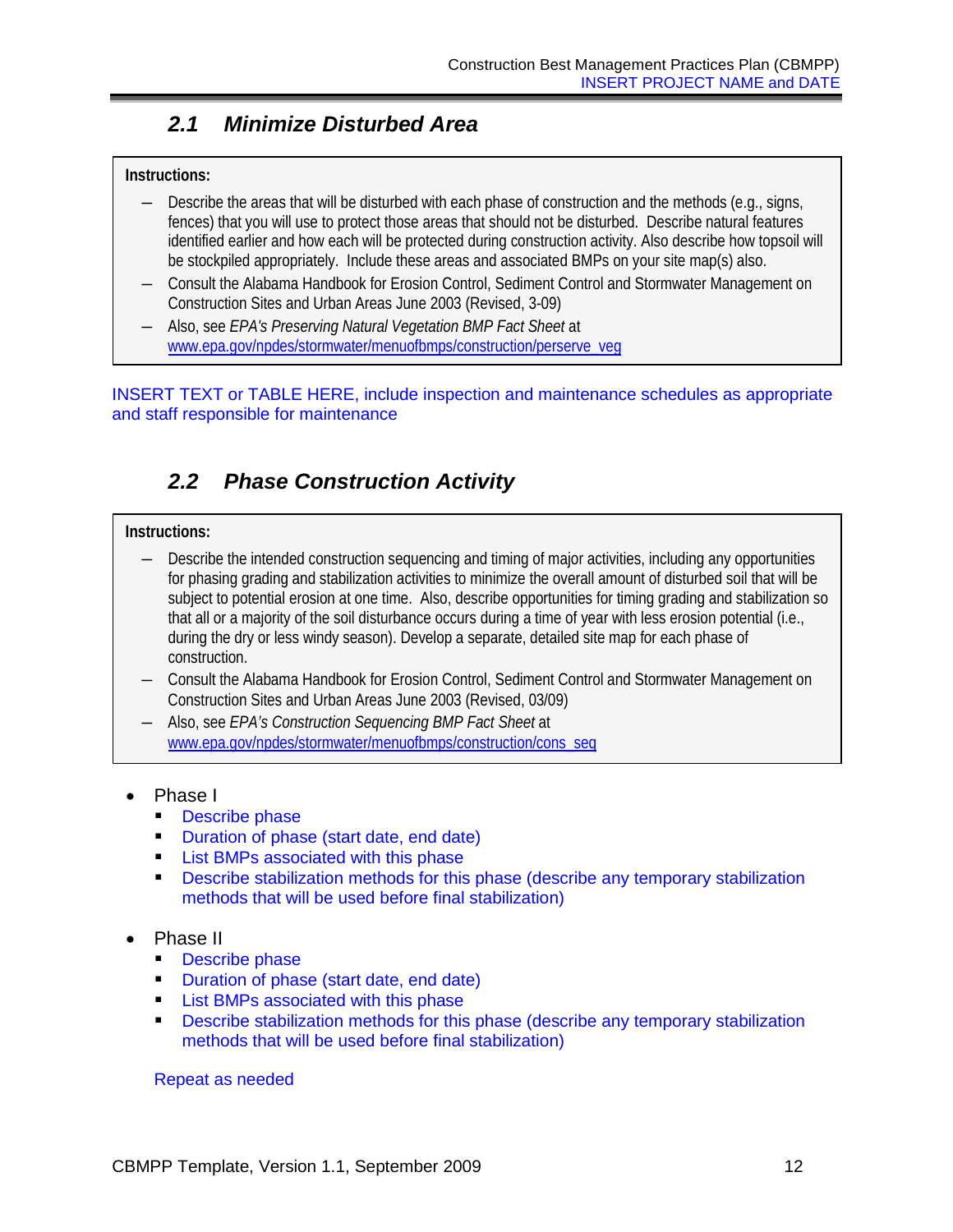## <span id="page-16-0"></span>*2.3 Control Stormwater Flowing onto and through the Project*

#### **Instructions:**

- ― Describe structural practices (e.g., diversions, berms, ditches, storage basins) including design specifications and details used to divert flows from exposed soils, retain or detain flows, or otherwise limit runoff and the discharge of pollutants from exposed areas of the site.
- ― Consult the Alabama Handbook for Erosion Control, Sediment Control and Stormwater Management on Construction Sites and Urban Areas June 2003 (Revised, 03/09)

## *BMP Description*: *Installation Schedule*: *Maintenance and Inspection*: *Responsible Staff*: *BMP Description***:**  *Installation Schedule***:** *Maintenance and Inspection***:** *Responsible Staff***:**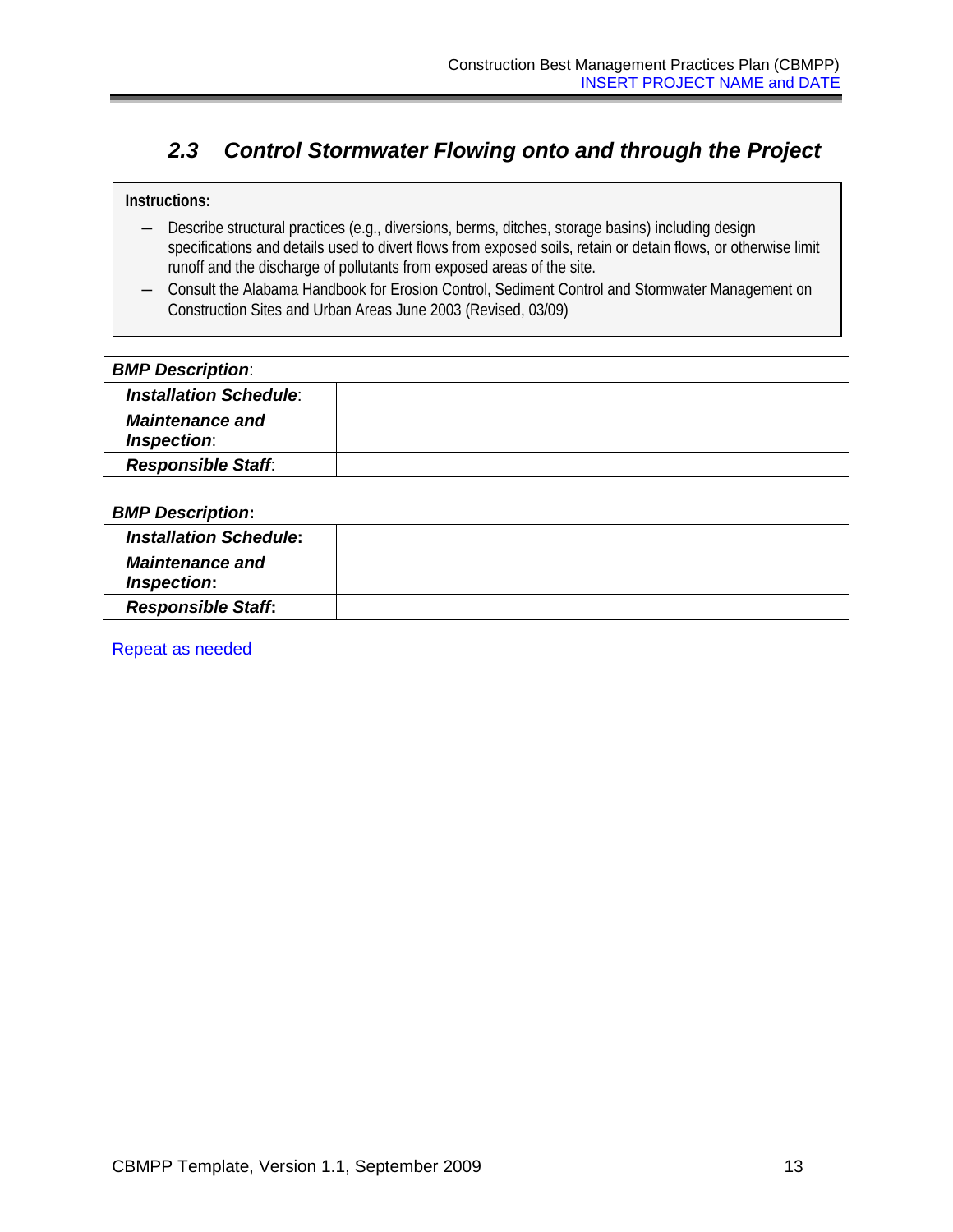## <span id="page-17-0"></span>*2.4 Stabilize Soils*

#### **Instructions:**

- ― Describe controls (e.g., interim seeding with native vegetation, hydroseeding) to stabilize exposed soils where construction activities have temporarily or permanently ceased. Also describe measures to control dust generation. Avoid using impervious surfaces for stabilization whenever possible.
- ― Note: ADEM Administrative Code r. 335-6-12-.21(2)(b)5. requires measures to be implemented on all areas not undergoing active disturbance or active construction and progressive construction for longer than 13 days to prevent/minimize erosion and ensure timely temporary vegetative cover, and permanent vegetation or cover of all disturbed areas when disturbance is complete.
- ― Consult the Alabama Handbook for Erosion Control, Sediment Control and Stormwater Management on Construction Sites and Urban Areas June 2003 (Revised, 03/09)
- ― Also, see *EPA's Seeding BMP Fact Sheet* at [www.epa.gov/npdes/stormwater/menuofbmps/construction/seeding](http://www.epa.gov/npdes/stormwater/menuofbmps/construction/seeding)

| <b>BMP Description:</b>               |                  |  |
|---------------------------------------|------------------|--|
| <b>Permanent</b>                      | <b>Temporary</b> |  |
| <b>Installation Schedule:</b>         |                  |  |
| <b>Maintenance and</b><br>Inspection: |                  |  |
| <b>Responsible Staff:</b>             |                  |  |
|                                       |                  |  |
| <b>BMP Description:</b>               |                  |  |
| <b>Permanent</b>                      | <b>Temporary</b> |  |
| <b>Installation Schedule:</b>         |                  |  |
| <b>Maintenance and</b><br>Inspection: |                  |  |
| <b>Responsible Staff:</b>             |                  |  |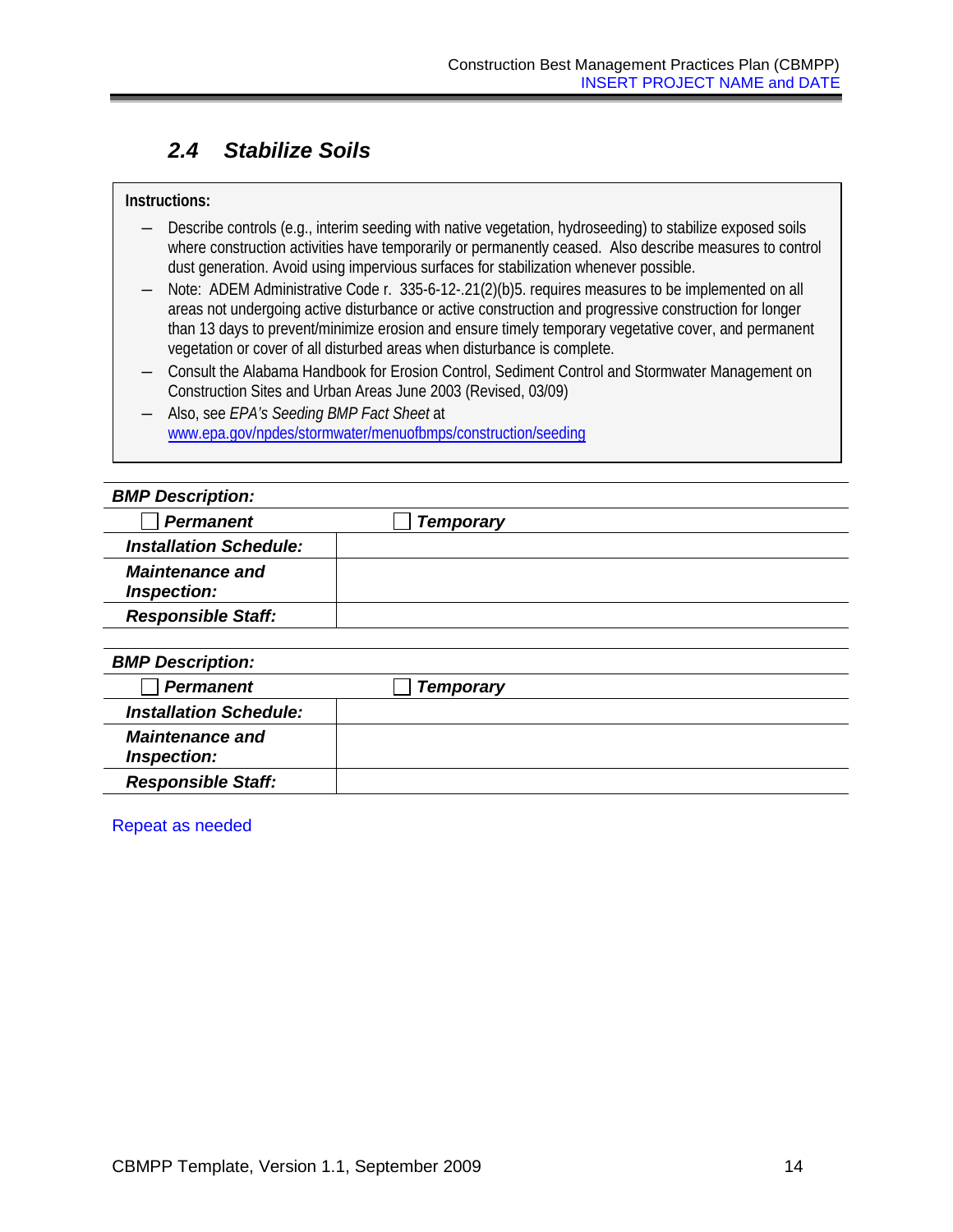## <span id="page-18-0"></span>*2.5 Stabilize Slopes*

#### **Instructions:**

- ― Describe controls (e.g., erosion control blankets, tackifiers) including design specifications and details that will be implemented to protect all slopes.
- ― See *EPA's Geotextiles BMP Fact Sheet* at [www.epa.gov/npdes/stormwater/menuofbmps/construction/geotextiles](http://www.epa.gov/npdes/stormwater/menuofbmps/construction/geotextiles)

― Also, see *Alabama Handbook for Erosion Control, Sediment Control and Stormwater Management on Construction Sites and Urban Areas June 2003 (Revised, 03/09)* [http://swcc.alabama.gov/pages/erosion\\_control.aspx?sm=b\\_b](http://swcc.alabama.gov/pages/erosion_control.aspx?sm=b_b)[.](http://www.swcc.state.sl.us/erosion_handbook.htm.)

#### *BMP Description:*

| <b>Installation Schedule:</b>         |  |
|---------------------------------------|--|
| <b>Maintenance and</b><br>Inspection: |  |
| <b>Responsible Staff:</b>             |  |
|                                       |  |
| <b>BMP Description:</b>               |  |
|                                       |  |

| <b>Installation Schedule:</b>         |  |
|---------------------------------------|--|
| <b>Maintenance and</b><br>Inspection: |  |
| <b>Responsible Staff:</b>             |  |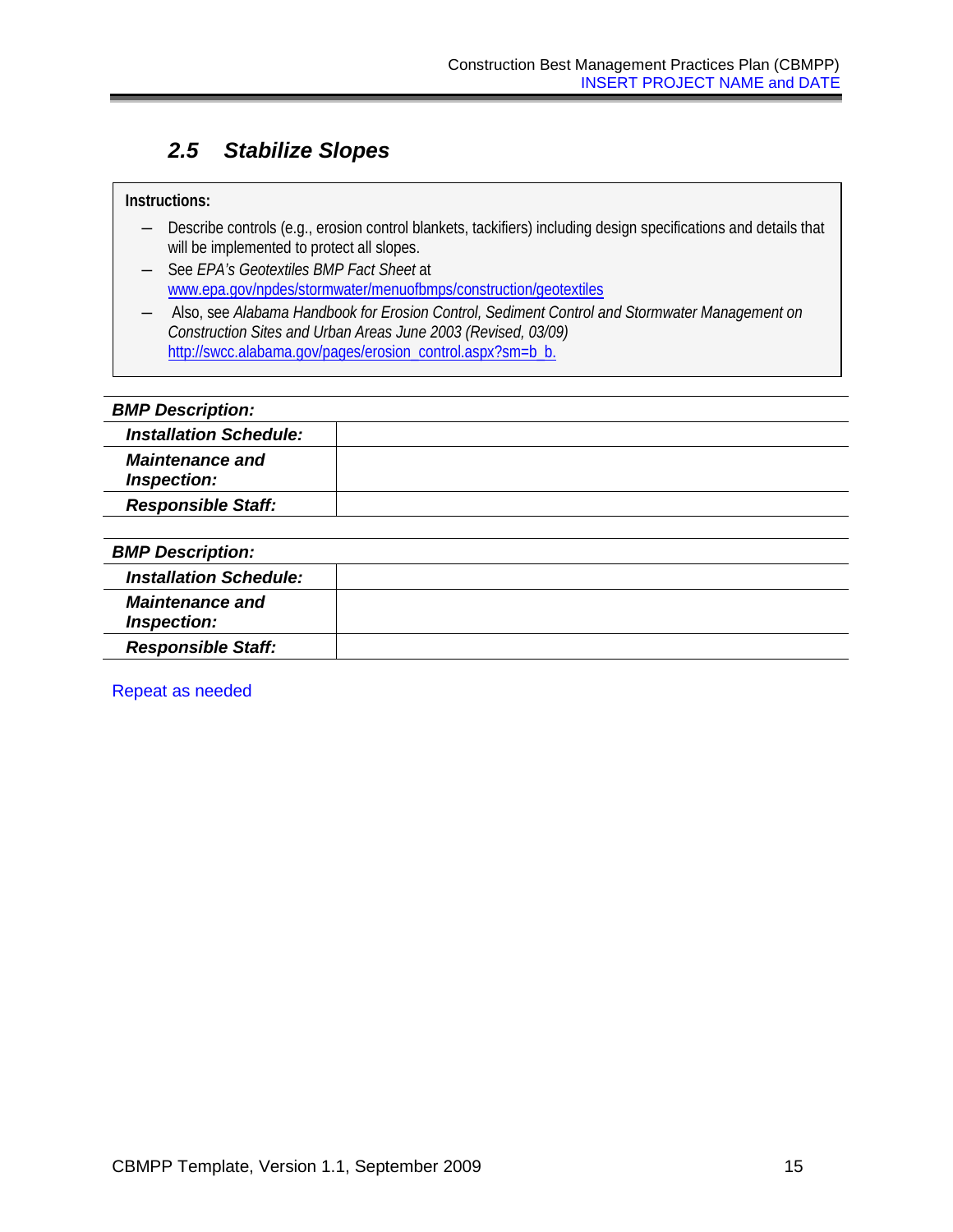## <span id="page-19-0"></span>*2.6 Protect Storm Drain Inlets*

#### **Instructions:**

- ― Describe controls (e.g., inserts, rock-filled bags, or block and gravel) including design specifications and details that will be implemented to protect all inlets receiving stormwater from the project during the entire project.
- ― See *EPA's Storm Drain Inlet Protection BMP Fact Sheet* at [www.epa.gov/npdes/stormwater/menuofbmps/construction/storm\\_drain](http://www.epa.gov/npdes/stormwater/menuofbmps/construction/storm_drain)

― Also, see *Alabama Handbook for Erosion Control, Sediment Control and Stormwater Management on Construction Sites and Urban Areas June 2003 (Revised, 03/09)* [http://swcc.alabama.gov/pages/erosion\\_control.aspx?sm=b\\_b](http://swcc.alabama.gov/pages/erosion_control.aspx?sm=b_b)[.](http://www.swcc.state.sl.us/erosion_handbook.htm.)

| <b>BMP Description:</b>               |  |
|---------------------------------------|--|
| <b>Installation Schedule:</b>         |  |
| <b>Maintenance and</b><br>Inspection: |  |
| <b>Responsible Staff:</b>             |  |
|                                       |  |
| <b>BMP Description:</b>               |  |
| <b>Installation Schedule:</b>         |  |
| <b>Maintenance and</b><br>Inspection: |  |
| <b>Responsible Staff:</b>             |  |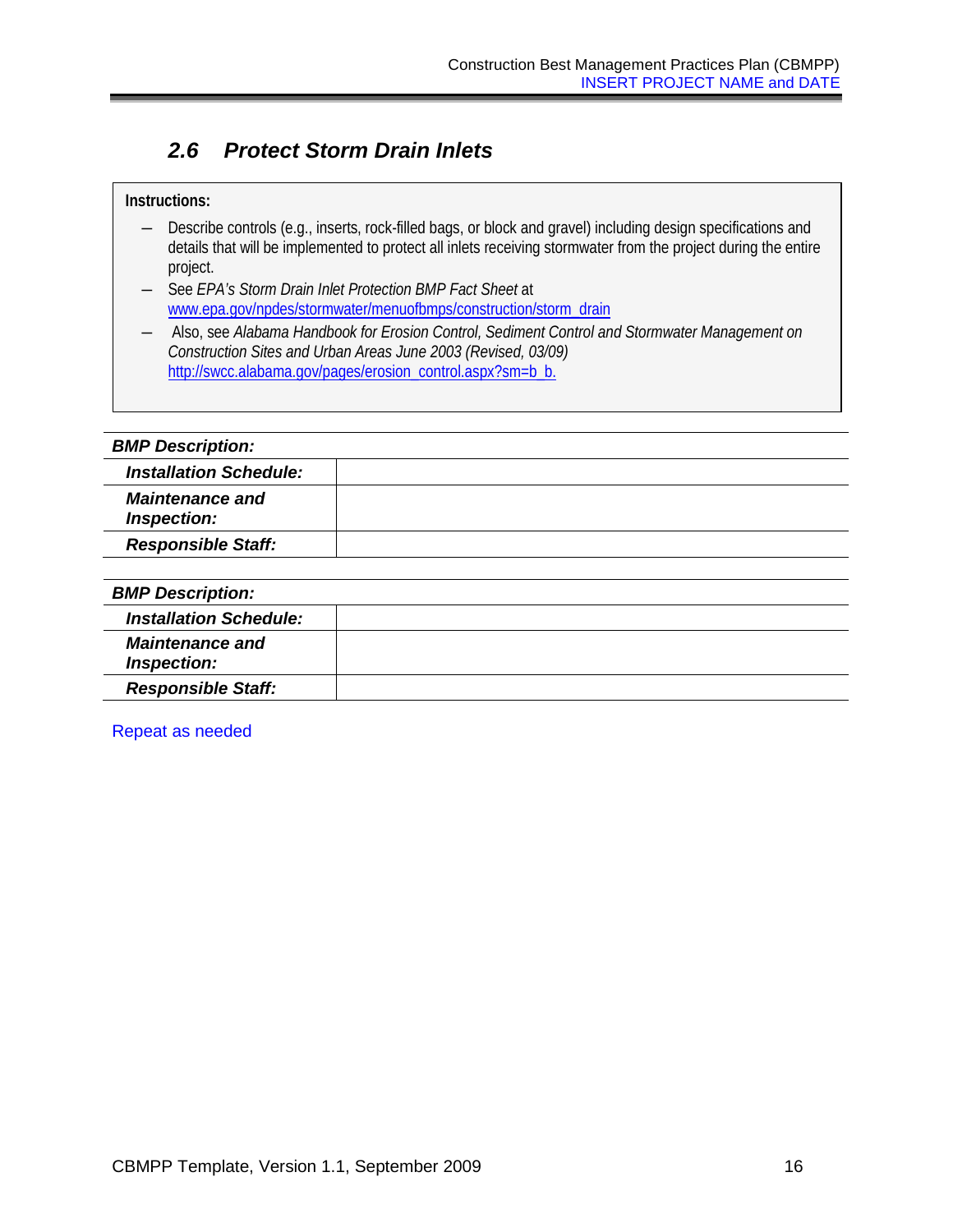## <span id="page-20-0"></span>*2.7 Establish Perimeter Controls and Sediment Barriers*

#### **Instructions:**

- ― Describe structural practices (e.g., silt fences or fiber rolls) including design specifications and details to filter and trap sediment before it leaves the construction site.
- ― See, *EPA's Silt Fence BMP Fact Sheet* at [www.epa.gov/npdes/stormwater/menuofbmps/construction/silt\\_fences,](http://www.epa.gov/npdes/pubs/www.epa.gov/npdes/stormwater/menuofbmps/construction/silt_fences) or *Fiber Rolls BMP Fact Sheet* at [www.epa.gov/npdes/stormwater/menuofbmps/construction/fiber\\_rolls](http://www.epa.gov/npdes/stormwater/menuofbmps/construction/fiber_rolls)

― Also, see *Alabama Handbook for Erosion Control, Sediment Control and Stormwater Management on Construction Sites and Urban Areas June 2003 (Revised, 03/09)* [http://swcc.alabama.gov/pages/erosion\\_control.aspx?sm=b\\_b](http://swcc.alabama.gov/pages/erosion_control.aspx?sm=b_b)[.](http://www.swcc.state.sl.us/erosion_handbook.htm.)

| <b>BMP Description:</b>               |  |
|---------------------------------------|--|
| <b>Installation Schedule:</b>         |  |
| <b>Maintenance and</b><br>Inspection: |  |
| <b>Responsible Staff:</b>             |  |
|                                       |  |
| <b>BMP Description:</b>               |  |
| <b>Installation Schedule:</b>         |  |
| <b>Maintenance and</b><br>Inspection: |  |
| <b>Responsible Staff:</b>             |  |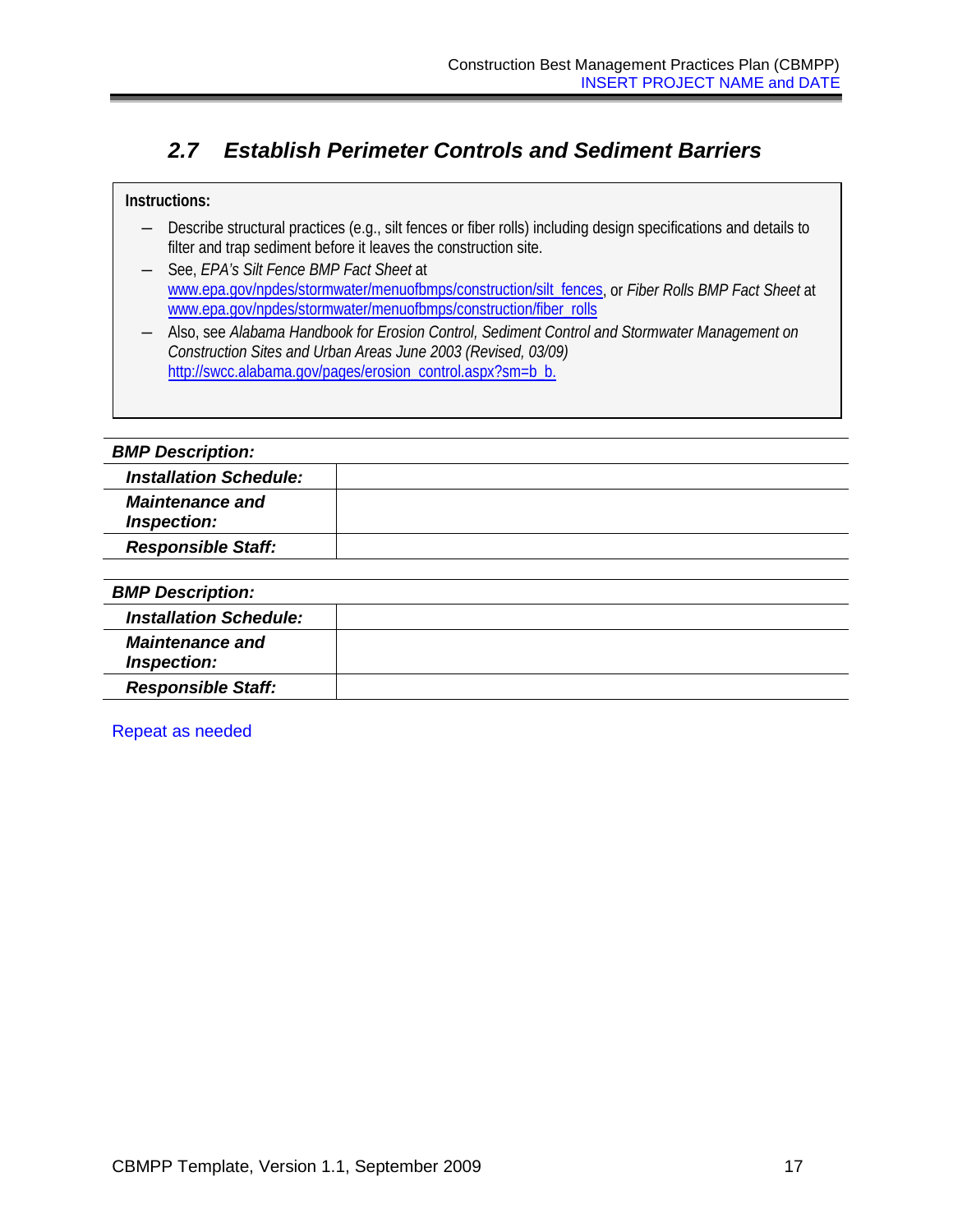## <span id="page-21-0"></span>*2.8 Retain Sediment On-Site*

#### **Instructions:**

- ― Describe sediment control practices (e.g., sediment trap or sediment basin), including design specifications and details (volume, dimensions, outlet structure) that will be implemented at the construction site to retain sediments on-site.
- ― Also, see *Alabama Handbook for Erosion Control, Sediment Control and Stormwater Management on Construction Sites and Urban Areas June 2003 (Revised, 03/09)*  [http://swcc.alabama.gov/pages/erosion\\_control.aspx?sm=b\\_b](http://swcc.alabama.gov/pages/erosion_control.aspx?sm=b_b)

## *BMP Description: Installation Schedule: Maintenance and Inspection: Responsible Staff:*

| <b>BMP Description:</b>               |  |
|---------------------------------------|--|
| <b>Installation Schedule:</b>         |  |
| <b>Maintenance and</b><br>Inspection: |  |
| <b>Responsible Staff:</b>             |  |
|                                       |  |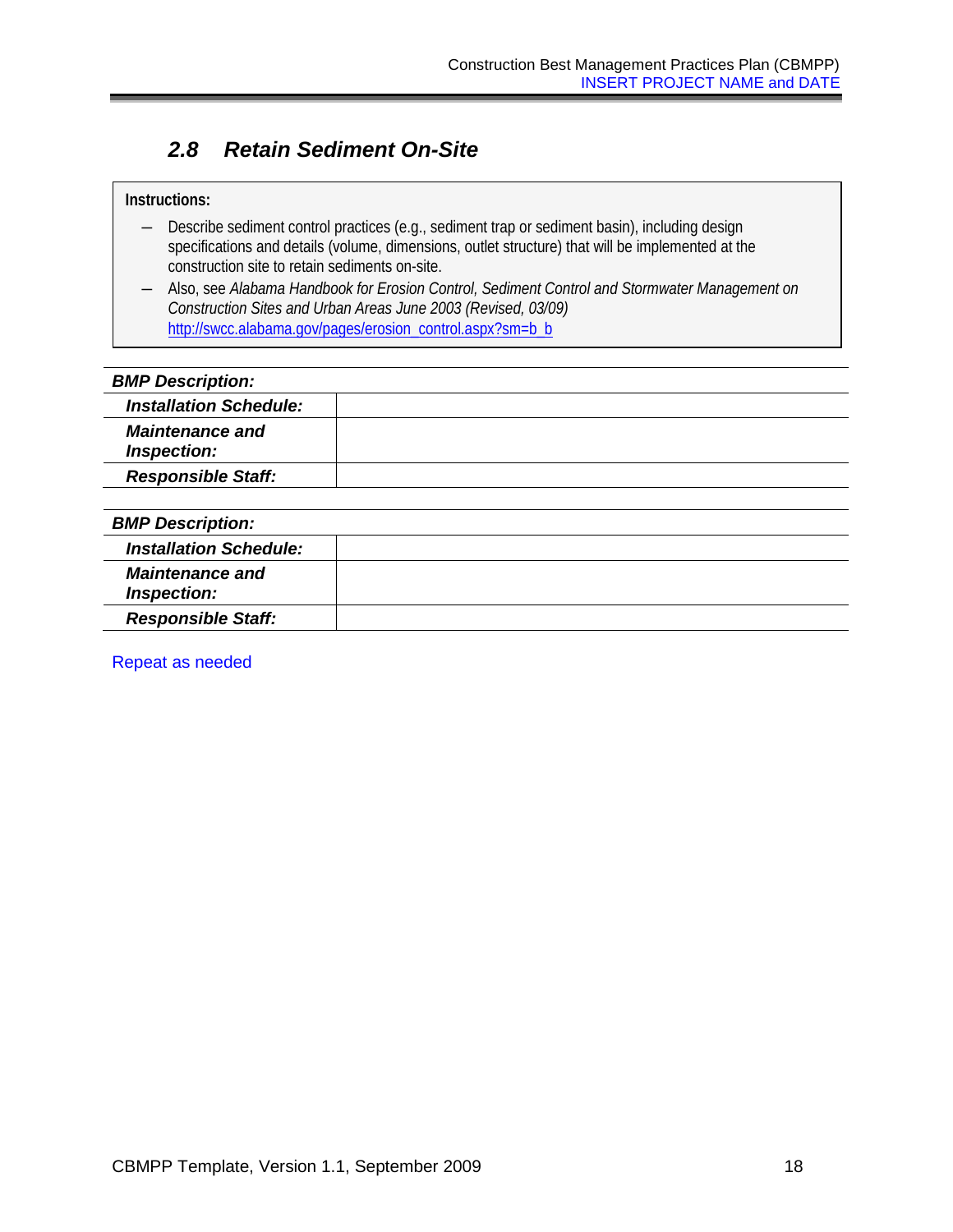## <span id="page-22-0"></span>*2.9 Establish Stabilized Construction Exits*

#### **Instructions:**

- ― Describe location(s) of vehicle entrance(s) and exit(s), procedures to remove accumulated sediment offsite (e.g., vehicle tracking), and stabilization practices (e.g., stone pads or wash racks or both) to minimize off-site vehicle tracking of sediments and discharges to stormwater.
- ― Consult the Alabama Handbook for Erosion Control, Sediment Control and Stormwater Management on Construction Sites and Urban Areas June 2003 (Revised, 03/09)
- ― Also, see *EPA's Construction Entrances BMP Fact Sheet* at [www.epa.gov/npdes/stormwater/menuofbmps/construction/cons\\_entrance](http://www.epa.gov/npdes/stormwater/menuofbmps/construction/cons_entrance)

| <b>BMP Description:</b>               |  |
|---------------------------------------|--|
| <b>Installation Schedule:</b>         |  |
| <b>Maintenance and</b><br>Inspection: |  |
| <b>Responsible Staff:</b>             |  |
|                                       |  |
| <b>BMP Description:</b>               |  |
| <b>Installation Schedule:</b>         |  |
| <b>Maintenance and</b><br>Inspection: |  |
| <b>Responsible Staff:</b>             |  |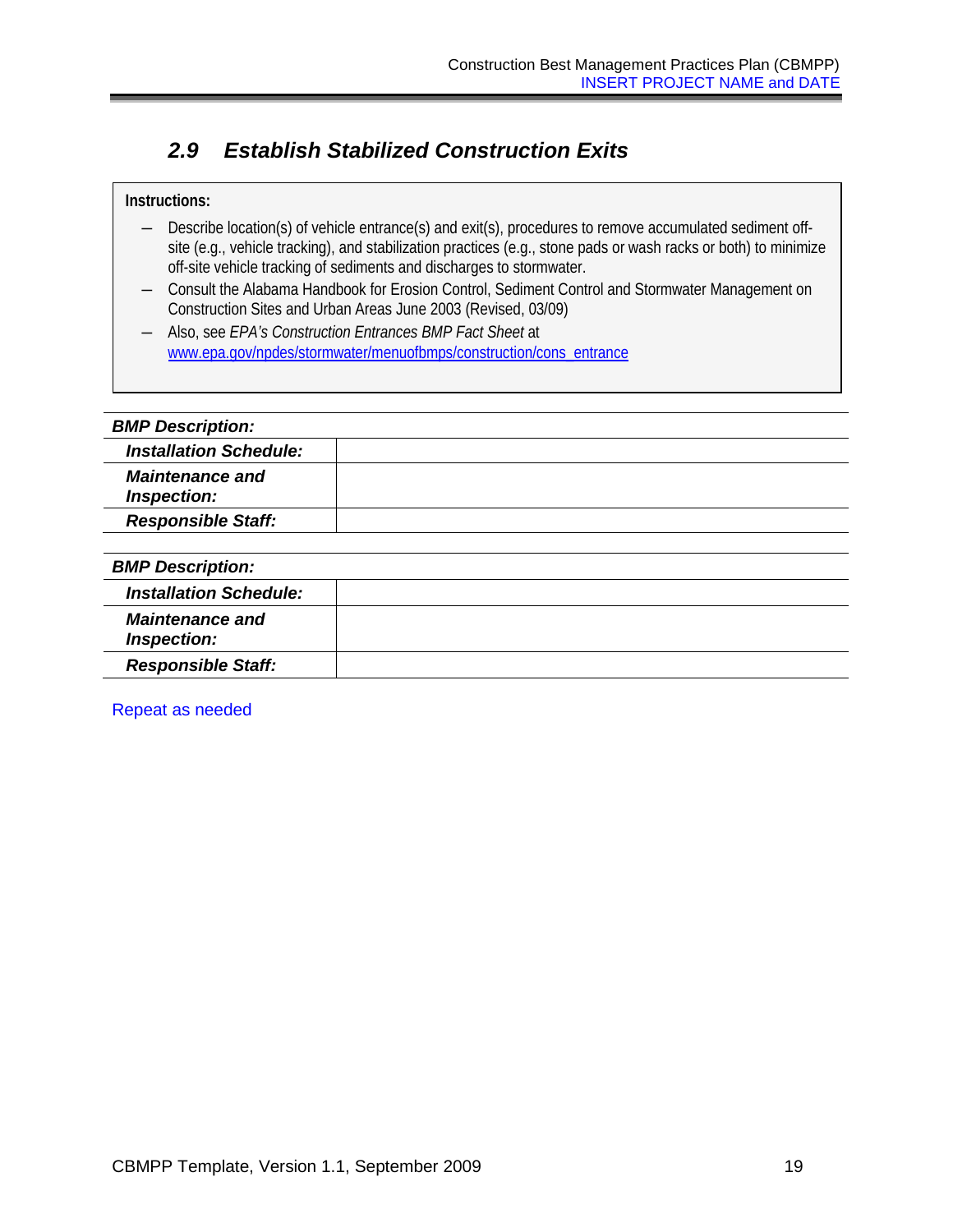## <span id="page-23-0"></span>*2.10 Additional BMPs*

### **Instructions:**

- ― Describe additional BMPs that do not fit into the above categories.
- ― Also, see *Alabama Handbook for Erosion Control, Sediment Control and Stormwater Management on Construction Sites and Urban Areas June 2003 (Revised, 03/09)* [http://swcc.alabama.gov/pages/erosion\\_control.aspx?sm=b\\_b](http://swcc.alabama.gov/pages/erosion_control.aspx?sm=b_b)[.](http://www.swcc.state.sl.us/erosion_handbook.htm.)

#### *BMP Description:*

| <b>Installation Schedule:</b>         |  |
|---------------------------------------|--|
| <b>Maintenance and</b><br>Inspection: |  |
| <b>Responsible Staff:</b>             |  |

#### *BMP Description:*

| <b>Installation Schedule:</b>         |  |
|---------------------------------------|--|
| <b>Maintenance and</b><br>Inspection: |  |
| <b>Responsible Staff:</b>             |  |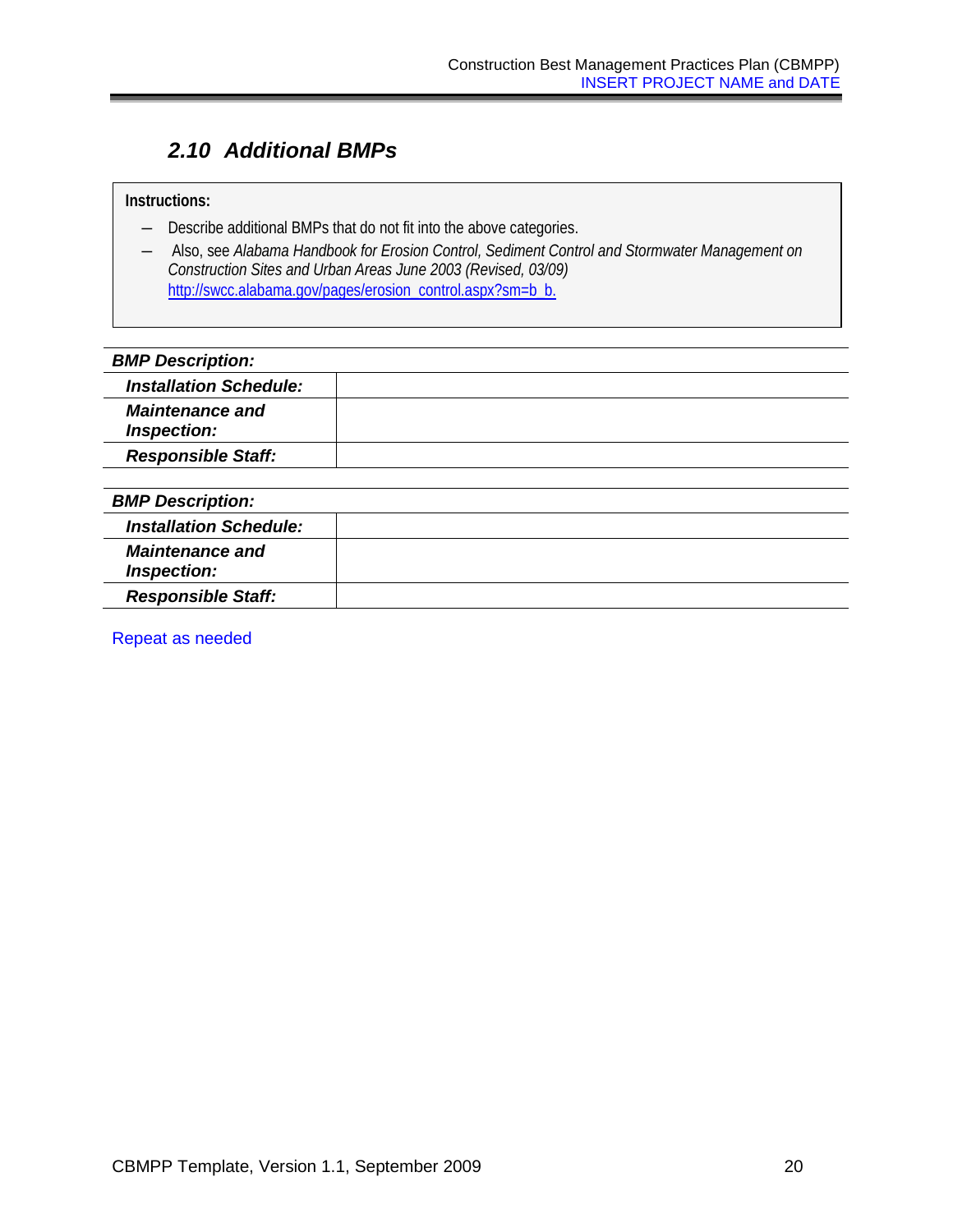## <span id="page-24-0"></span>**SECTION 3: GOOD HOUSEKEEPING (GROUNDS KEEPING) BMPS**

### **Instructions:**

- ― Describe the key good housekeeping BMPs that will be implemented to control pollutants in stormwater.
- ― Categorize each good housekeeping BMP under one of the following seven categories:
	- *3.1 Material Handling and Waste Management*
	- *3.2 Establish Proper Building Material Staging Areas*
	- *3.3 Designate Washout Areas*
	- *3.4 Establish Proper Equipment/Vehicle Fueling and Maintenance Practices*
	- *3.5 Allowable Non-Stormwater Discharges and Control Equipment/Vehicle Washing*
	- *3.6 Spill Prevention, Control and Management*
	- *3.7 Any Additional BMPs*
- ― Consult the *Alabama Handbook for Erosion Control, Sediment Control and Stormwater Management on Construction Sites and Urban Areas June 2003 (Revised, 03/09)*. [http://swcc.alabama.gov/pages/erosion\\_control.aspx?sm=b\\_b](http://swcc.alabama.gov/pages/erosion_control.aspx?sm=b_b)\_
- ― For more information or ideas on BMPs, see EPA's National Menu of BMPs [www.epa.gov/npdes/stormwater/menuofbmps](http://www.epa.gov/npdes/stormwater/menuofbmps)
- ― Please consider pollution prevention (P2) ADEM encourages you to exercise pollution prevention practices and alternatives at your facility. Pollution prevention will assist you in complying with effluent limitations and permit regulations.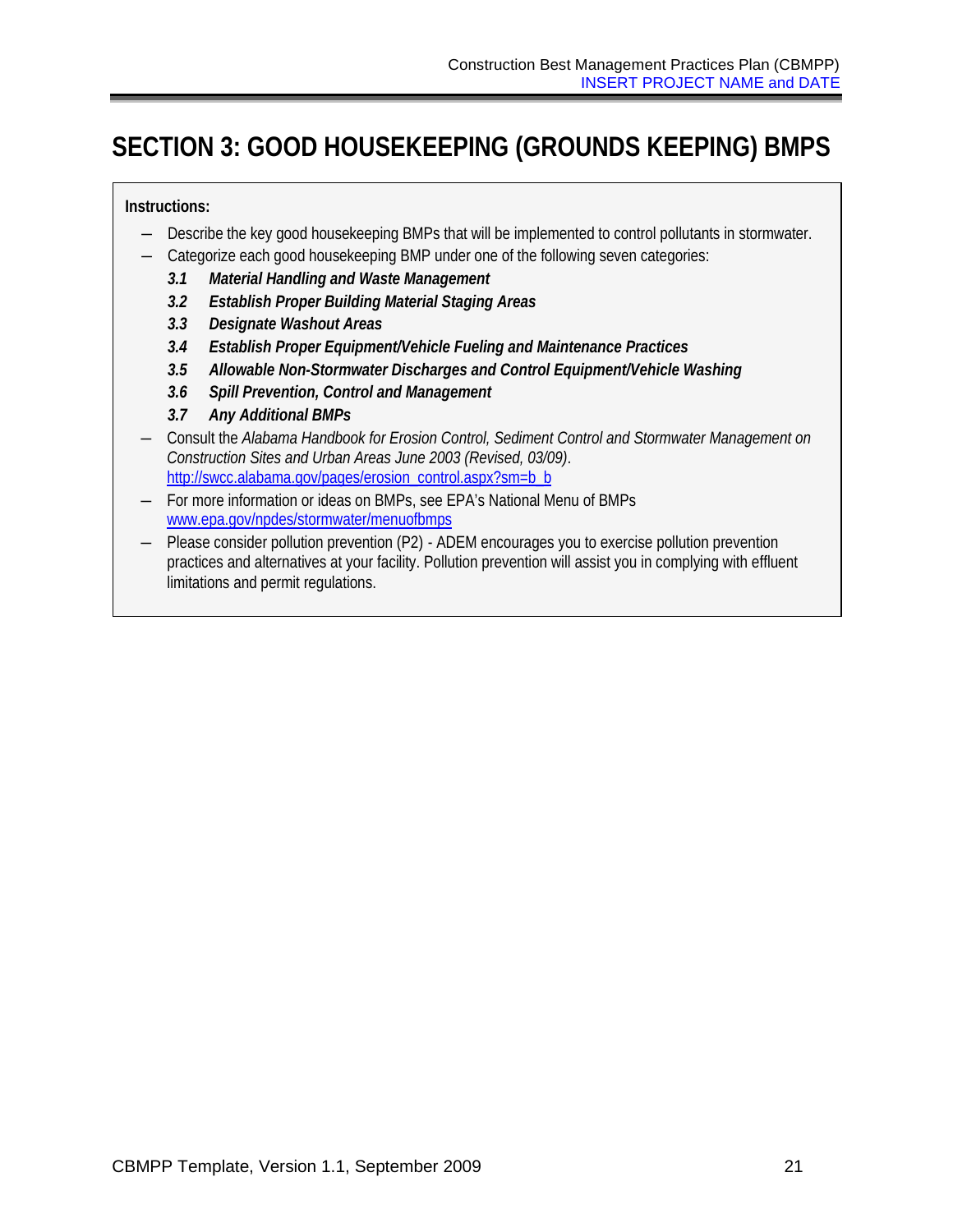## <span id="page-25-0"></span>*3.1 Material Handling and Waste Management*

### **Instructions:**

- ― Describe measures (e.g., trash disposal, sanitary wastes, recycling, and proper material handling) to prevent the discharge of solid materials and/or wastes to receiving waters, except as authorized by a permit issued under section 404 of the CWA.
- ― Also, see *EPA's General Construction Site Waste Management BMP Fact Sheet* at [www.epa.gov/npdes/stormwater/menuofbmps/construction/cons\\_wasteman](http://www.epa.gov/npdes/stormwater/menuofbmps/construction/cons_wasteman)

| <b>BMP Description:</b>               |  |
|---------------------------------------|--|
| <b>Installation Schedule:</b>         |  |
| <b>Maintenance and</b><br>Inspection: |  |
| <b>Responsible Staff:</b>             |  |
|                                       |  |

| <b>BMP Description:</b>               |  |
|---------------------------------------|--|
| <b>Installation Schedule:</b>         |  |
| <b>Maintenance and</b><br>Inspection: |  |
| <b>Responsible Staff:</b>             |  |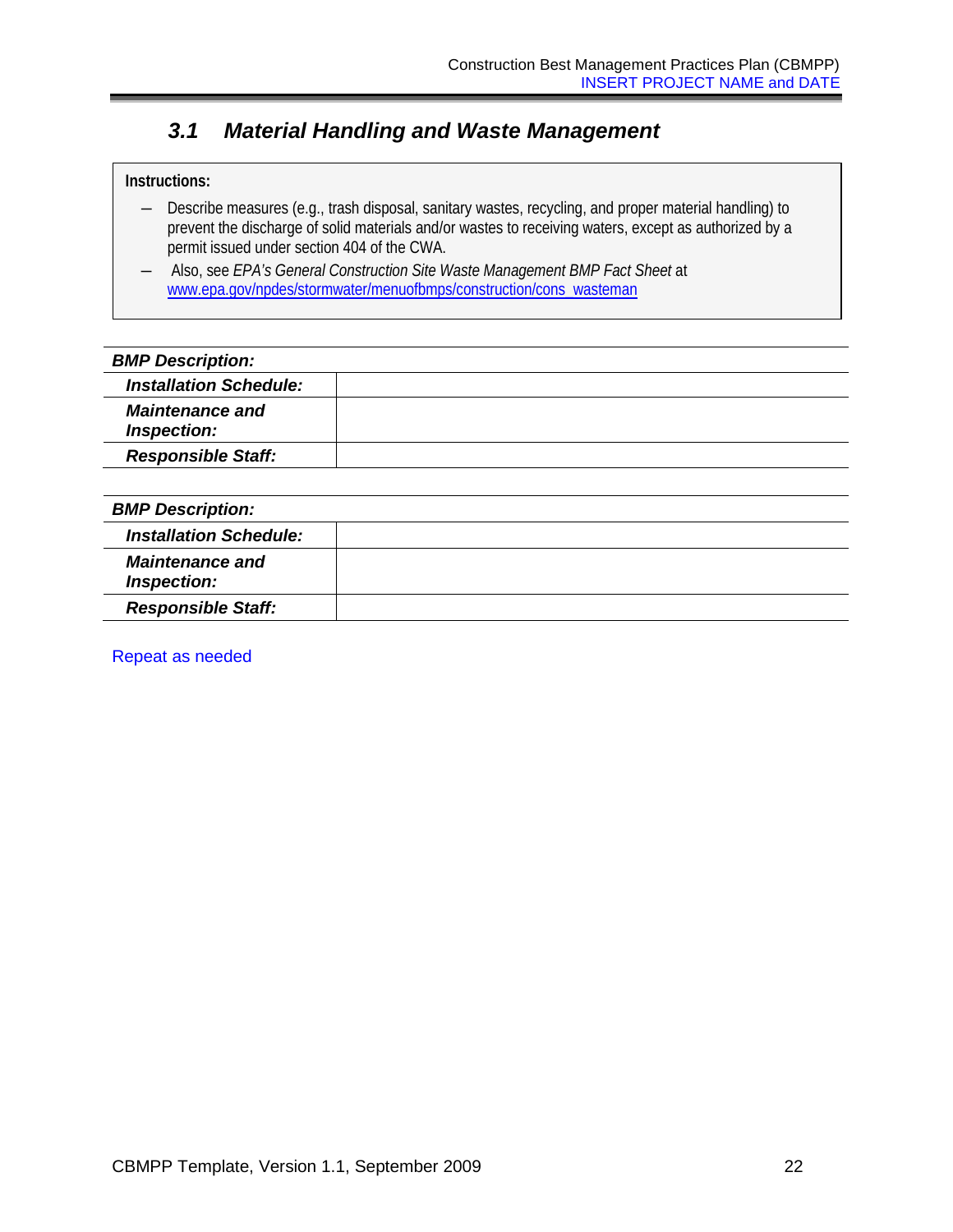## <span id="page-26-0"></span>*3.2 Establish Proper Building Material Staging Areas*

### **Instructions:**

― Describe construction materials expected to be stored on-site and procedures for storage of materials to minimize exposure of the materials to stormwater.

| <b>BMP Description:</b>               |  |
|---------------------------------------|--|
| <b>Installation Schedule:</b>         |  |
| <b>Maintenance and</b><br>Inspection: |  |
| <b>Responsible Staff:</b>             |  |
|                                       |  |
| <b>BMP Description:</b>               |  |
| <b>Installation Schedule:</b>         |  |
| <b>Maintenance and</b><br>Inspection: |  |
| <b>Responsible Staff:</b>             |  |
|                                       |  |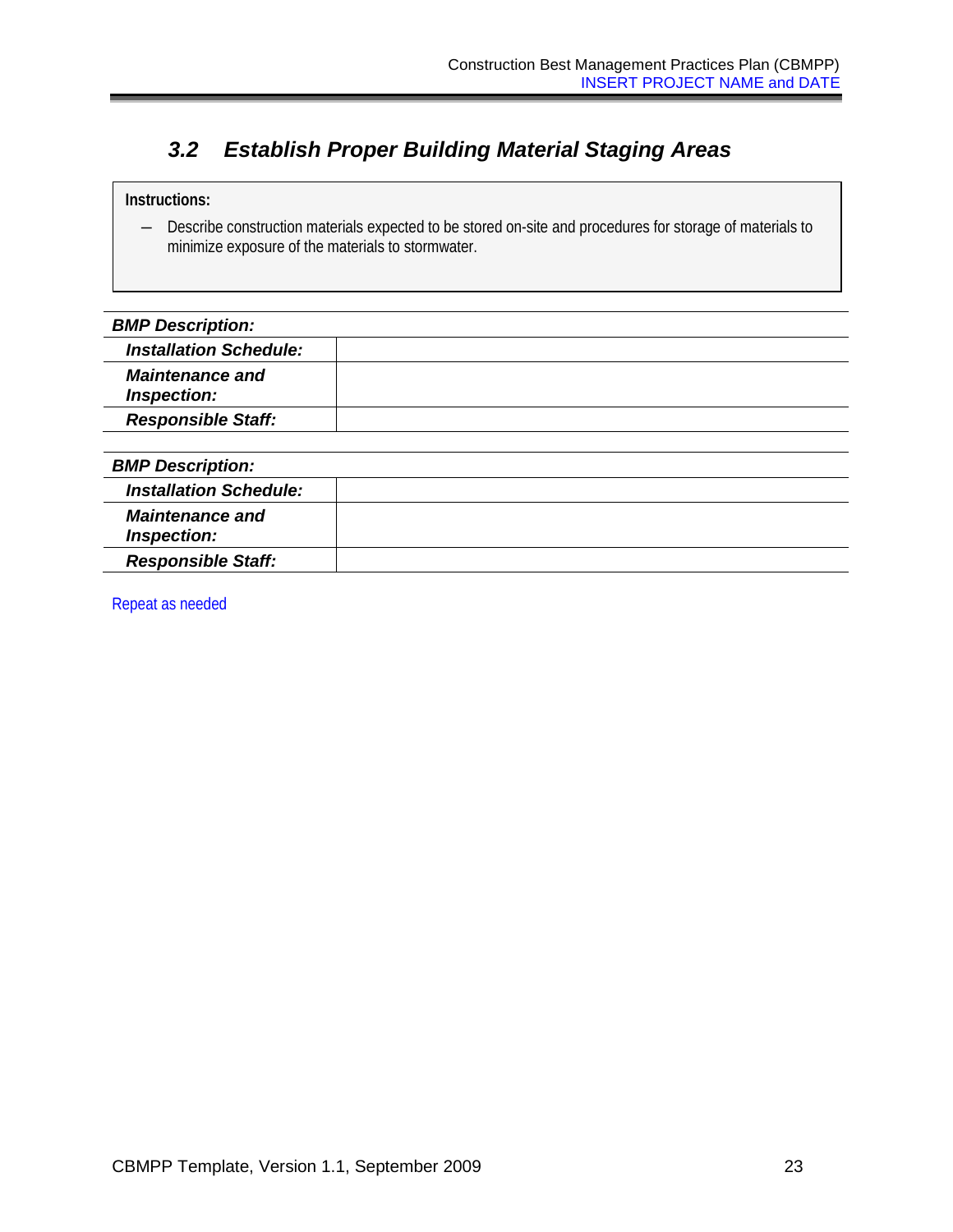## <span id="page-27-0"></span>*3.3 Designate Washout Areas*

### **Instructions:**

- ― Describe location(s) and controls to eliminate the potential for discharges from washout areas for concrete mixers, paint, stucco, etc.
- ― For information reference ADEM Administrative Code Chapters 335-6-5 and 335-6-6 for applicable SID and NPDES permit requirements.
- ― Also, see *EPA's Concrete Washout BMP Fact Sheet* at [www.epa.gov/npdes/stormwater/menuofbmps/construction/concrete\\_wash](http://www.epa.gov/npdes/stormwater/menuofbmps/construction/concrete_wash)

#### *BMP Description:*

| <b>Installation Schedule:</b>         |  |
|---------------------------------------|--|
| <b>Maintenance and</b><br>Inspection: |  |
| <b>Responsible Staff:</b>             |  |
|                                       |  |
| <b>BMP Description:</b>               |  |
| <b>Installation Schedule:</b>         |  |
| <b>Maintenance and</b>                |  |

Repeat as needed

*Responsible Staff:* 

*Inspection:*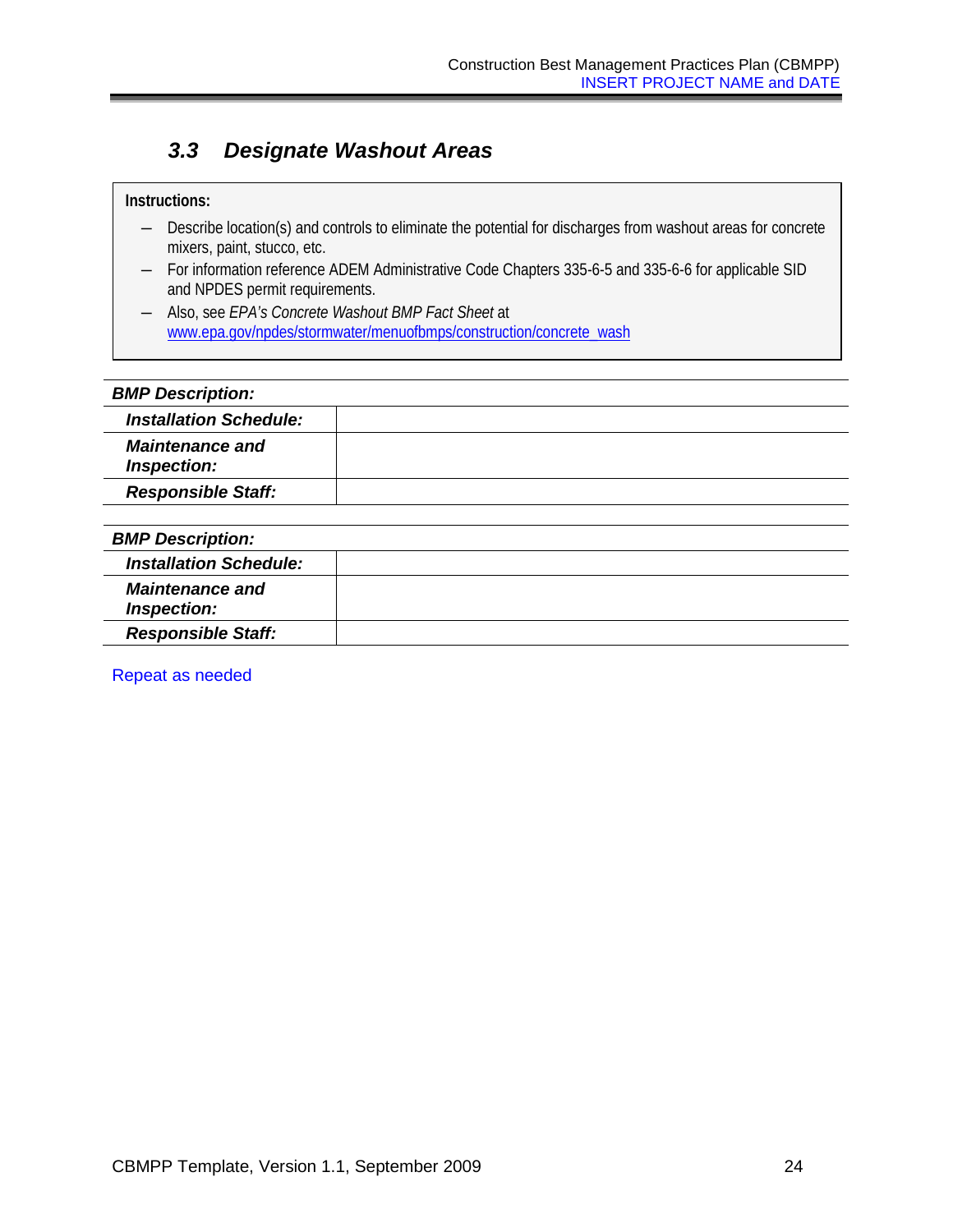## <span id="page-28-0"></span>*3.4 Establish Proper Equipment/Vehicle Fueling and Maintenance Practices*

#### **Instructions:**

- ― Describe equipment/vehicle fueling and maintenance practices that will be implemented to control pollutants to stormwater (e.g., secondary containment, drip pans, and spill kits).
- ― For more information reference ADEM Administrative Code Chapters 335-6-5 and 335-6-6 for applicable SID and NPDES permit requirements.
- ― Also, see *EPA's Vehicle Maintenance and Washing Areas BMP Fact Sheet* at [www.epa.gov/npdes/stormwater/menuofbmps/construction/vehicile\\_maintain](http://cfpub1.epa.gov/npdes/stormwater/menuofbmps/index.cfm?action=browse&Rbutton=detail&bmp=63&minmeasure=4icile_maintain)

| <b>BMP Description:</b>               |  |
|---------------------------------------|--|
| <b>Installation Schedule:</b>         |  |
| <b>Maintenance and</b><br>Inspection: |  |
| <b>Responsible Staff:</b>             |  |
|                                       |  |
| <b>BMP Description:</b>               |  |
| <b>Installation Schedule:</b>         |  |
| <b>Maintenance and</b><br>Inspection: |  |
| <b>Responsible Staff:</b>             |  |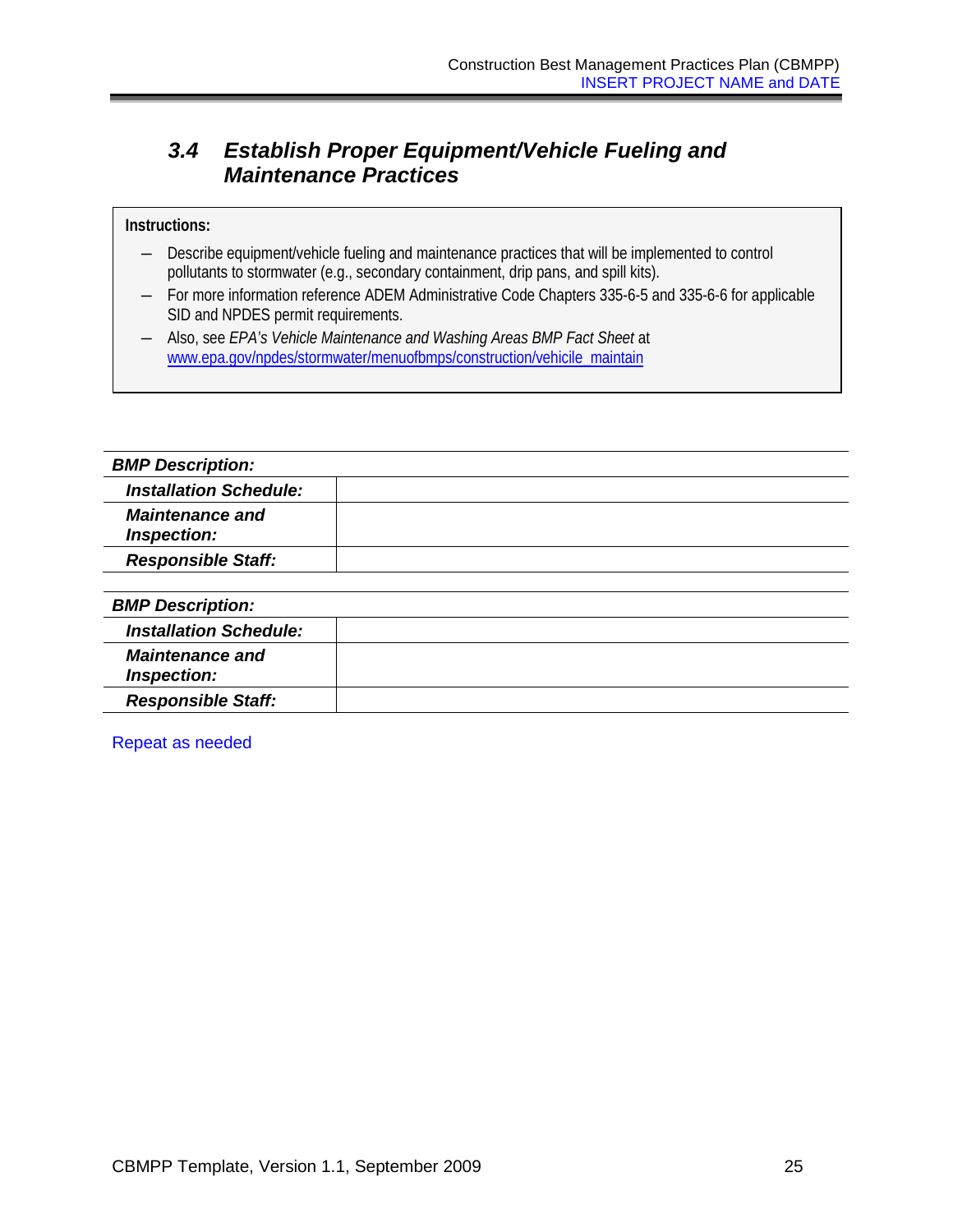## <span id="page-29-0"></span>*3.5 Control Equipment/Vehicle Washing*

### **Instructions:**

- ― Describe equipment/vehicle washing practices that will be implemented to control pollutants to stormwater
- ― For more information reference ADEM Administrative Code Chapters 335-6-5 and 335-6-6 for applicable SID and NPDES permit requirements.
- ― Discharges containing solvents/detergents and/or petroleum must be authorized under an NPDES industrial permit.
- ― Also, see EPA's *Vehicle Maintenance and Washing Areas BMP Fact Sheet* at [www.epa.gov/npdes/stormwater/menuofbmps/construction/vehicile\\_maintain](http://www.epa.gov/npdes/stormwater/menuofbmps/construction/vehicile_maintain)

| <b>BMP Description:</b>               |  |
|---------------------------------------|--|
| <b>Installation Schedule:</b>         |  |
| <b>Maintenance and</b><br>Inspection: |  |
| <b>Responsible Staff:</b>             |  |
|                                       |  |
| <b>BMP Description:</b>               |  |
| <b>Installation Schedule:</b>         |  |
| <b>Maintenance and</b><br>Inspection: |  |
| <b>Responsible Staff:</b>             |  |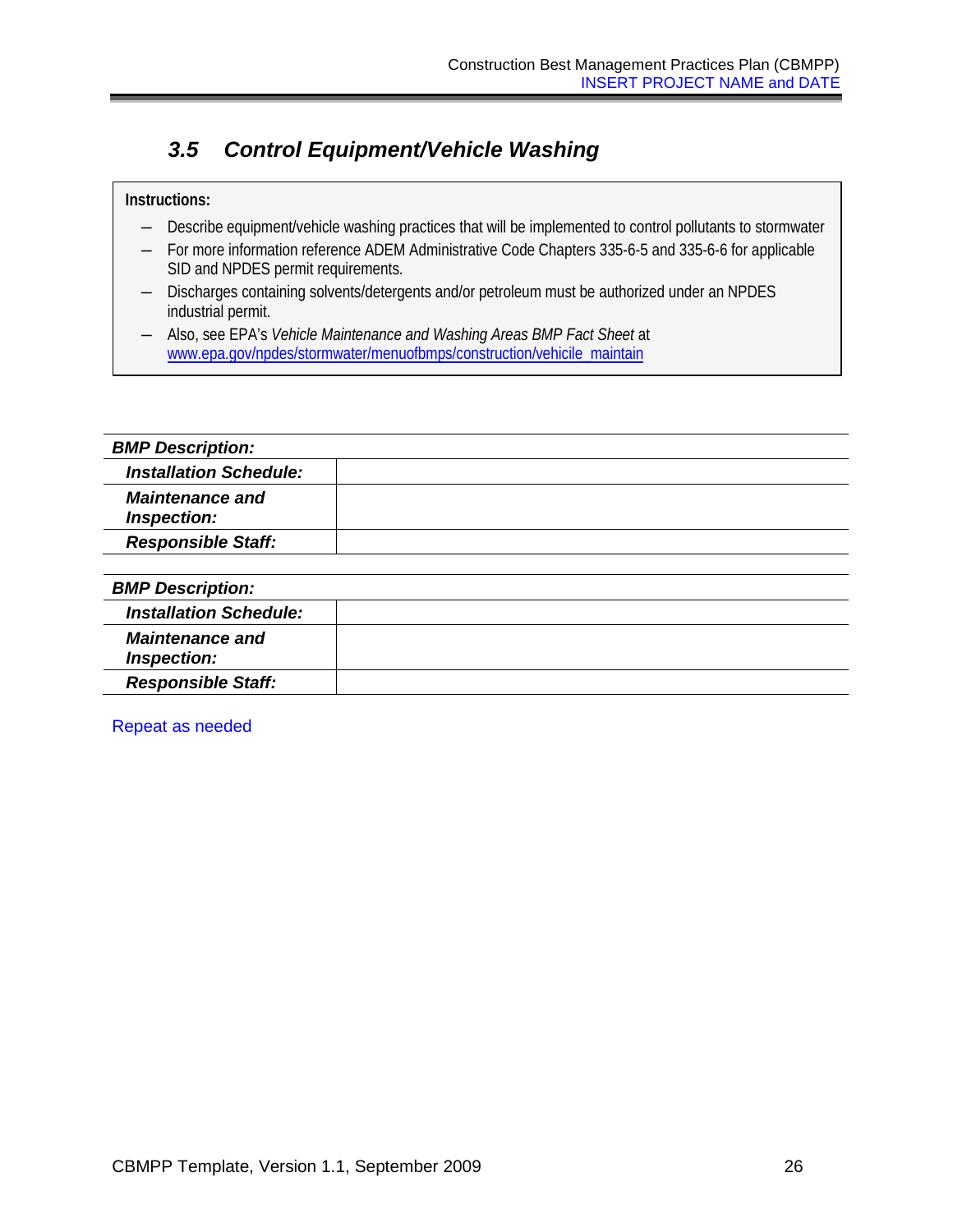## <span id="page-30-0"></span>*3.6 Spill Prevention, Control and Management*

#### **Instructions:**

- ― A Spill Prevention, Control and Countermeasures (SPCC) Plan as set forth at 40 CFR Part 112 is required for petroleum products. The SPCC Plan should be prepared as a separate document or as a component of the CBMPP.
- In accordance with ADEM Admin. Code rs. 335-6-6-.12 and 335-6-12-.29 spill prevention, control and management must be provided for any product which in the event of a release has the potential to impact waters of the state (including groundwater) or the collection system of a publicly or privately owned treatment works.
- Describe the spill prevention and control plan to include ways to reduce the chance of spills, stop the source of spills, contain and clean up spills, dispose of materials contaminated by spills, and train personnel responsible for spill prevention and control.
- ― Also, see EPA's *Spill Prevention and Control Plan BMP Fact sheet* at [www.epa.gov/npdes/stormwater/menuofbmps/construction/spill\\_control](http://www.epa.gov/npdes/stormwater/menuofbmps/construction/spill_control)

## INSERT TEXT HERE or REFERENCE ATTACHMENT

## <span id="page-30-1"></span>*3.7 Any Additional BMPs*

#### **Instructions:**

- ― Describe any additional BMPs that do not fit into the above categories. Indicate the problem they are intended to address.
- ― Consult the Alabama Handbook for Erosion Control, Sediment Control and Stormwater Management on Construction Sites and Urban Areas June 2003 (Revised, 03/09)

| <b>BMP Description:</b>               |  |
|---------------------------------------|--|
| <b>Installation Schedule:</b>         |  |
| <b>Maintenance and</b><br>Inspection: |  |
| <b>Responsible Staff:</b>             |  |
|                                       |  |
| <b>BMP Description:</b>               |  |
| <b>Installation Schedule:</b>         |  |
| <b>Maintenance and</b><br>Inspection: |  |
| <b>Responsible Staff:</b>             |  |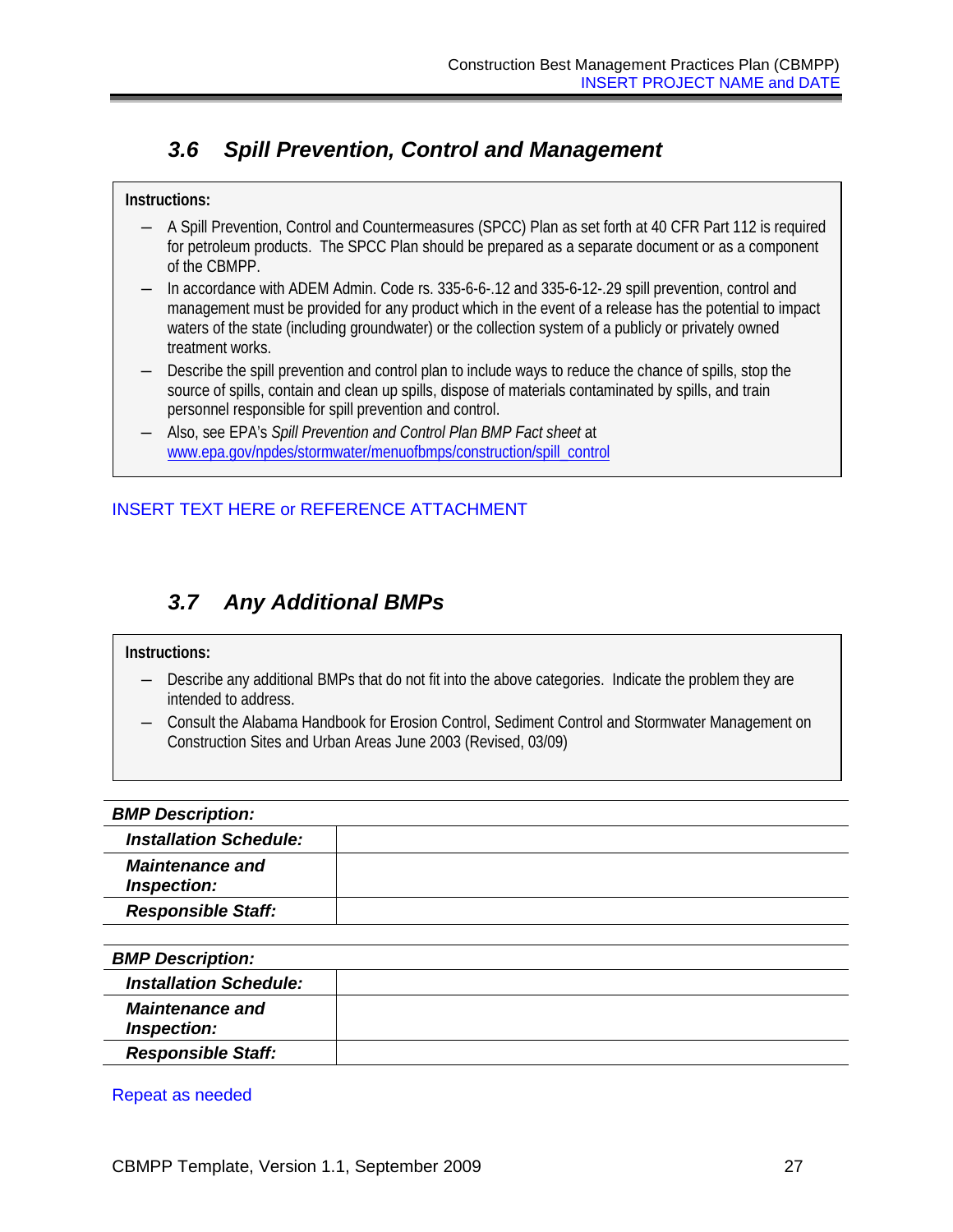## <span id="page-31-0"></span>*3.8 Non-Stormwater Discharge Management*

#### **Instructions:**

- ― Identify all other sources of non-stormwater discharges that are not identified. The non-stormwater discharges identified might include the following (see your permit for an exact list):
	- $\checkmark$  Waters used to wash vehicles where detergents are not used
	- $\checkmark$  Water used to control dust
	- De-chlorinated potable water including uncontaminated water line flushings
	- $\checkmark$  Routine external building wash down that does not use detergents
	- $\checkmark$  Pavement wash waters where spills or leaks of toxic or hazardous materials have not occurred (unless all spilled material has been removed) and where detergents are not used
	- $\checkmark$  Uncontaminated air conditioning or compressor condensate
	- $\checkmark$  Uncontaminated ground water or spring water
	- $\checkmark$  Foundation or footing drains where flows are not contaminated with process materials such as solvents
	- $\checkmark$  Uncontaminated excavation dewatering
	- $\checkmark$  Landscape irrigation
- ― Identify measures used to eliminate or reduce these discharges and the BMPs used to prevent them from becoming contaminated.
- ― Also, see ADEM Administrative Code chapters 335-6-5 and 335-6-6 for applicable SID and NPDES permit requirements and ADEM Administrative Code r. 335-6-12-.02(c)2. and 335-6-12-.02(e) for construction associated de minimus non-stormwater and process wastewater discharges.

List non-stormwater discharges and the measures used to eliminate or reduce them and to prevent them from becoming contaminated:

| <b>BMP Description:</b>               |  |
|---------------------------------------|--|
| <b>Installation Schedule:</b>         |  |
| <b>Maintenance and</b><br>Inspection: |  |
| <b>Responsible Staff:</b>             |  |

| <b>BMP Description:</b>               |  |
|---------------------------------------|--|
| <b>Installation Schedule:</b>         |  |
| <b>Maintenance and</b><br>Inspection: |  |
| <b>Responsible Staff:</b>             |  |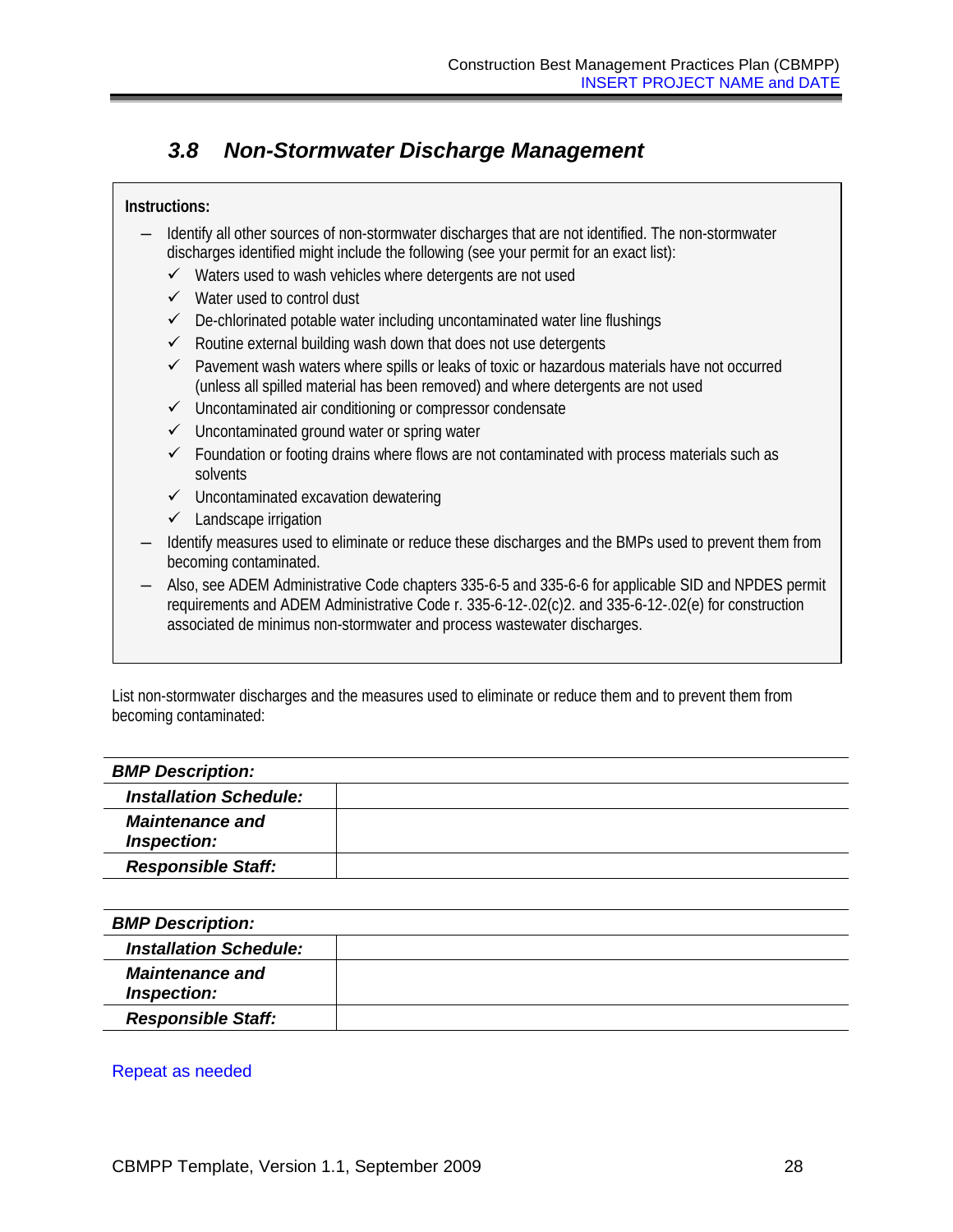## <span id="page-32-0"></span>**SECTION 4: SELECTING POST-CONSTRUCTION BMPs**

#### **Instructions:**

- ― Describe all post-construction stormwater management measures that will be installed during the construction process to control pollutants in stormwater discharges after construction operations have been completed. Selection of the appropriate BMPs relies upon the proper characterization of the project site and accurate evaluation of the anticipated erosion and the effectiveness of proposed erosion and sediment control practices. The NRCS Revised Universal Soil Loss Equation Version 2 (RUSLE2) model is a useful modeling tool in estimating erosion rates and sediment yield. There are several benefits of using RUSLE2, specifically the ability to use a quantitative iterative process to select the most appropriate combination of permanent and temporary Best Management Practices (BMPs) for soil stabilization and erosion and sedimentation control during the construction and post-construction project phases.
- ― Examples of post-construction BMPs/LIDS (low impact development designs) include the following:
	- $\checkmark$  Biofilters
	- $\checkmark$  Bioretention
	- $\checkmark$  Detention/retention devices
	- $\checkmark$  Earth dikes, drainage swales, and lined ditches
	- **√ Green Roofs**
	- $\checkmark$  Infiltration basins
	- $\checkmark$  Porous pavement
	- $\checkmark$  Other proprietary permanent structural BMPs
	- $\checkmark$  Outlet protection/velocity dissipation devices
	- $\checkmark$  Slope protection
	- $\checkmark$  Vegetated strips and/or swales
- ― Identify any applicable federal, state, or local requirements for design or installation.
- Describe how low-impact designs or smart growth considerations have been incorporated into the design.
- ― For any structural BMPs, you should have design specifications and details and refer to them. Attach them as appendices to the CBMPP or within the text of the CBMPP.
- ― Consult the Alabama Handbook for Erosion Control, Sediment Control and Stormwater Management on Construction Sites and Urban Areas June 2003 (Revised, 03/09)
- ― Visit the post-construction section of EPA's Menu of BMPs at: [www.epa.gov/npdes/menuofbmps](http://www.epa.gov/npdes/menuofbmps)
- For more information regarding the NRCS RUSLE2, see http://fargo.nserl.purdue.edu/rusle2\_dataweb/About\_RUSLE2\_Technology.htm

## *BMP Description: Installation Schedule: Maintenance and Inspection: Responsible Staff:*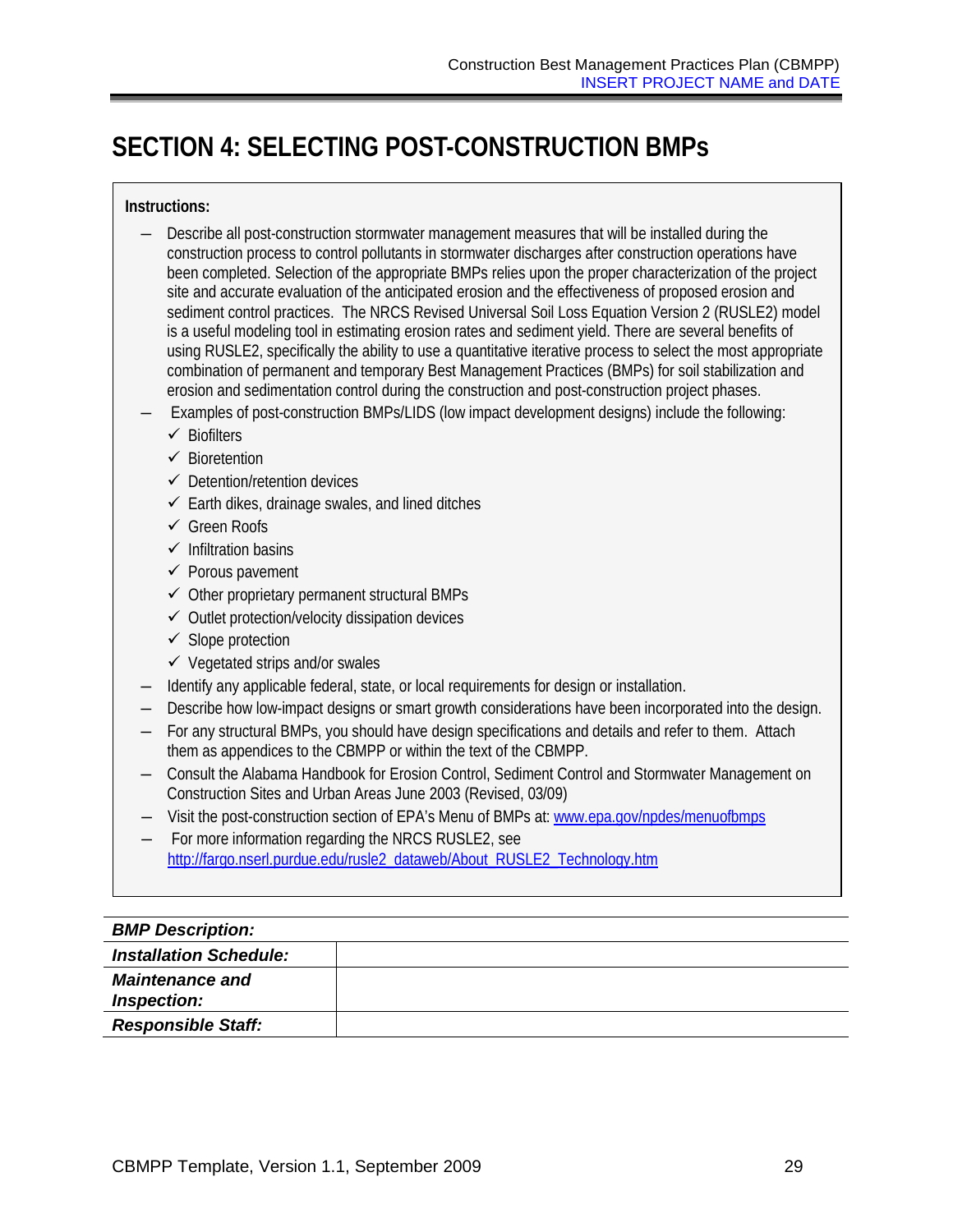| <b>BMP Description:</b>               |  |  |  |  |
|---------------------------------------|--|--|--|--|
| <b>Installation Schedule:</b>         |  |  |  |  |
| <b>Maintenance and</b><br>Inspection: |  |  |  |  |
| <b>Responsible Staff:</b>             |  |  |  |  |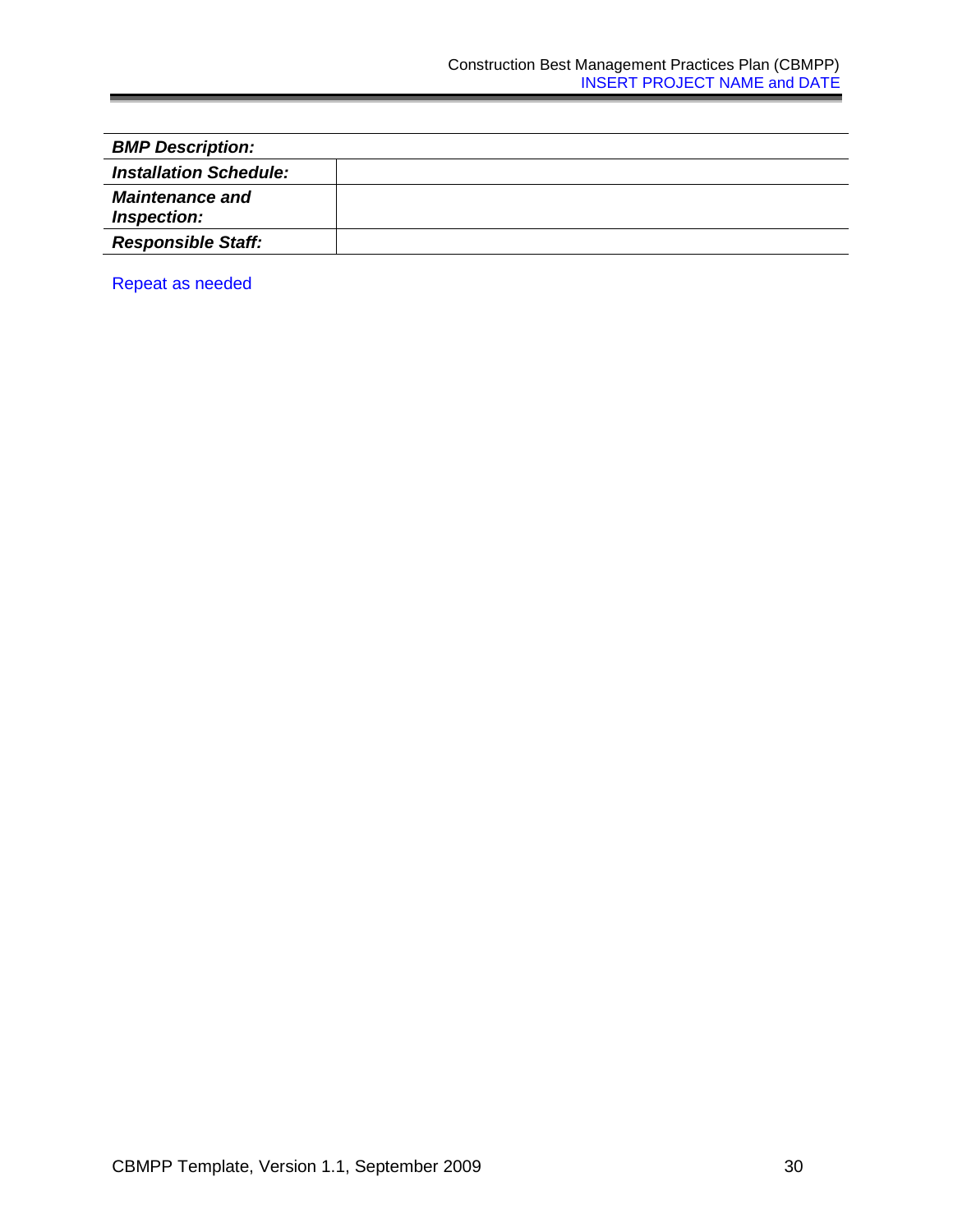## <span id="page-34-1"></span><span id="page-34-0"></span>**SECTION 5: INSPECTIONS**

## *5.1 Inspections*

### **Instructions:**

- ― Identify the individual(s) responsible for conducting inspections and describe their qualifications. ADEM Form 500 must be used. <http://www.adem.state.al.us/DeptForms/Formpdf.htm>
- ― Pending your activity and following ADEM Admin. Code chap. 335-6-12; describe the frequency that inspections will occur at your site including any correlations to storm frequency and intensity.
- ― Note that inspection details for particular BMPs should be included in Sections 2 and 3.
- ― You should also document the repairs and maintenance that you undertake as a result of your inspections. These actions can be documented in the corrective action log described in Part 5.3 below.
- *1. Inspection Personnel:* Identify the person(s) who will be responsible for conducting inspections and describe their qualifications:

### *2. Inspection Schedule and Procedures:*

Describe the inspection schedules and procedures you have developed for your site (include frequency of inspections for each BMP or group of BMPs, indicate when you will inspect, e.g., before/during/and after rain events, spot inspections):

Describe the general procedures for correcting problems when they are identified. Include responsible staff and time frames for making corrections:

Attach a copy of ADEM Form 500. REFERENCE ATTACHMENT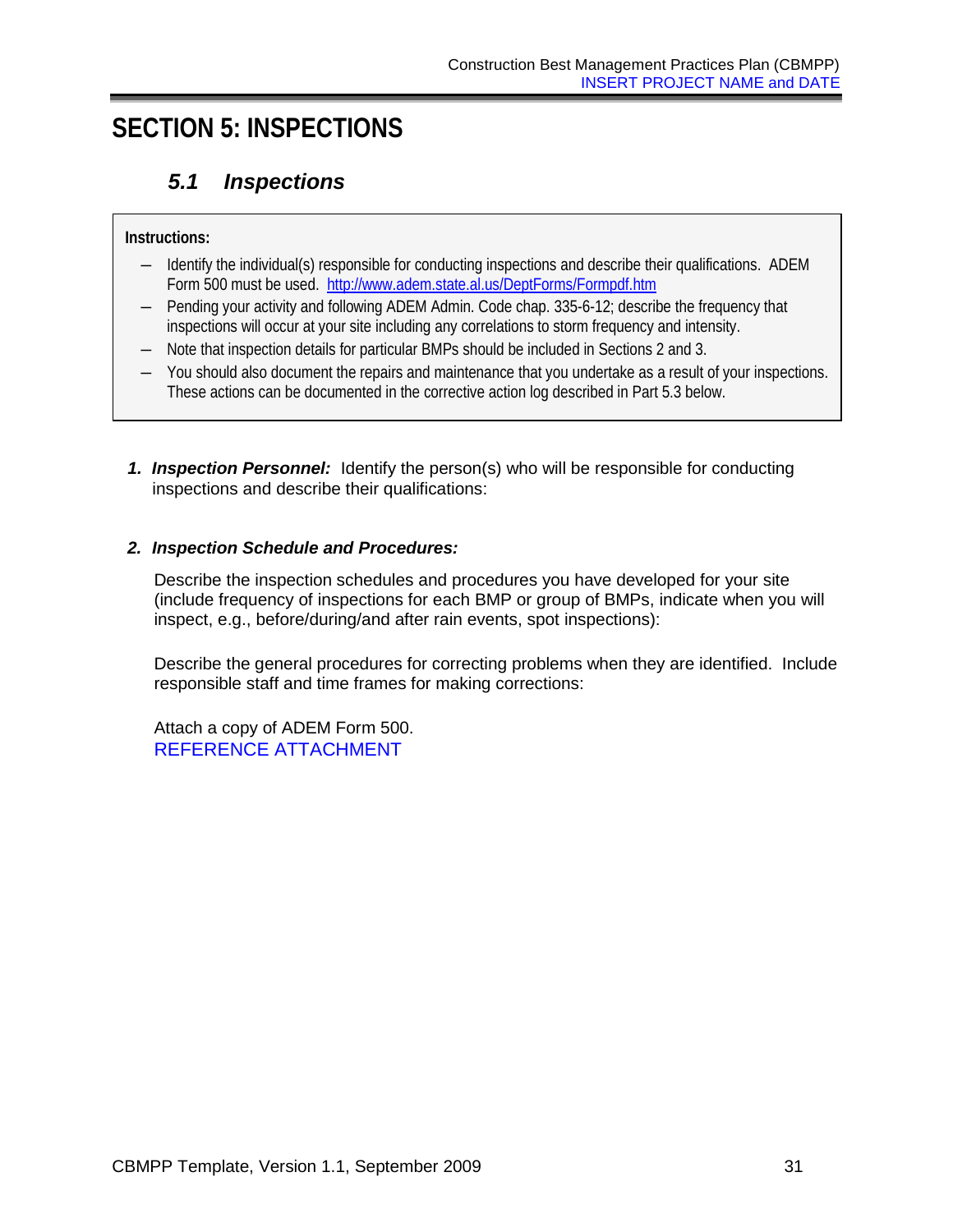## <span id="page-35-0"></span>*5.2 Delegation of Authority*

#### **Instructions:**

- ― Identify the individual(s) or specifically describe the position where the responsible official has delegated authority for the purposes of signing inspection reports, certifications, or other information. (Reference ADEM Administrative Code r. 335-6-6-.09)
- ― Attach the delegation of authority form that will be used.

#### **Duly Authorized Representative(s) or Position(s):**

Insert Company or Organization Name: Insert Name: Insert Position: Insert Address: Insert City, State, Zip Code: Insert Telephone Number: Insert Fax/Email:

<span id="page-35-1"></span>Attach a copy of the signed delegation of authority form in Appendix J.

## *5.3 Corrective Action Log*

#### **Instructions:**

- ― Create here, or as an attachment, a corrective action log. This log should describe repair, replacement, and maintenance of BMPs undertaken as a result of the inspections and maintenance procedures described above. Actions related to the findings of inspections should reference the specific inspection report.
- ― This log should describe actions taken; date completed, and note the person that completed the work.

Corrective Action Log: INSERT LOG HERE or REFERENCE ATTACHMENT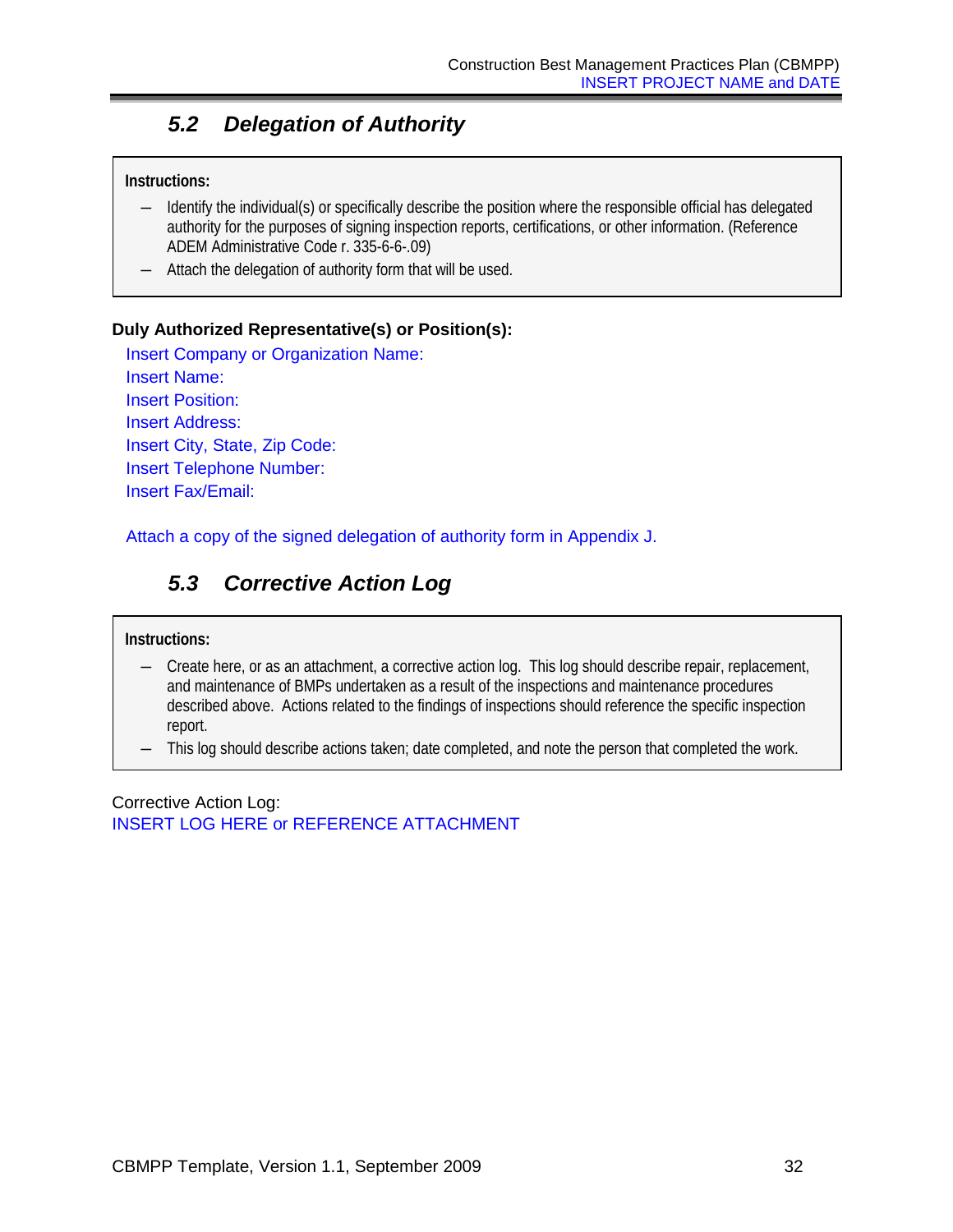## <span id="page-36-1"></span><span id="page-36-0"></span>**SECTION 6: RECORDKEEPING AND TRAINING**

## *6.1 Recordkeeping*

### **Instructions:**

- ― The following is a list of records you should keep at your project site available for inspectors to review:
- ― Dates of grading, construction activity, and stabilization (which is covered in Sections 2 and 3)
- ― The signed and certified NOR form or permit application form (attach)
- ― A copy of the letter from ADEM acknowledging receipt of your complete NOR/application (attach)
- ― Inspection reports (attach)
- ― Rainfall data (Reference ADEM Administrative Code r. 335-6-12-.26(4) which requires precipitation measurement in tenths of an inch using continuous recorders or daily readings of a precipitation gauge.)
- ― Copy of your *CBMPP Plan*.

Records will be retained for a minimum period of at least 3 years after the permit is terminated.

Date(s) when major grading activities occur: INSERT LOG HERE or REFERENCE ATTACHMENT Date(s) when construction activities temporarily or permanently cease on a portion of the site: INSERT LOG HERE or REFERENCE ATTACHMENT Date(s) when an area is either temporarily or permanently stabilized: INSERT LOG HERE or REFERENCE ATTACHMENT

## <span id="page-36-2"></span>*6.2 Log of Changes to the CBMPP*

## **Instructions:**

― Create a log here, or as an attachment, of changes and updates to the CBMPP. You should include additions of new BMPs, replacement of failed BMPs, significant changes in the activities or their timing on the project, changes in personnel, changes in inspection and maintenance procedures, updates to site maps, and so on.

Log of changes and updates to the CBMPP INSERT LOG HERE or REFERENCE ATTACHMENT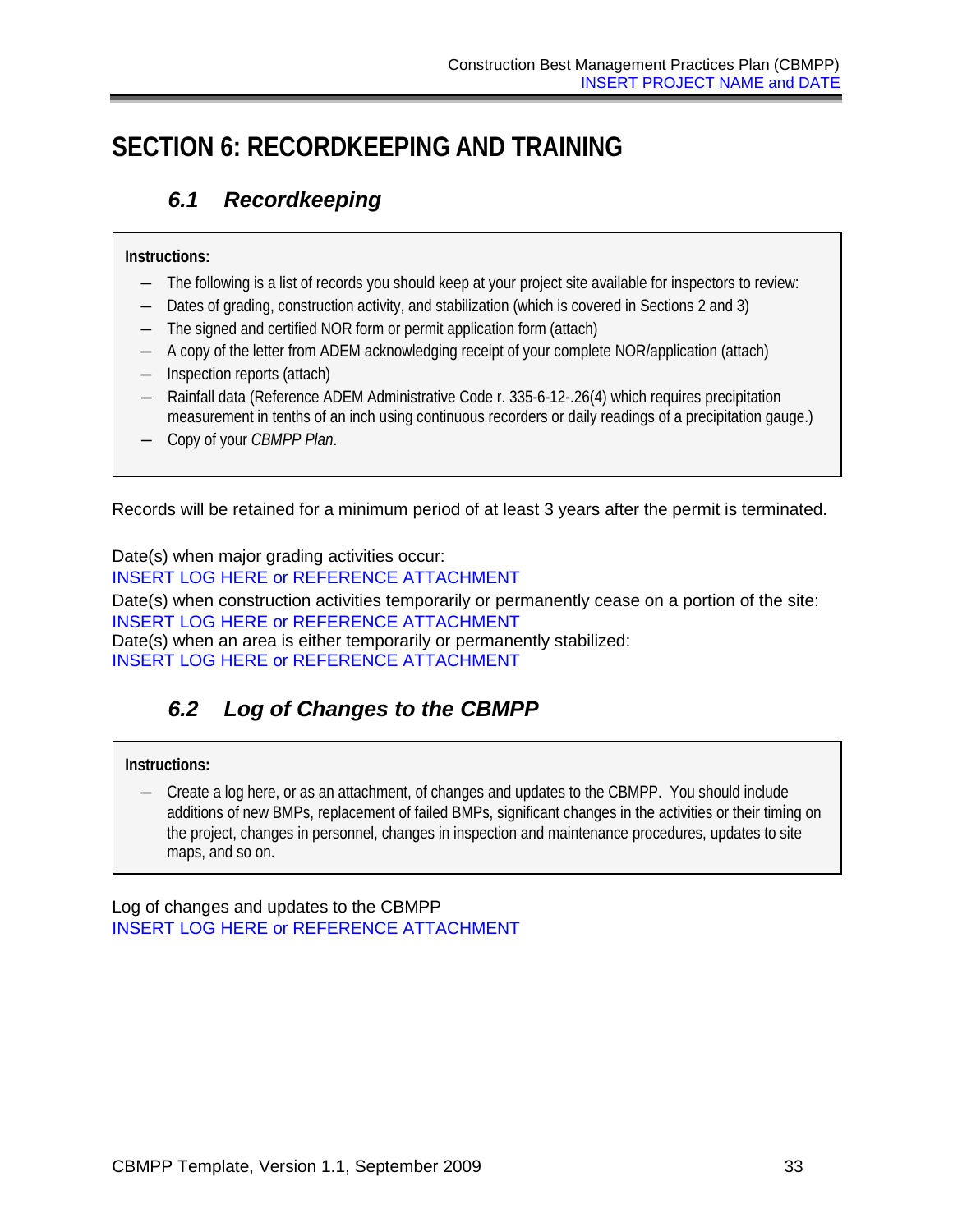## <span id="page-37-0"></span>*6.3 Training*

### **Instructions:**

- ― Training your staff and subcontractors is an effective BMP. As with the other steps you take to prevent stormwater problems at your site, you should document the training that you conduct for your staff, for those with specific stormwater responsibilities (e.g. installing, inspecting, and maintaining BMPs), and for subcontractors.
- ― Include dates, number of attendees, subjects covered, and length of training.
- ― Training includes, but is not limited to, the Qualified Credentialed Inspection Training (QCIP) program. Additional training may be necessary.

### Individual(s) Responsible for Training: INSERT TEXT or TABLE HERE

Describe Training Conducted:

- General stormwater and BMP awareness training for staff and subcontractors:
- Detailed training for staff and subcontractors with specific stormwater responsibilities: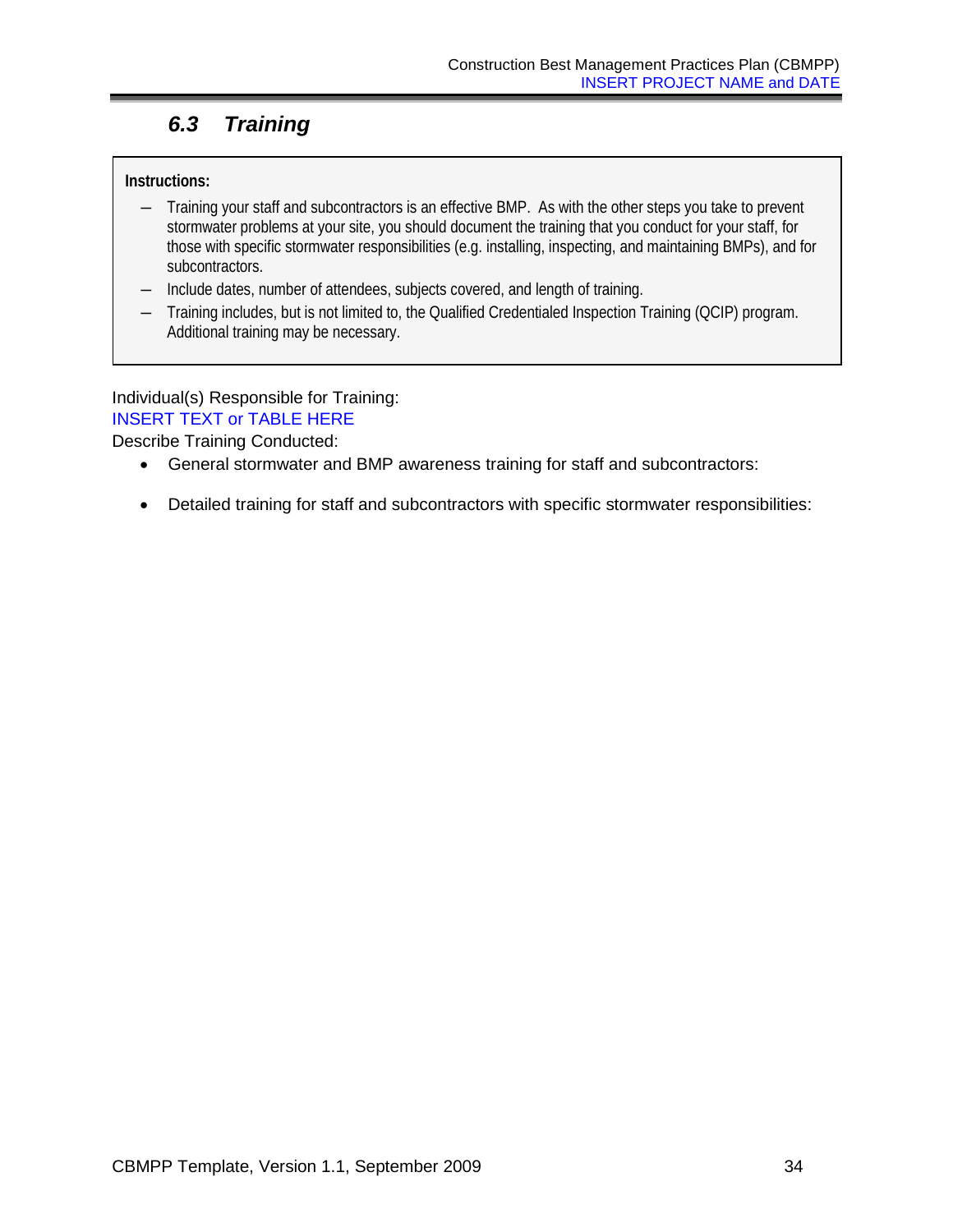## <span id="page-38-0"></span>**SECTION 7: FINAL STABILIZATION**

#### **Instructions:**

- ― Describe procedures for final stabilization. If you complete major construction activities on part of your site, you can document your final stabilization efforts for that portion of the site. Discontinuing inspections can be approved upon submittal of inspection reports of subject area(s), certification of complete stabilization and NOR requesting modification of existing authorization to remove subject area(s) from coverage.
- ― Update your site plans to indicate areas that have achieved final stabilization.
- ― Note that dates for areas that have achieved final stabilization should be included in the CBMPP.
- ― Consult the Alabama Handbook for Erosion Control, Sediment Control and Stormwater Management on Construction Sites and Urban Areas June 2003 (Revised, 03/09)

| <b>BMP Description:</b>               |  |
|---------------------------------------|--|
| <b>Installation Schedule:</b>         |  |
| <b>Maintenance and</b><br>Inspection: |  |
| <b>Responsible Staff:</b>             |  |
|                                       |  |

| <b>BMP Description:</b>               |  |
|---------------------------------------|--|
| <b>Installation Schedule:</b>         |  |
| <b>Maintenance and</b><br>Inspection: |  |
| <b>Responsible Staff:</b>             |  |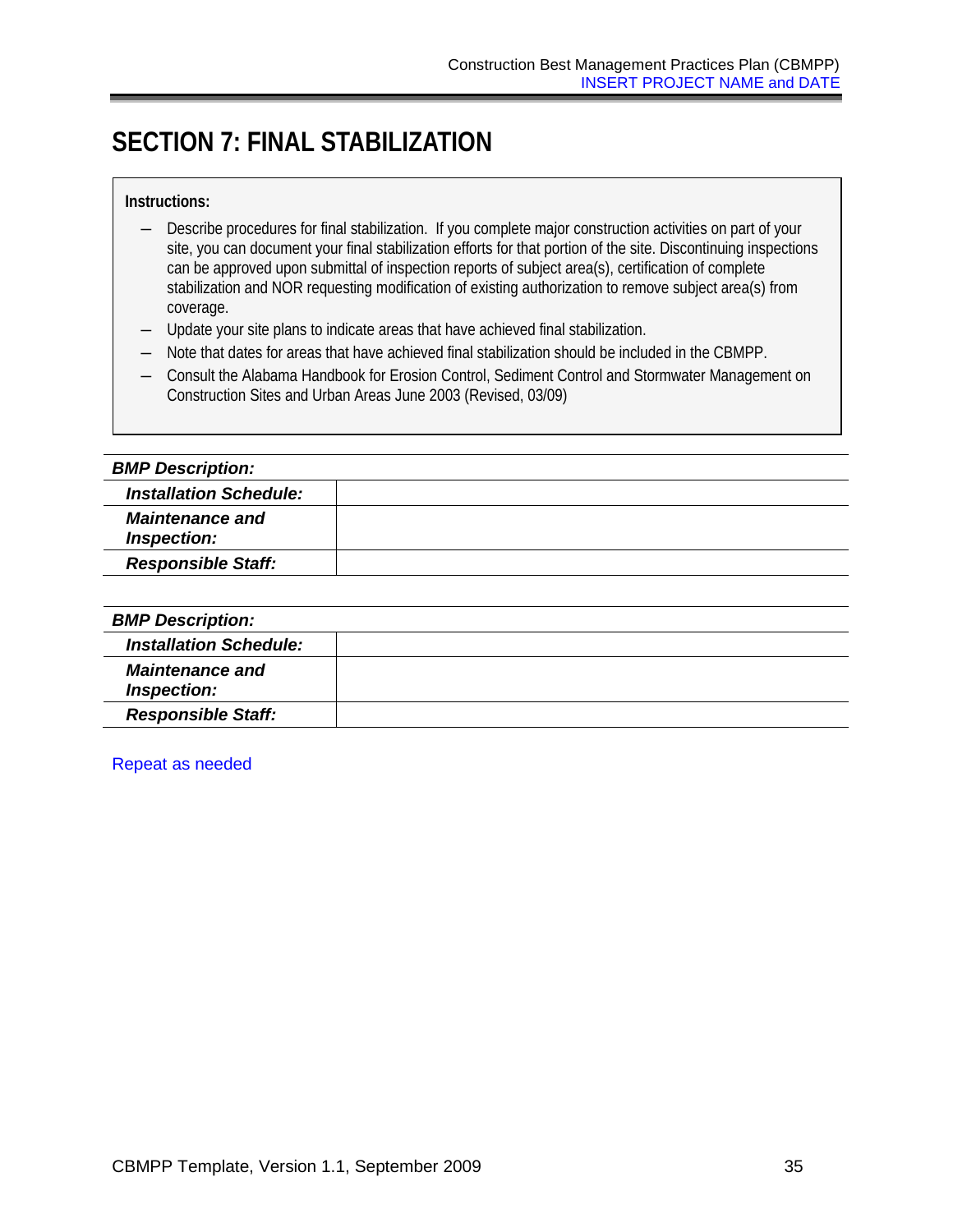## <span id="page-39-0"></span>**SECTION 8: CERTIFICATION AND NOTIFICATION**

― In accordance with ADEM Administrative Code r. 335-6-12-.21 the CBMPP should be signed and certified by a QCP. Attach a copy of the NOR and permit authorization letter received from the State in Appendix C.

I certify under penalty of law that this document and all attachments were prepared under my direction or supervision in accordance with a system designed to assure that qualified personnel properly gathered and evaluated the information submitted. Based on my inquiry of the person or persons who manage the system, or those persons directly responsible for gathering the information, the information submitted is, to the best of my knowledge and belief, true, accurate, and complete. I am aware that there are significant penalties for submitting false information, including the possibility of fine and imprisonment for knowing violations.

| Name:                               | Title:                      |
|-------------------------------------|-----------------------------|
| <b>QCP Designation/Description:</b> | Registration/Certification: |
| Address:                            | Phone Number:               |
|                                     |                             |
| Signature:                          | Date:                       |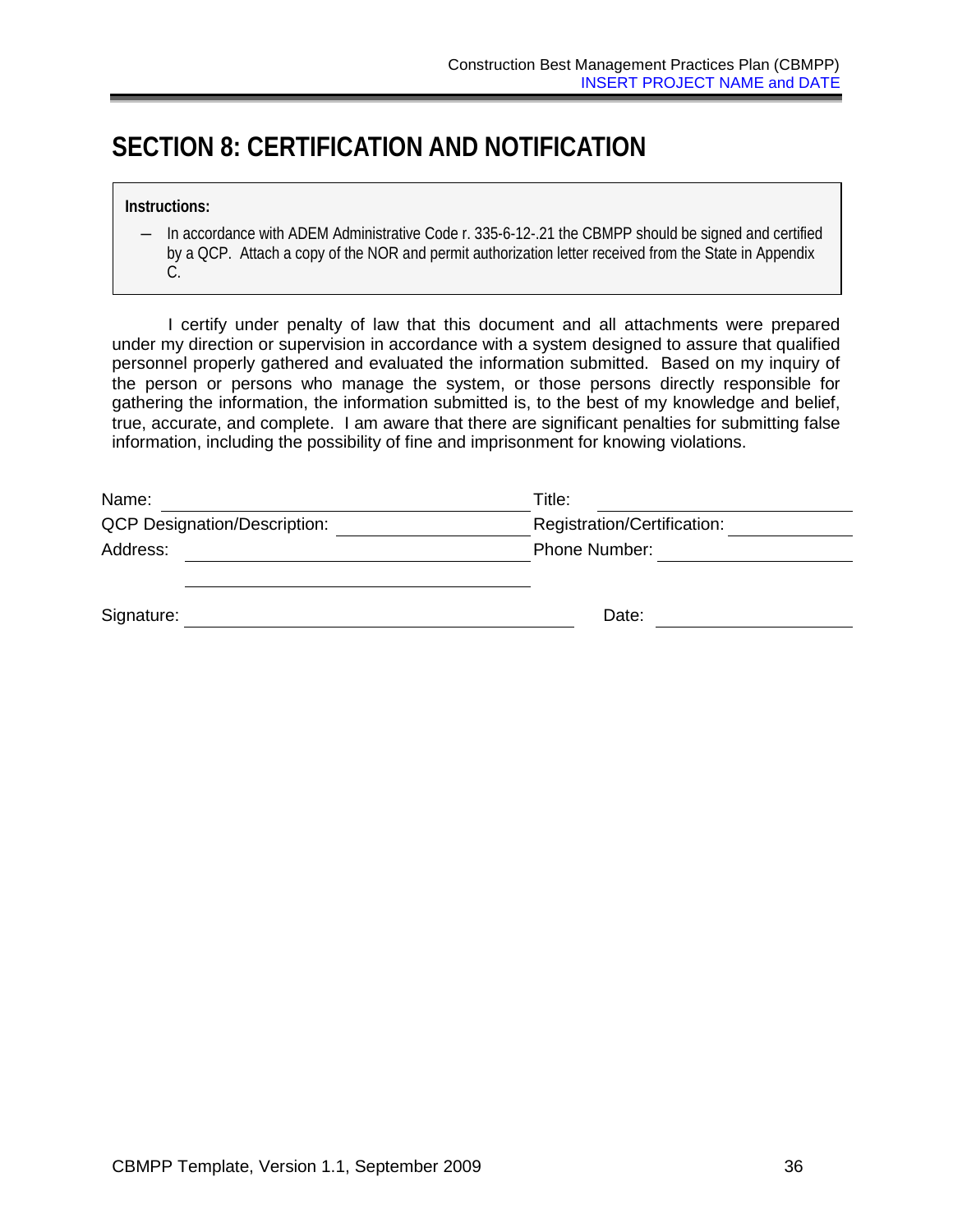## <span id="page-40-0"></span>**CBMPP APPENDICES**

Attach the following documentation to the CBMPP:

*Appendix A – General Location Map*

*Appendix B – Site Maps*

*Appendix C – NOR and Acknowledgement Letter from ADEM*

*Appendix D – Inspection Reports*

*Appendix E - Change in Runoff Volume for 2-Yr, 24-hr Storm Event and Hydrograph (see Part 1.5)*

*Appendix F – Corrective Action Log (or in Part 5.3)*

*Appendix G – CBMPP Amendment Log (or in Part 6.2)*

*Appendix H – Grading and Stabilization Activities Log (or in Part 6.1)*

*Appendix I – Training Log (Optional)*

*Appendix J – Delegation of Authority*

*Appendix K – Additional Information (i.e., Endangered Species, Historic Preservation, and U.S. Corps of Engineers Documentation)*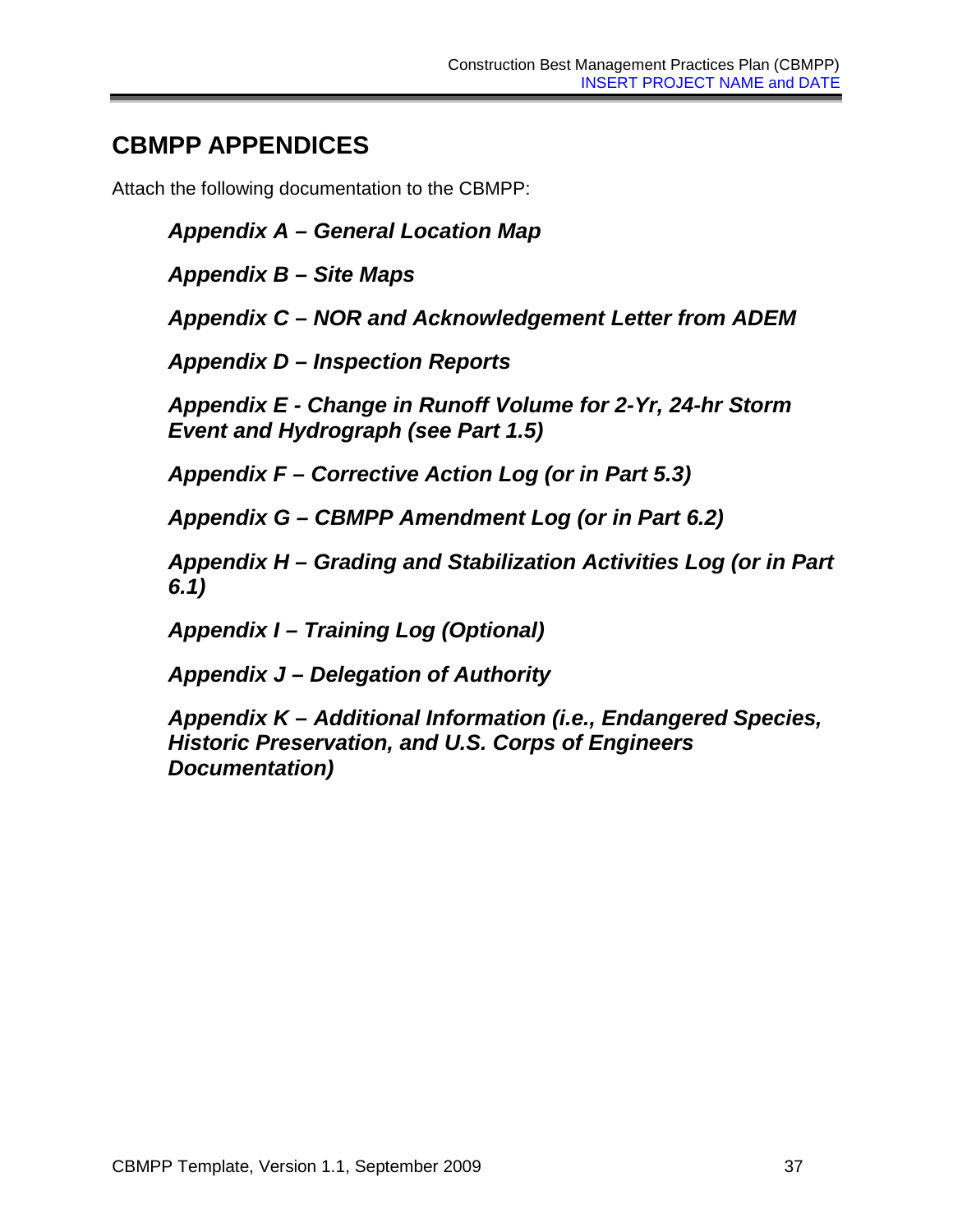*Appendix A – General Location Map*

## [INSERT MAP HERE]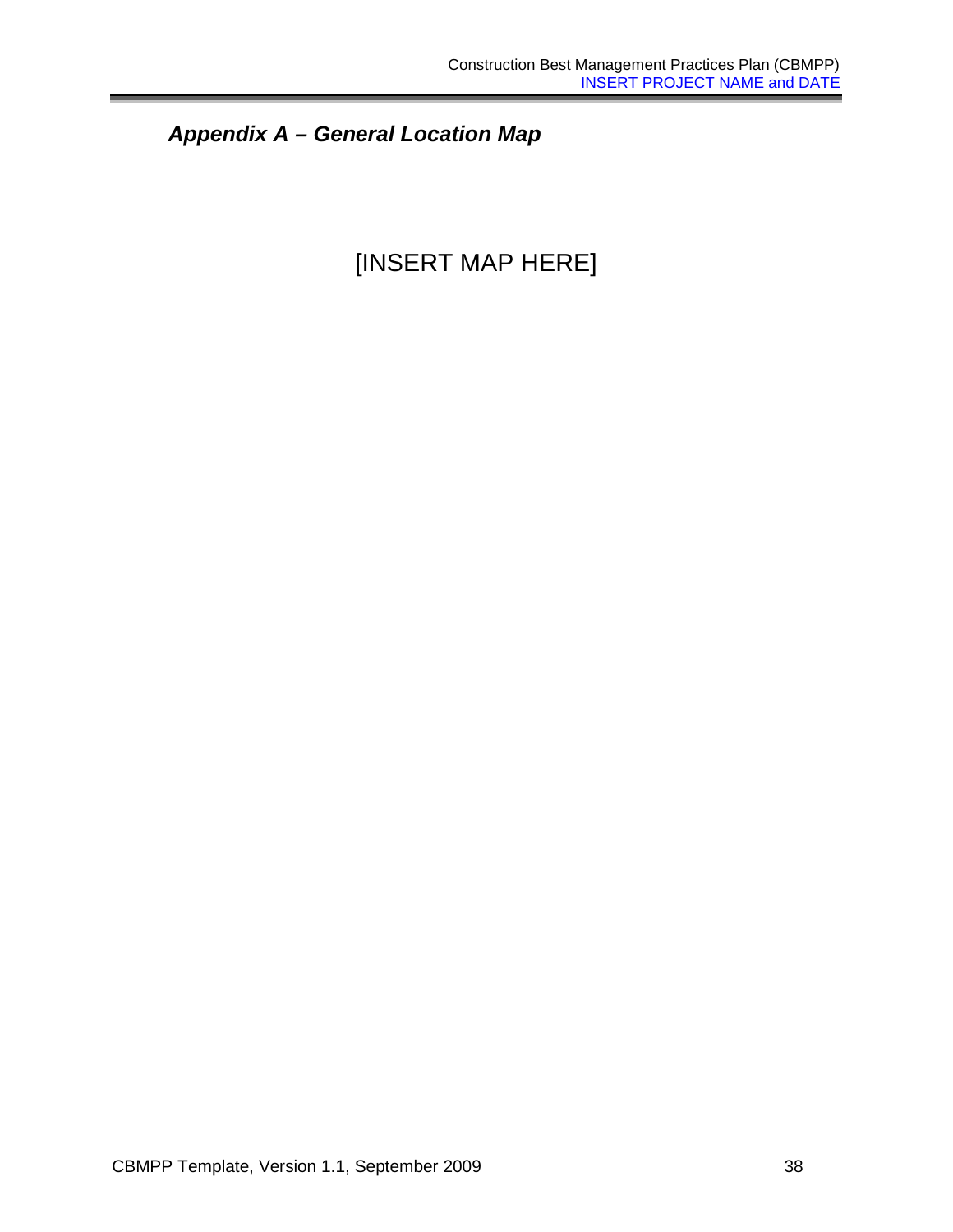*Appendix B – Site Maps*

## [INSERT MAPS HERE]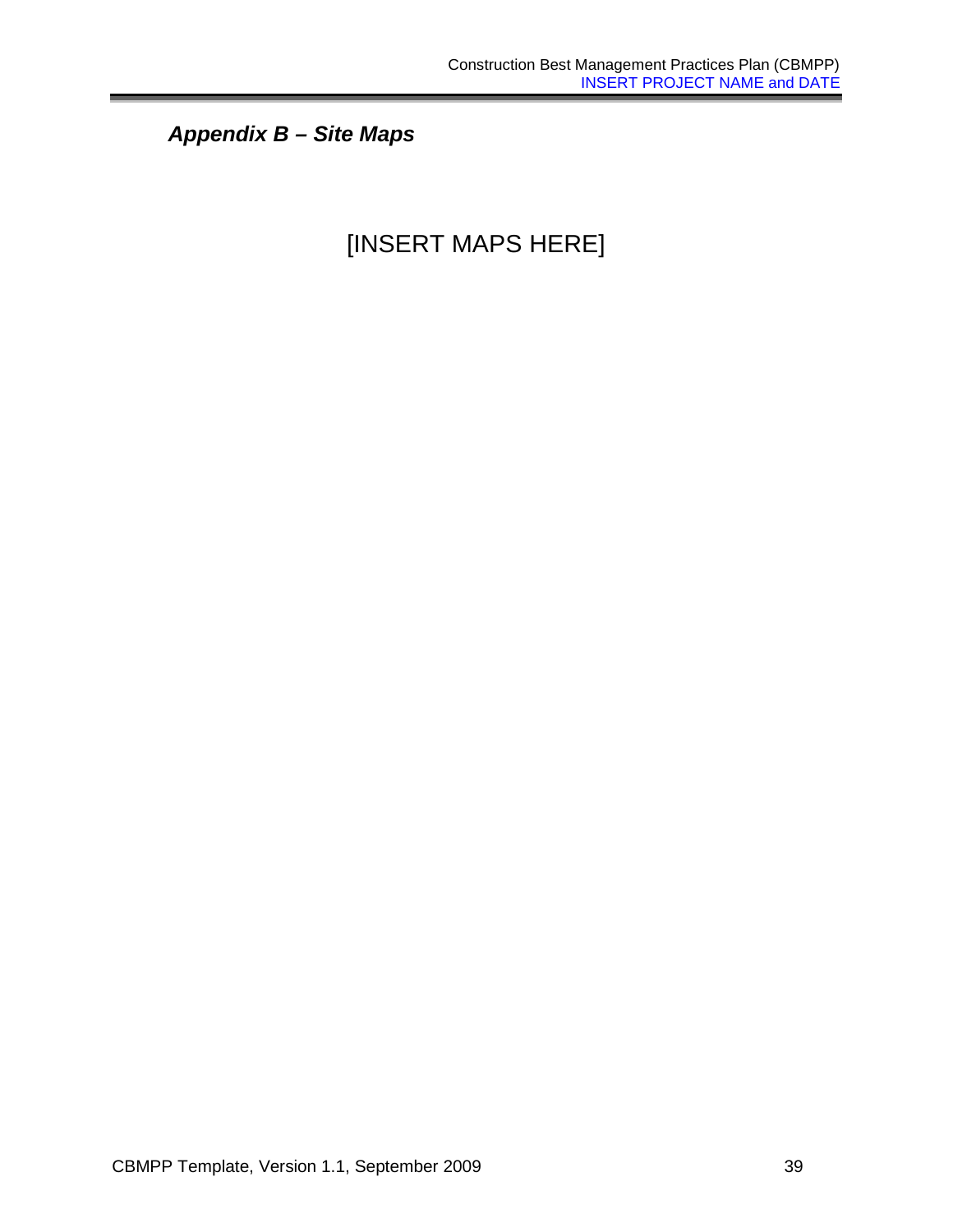*Appendix C – NOR and Acknowledgement Letter from ADEM*

## [INSERT DOCUMENTS HERE]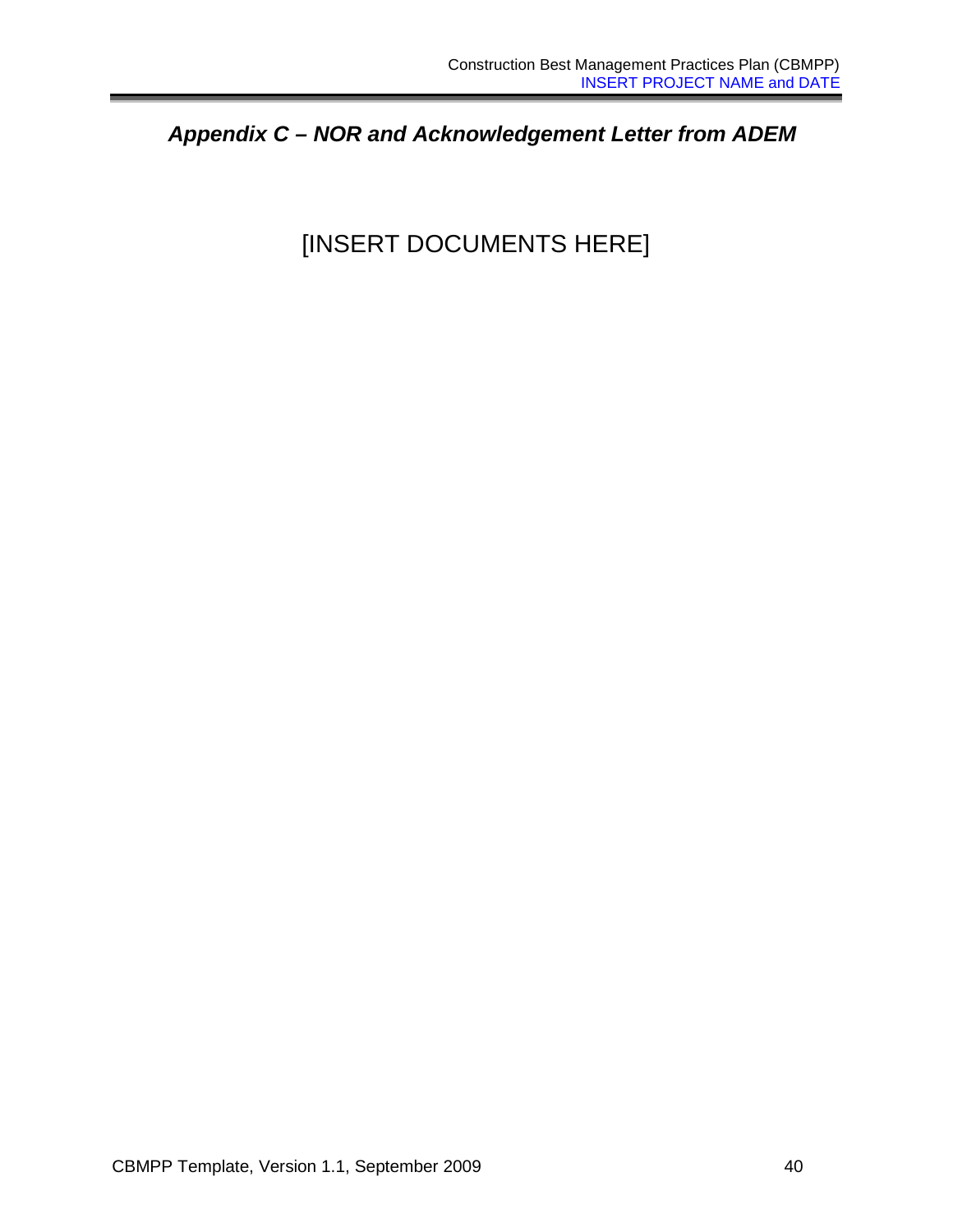## *Appendix D – Inspection Reports*

## [INSERT REPORTS HERE]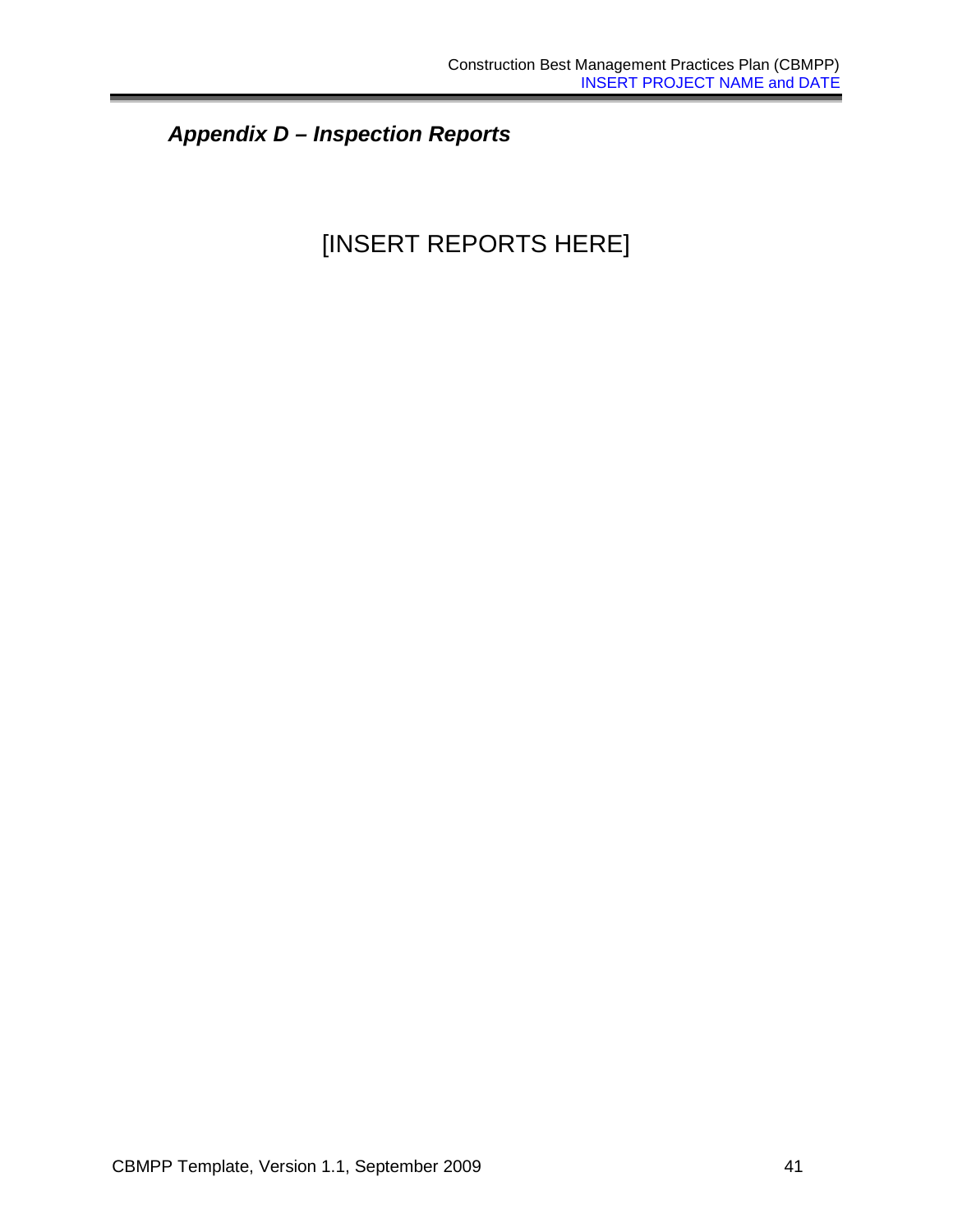## *Appendix E – Discussion of Storm Water Methodologies for Part 1.5*

There are many methodologies developed to estimate the total runoff volume, the peak rate of runoff, and the runoff hydrograph from land surfaces under a variety of conditions. This section describes some of the methods that are most widely used. It is not a complete list of procedures.

There are a wide variety of computer models available for performing stormwater calculations. The computer models use one of more calculation methodologies to estimate runoff characteristics. The procedures most commonly used in computer models are the same ones discussed below.

### **Existing Methodologies for Runoff Volume Calculations**

#### *(1) Runoff Curve Number Method*

The runoff curve number method is the most commonly used tool for estimating runoff volumes. In this method, runoff is calculated based on precipitation, curve number, watershed storage, and initial abstraction. When rainfall is greater than the initial abstraction, runoff is given by (NRCS, 1986):

$$
Q = \frac{(P - I_a)^2}{(P - I_a) + S}
$$

Where:  $Q = \text{runoff (in.)}$  $P = \text{rainfall (in.)}$  $I_a$  = initial abstraction (in.)<br>S = potential maximum ret = potential maximum retention after runoff begins (in.)

Initial abstraction  $(I_a)$  includes all losses before the start of surface runoff: depression storage, interception, evaporation, and infiltration.  $I_a$  can be highly variable but it can be empirically approximated by:

$$
\mathrm{I}_\mathrm{a}=0.2\mathrm{S}
$$

Therefore, the runoff equation becomes:

$$
Q = \frac{(P - 0.2S)^2}{(P + 0.8S)}
$$

Finally, S is a function of the watershed soil and cover conditions as represented by the runoff curve number (CN):

$$
S=\frac{1000}{\text{CN}}-10
$$

Therefore, runoff can be calculated using only the curve number and rainfall. Curve numbers are determined by land cover type, hydrologic condition, antecedent moisture condition (AMC), and hydrologic soil subgroup (HSG). Curve numbers for various land covers based on an average AMC for annual floods and  $I_a = 0.2S$  can be found in Urban Hydrology for Small Watersheds (Soil Conservation Service, 1986) and various other references.

Often a single, area-weighted CN is used to represent a watershed consisting of sub-areas with different CNs. While this approach is acceptable if the CNs are similar, if the difference in CNs is more than 5 the use of a weighted CN significantly reduces the estimated amount of runoff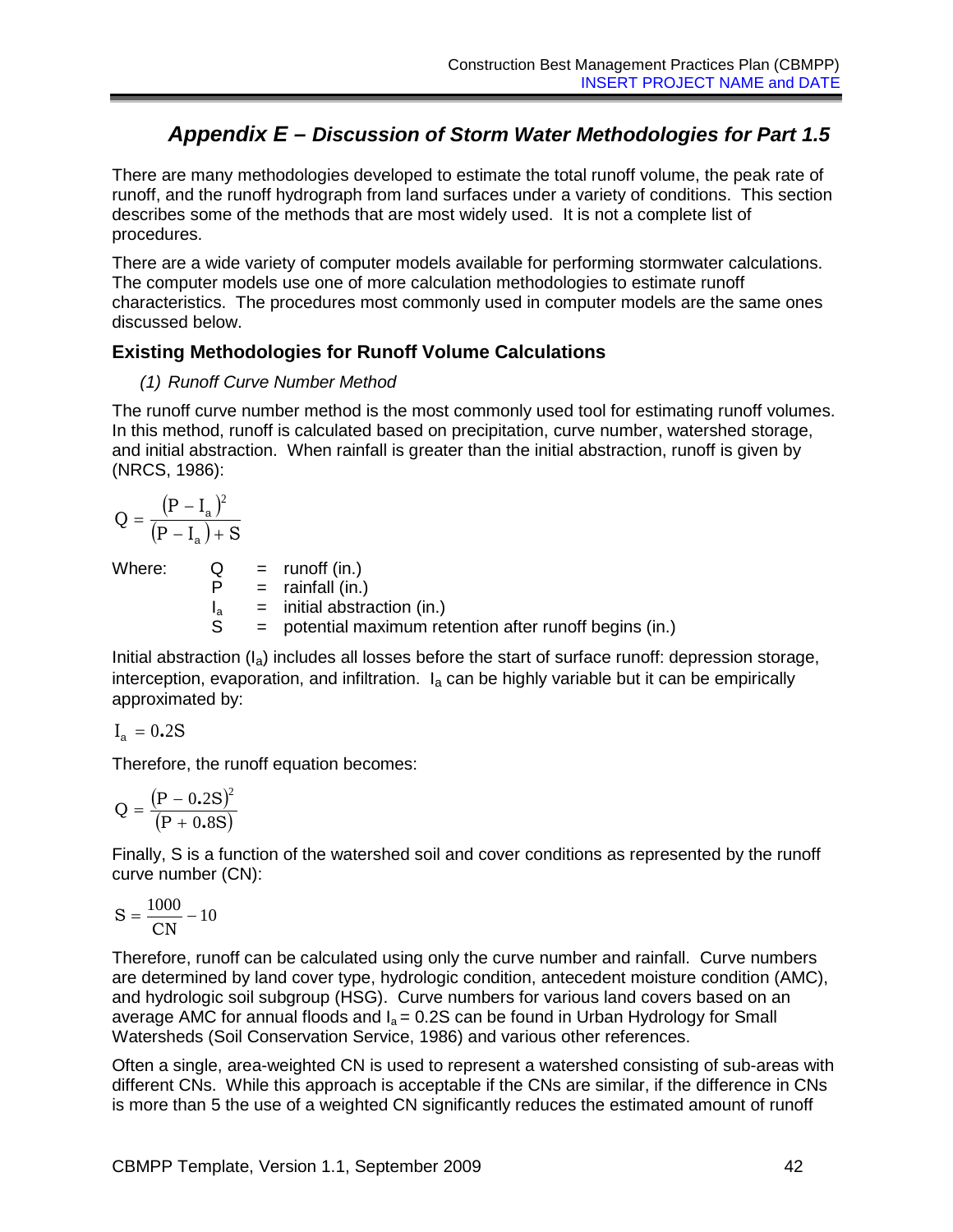from the watershed. This is especially problematic with pervious/impervious combinations. Therefore, the runoff from different sub-areas should be calculated separately and then combined or weighted appropriately.

The CN method is less accurate for storms that generate less than 0.5 inches of runoff. An alternate method for calculating runoff from small storms is the *Small Storm Hydrology Method (SSHM).*

## **Existing Methodologies for Peak Rate/Hydrograph Estimations**

Numerous hydrologic methods are available for estimating peak discharges and runoff hydrographs. The omission of other methods from this manual does not necessarily preclude their use. Determine which method seems to be the most reasonable for the specific situation. Here are some of the most widely used methods:

- Rational Method
- NRCS Runoff Curve Number Methods
- USGS Regional Regression Equations.

## *(1) The Rational Method*

The Rational Method can be used to estimate peak runoff rates from relatively small, highly developed drainage areas (generally less than 200 acre drainage area). The peak runoff rate from a given drainage area is given by:

 $Q_v = C \times I \times A$ 

Where:

| $Q_{V}$ | $=$ peak runoff rate (cfs)                                                                                                    |
|---------|-------------------------------------------------------------------------------------------------------------------------------|
|         | $=$ the runoff coefficient of the area (dimensionless)                                                                        |
|         | $=$ the average rainfall intensity (in/hr) for storm with a duration equal to the<br>time of concentration $(tc)$ of the area |
| A       | $=$ the size of the drainage area (acres)                                                                                     |

Although it is a simple and straightforward method, estimating both the time of concentration  $(t<sub>c</sub>)$ and runoff coefficient introduce considerable uncertainty in the calculated peak runoff rate. In addition, the method was developed for relatively frequent events so the peak rate as calculated above should be increased for more extreme events. For these reasons, the Rational Method should be used only to predict peak runoff rate for very small (e.g. ≤200 acres), highly impervious areas (e.g.  $t_c \le 15$  minutes).

## *(2) SCS (NRCS) Unit Hydrograph Method*

NRCS has developed a system to estimate peak runoff rates and runoff hydrographs using a dimensionless unit hydrograph. The NRCS methodologies are available in several public domain computer models including TR-55 (WinTR-55) computer model, Technical Release 20 (TR-20); Computer Program for Project Formulation Hydrology, and in addition, the U.S. Army Corp of Engineers' Hydrologic Modeling System (HEC-HMS), NRCS NEH 650 Engineering Handbook EFH2, and the U.S. EPA's Storm Water Management Model (SWMM).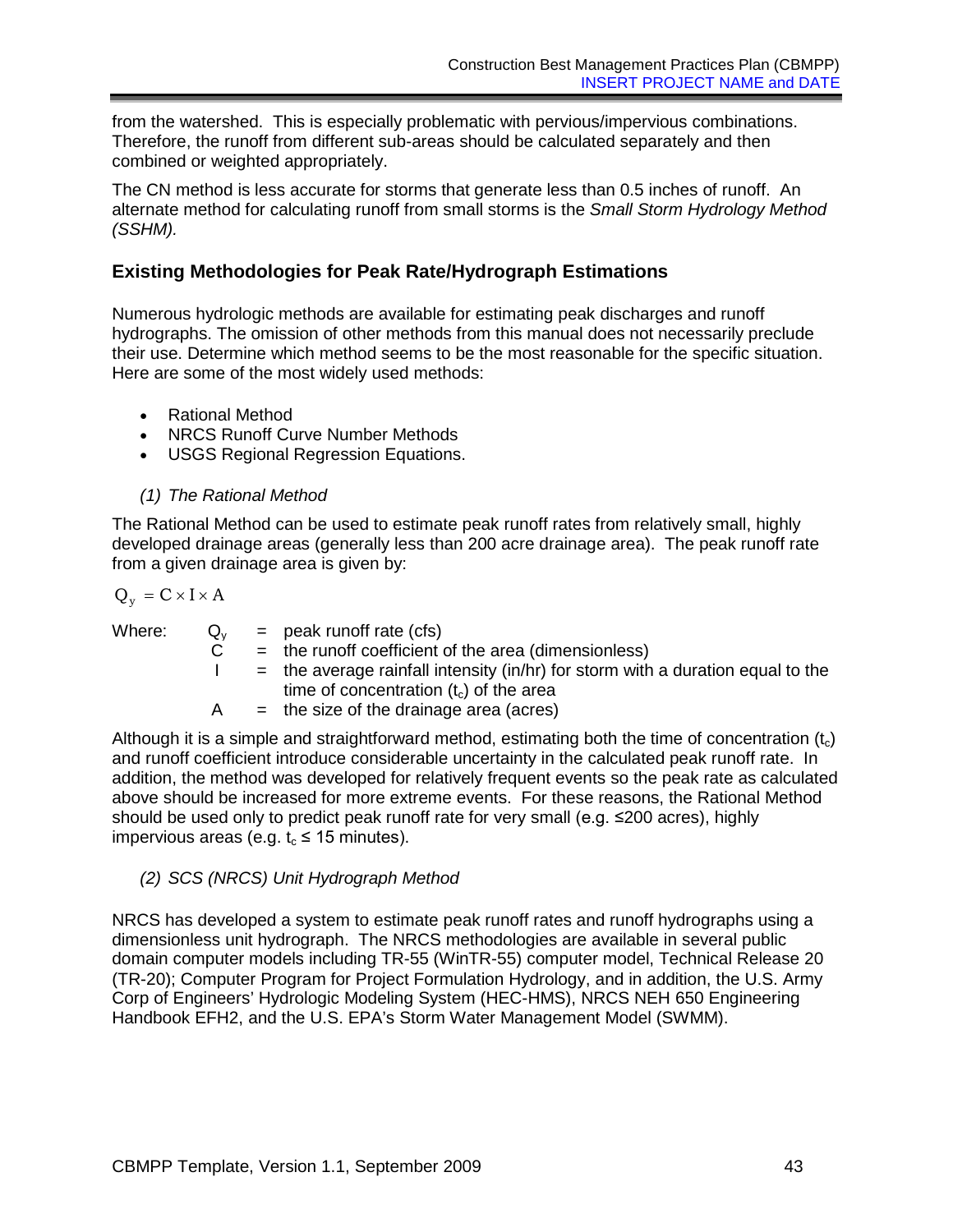### *(3) USGS Regional Regression Equations*

To provide simple methods of estimating flood-peak discharges, the U.S. Geological Survey (USGS) has developed and published equations for every State, the Commonwealth of Puerto Rico, and a number of metropolitan areas in the United States. For more information reference The National Flood-Frequency Program-Methods for Estimating Flood Magnitude and Frequency in Rural and Urban Areas in Alabama (USGS Fact Sheet 088-97, June 1999). A copy of the USGS Fact Sheet 088-97 is available online at: [http://pubs.usgs.gov/fs/fs-088-97/.](http://pubs.usgs.gov/fs/fs-088-97/)

#### **Precipitation Data for Stormwater Calculations**

Current precipitation frequency information and documents are available from NOAA's National Weather Service Hydrometeorological Design Studies Center online at: [http://hdsc.nws.noaa.gov/hdsc/pfds/other/al\\_pfds.html.](http://hdsc.nws.noaa.gov/hdsc/pfds/other/al_pfds.html) These rainfall estimates are recommended for all applicable stormwater calculations.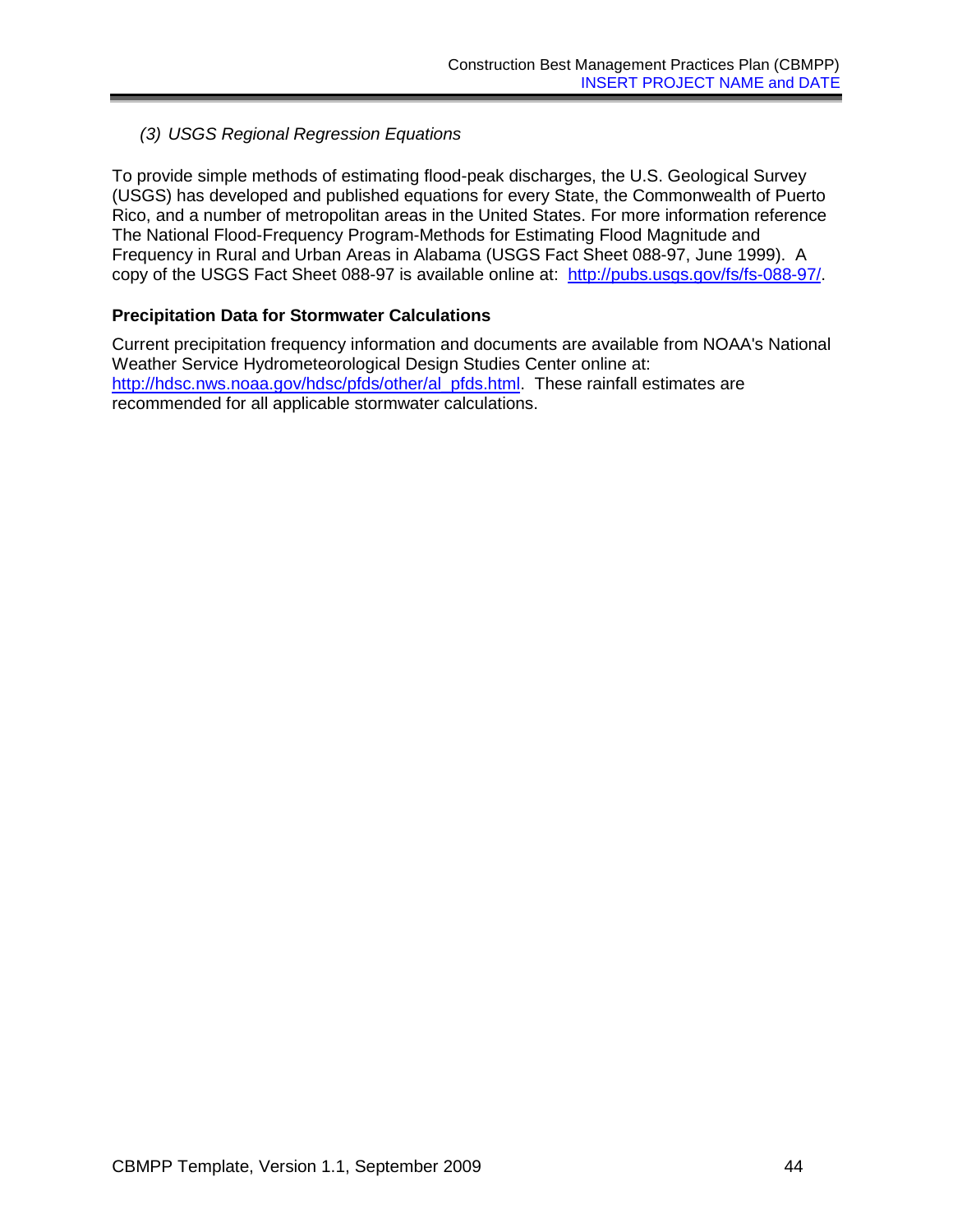## Appendix E – *Sample* Worksheet (for Part 1.5) **(Calculate for each outfall)**

| <b>CBMPP Contact:</b>                       | <b>Outfall No.:</b>                                           |              |              |           |   |                               |                               |                                                        |
|---------------------------------------------|---------------------------------------------------------------|--------------|--------------|-----------|---|-------------------------------|-------------------------------|--------------------------------------------------------|
|                                             | CHANGE IN RUNOFF VOLUME FOR 2-YR, 24-HR STORM EVENT WORKSHEET |              |              |           |   |                               |                               |                                                        |
|                                             |                                                               |              |              |           |   |                               |                               |                                                        |
| <b>PROJECT Name</b>                         |                                                               |              |              |           |   |                               |                               |                                                        |
| <b>Receiving Stream</b><br>Drainage Area(s) |                                                               |              |              |           |   | <b>Receiving Stream Name</b>  |                               |                                                        |
| 2-Year, 24-Hr<br>Rainfall                   |                                                               |              | inches       |           |   |                               |                               |                                                        |
| <b>Total Site Area:</b>                     |                                                               |              | acres        |           |   | Total Outfall Drainage Area:  |                               | acres                                                  |
| Disturbed Area:                             |                                                               |              | acres        |           |   | Total Outfall Disturbed Area: |                               | acres                                                  |
| Pre-construction Conditions:                |                                                               |              |              |           |   |                               |                               |                                                        |
| <b>Cover Type/Condition</b>                 | <b>Soil Type</b>                                              | Area<br>(sf) | Area<br>(ac) | <b>CN</b> | S | la (0.2*S)                    | Q Runoff <sup>1</sup><br>(in) | Runoff<br>Volume <sup>2</sup> ( $\text{ft}^3$ )        |
| Example Woodland                            |                                                               |              |              |           |   |                               |                               |                                                        |
| <b>Example Meadow</b>                       |                                                               |              |              |           |   |                               |                               |                                                        |
| Example Impervious                          |                                                               |              |              |           |   |                               |                               |                                                        |
| <b>TOTAL:</b>                               |                                                               |              |              |           |   |                               |                               |                                                        |
| Post-construction Conditions:               |                                                               |              |              |           |   |                               |                               |                                                        |
| <b>Cover Type/Condition</b>                 | Soil Type                                                     | Area<br>(sf) | Area<br>(ac) | <b>CN</b> | S | la (0.2*S)                    | $Q$ Runoff $1$<br>(in)        | <b>Runoff</b><br>Volume <sup>2</sup> ( $\text{ft}^3$ ) |
|                                             |                                                               |              |              |           |   |                               |                               |                                                        |
|                                             |                                                               |              |              |           |   |                               |                               |                                                        |
|                                             |                                                               |              |              |           |   |                               |                               |                                                        |
|                                             |                                                               |              |              |           |   |                               |                               |                                                        |
|                                             |                                                               |              |              |           |   |                               |                               |                                                        |
| <b>TOTAL:</b>                               |                                                               |              |              |           |   |                               |                               |                                                        |
| $2.36 - 0.36 - 0.02$                        | 10 <sup>3</sup>                                               |              |              |           |   |                               |                               |                                                        |

**2-Year Volume Increase (ft<sup>3</sup> ):**

**2-Year Volume Increase = Post-Construction Conditions Runoff Volume – Pre-Construction Conditions Runoff Volume**

1. Runoff (in) =  $Q = (P - 0.2S)^{2} / (P + 0.8S)$  where

P = 2-Year, 24-Hr Rainfall (in)  $S = (1000 / CN) - 10$ 

2. Runoff Volume (CF) =  $Q$  x Area x 1/12

Q = Runoff (in) Area=Land use area (sf)

**Note: Runoff Volume must be calculated for EACH land use type/condition and soil. The use of a weighted CN value for volume calculations is not acceptable.**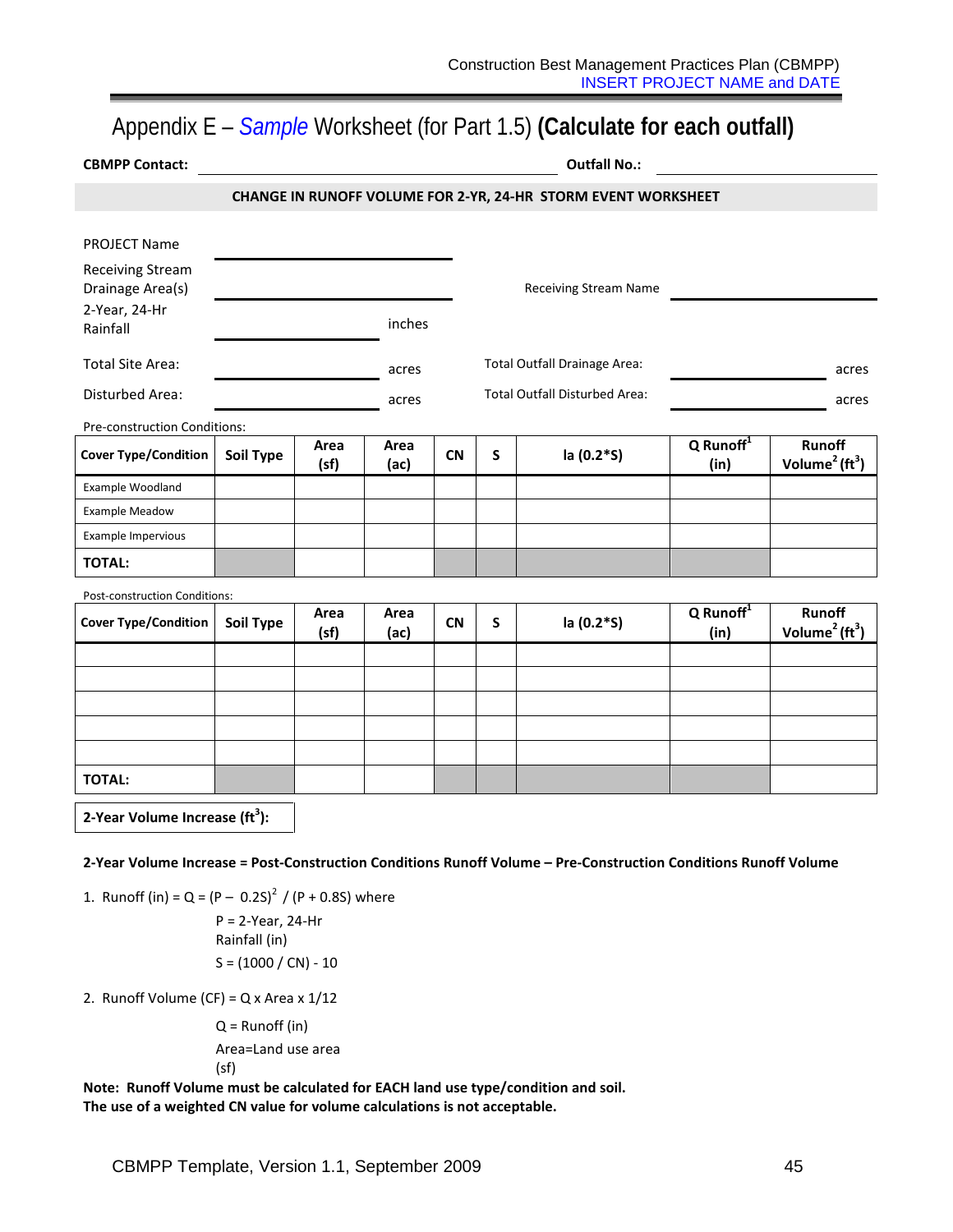## Appendix E Continued





**Figure 1 Example Site Hydrograph for Inclusion in CBMPP**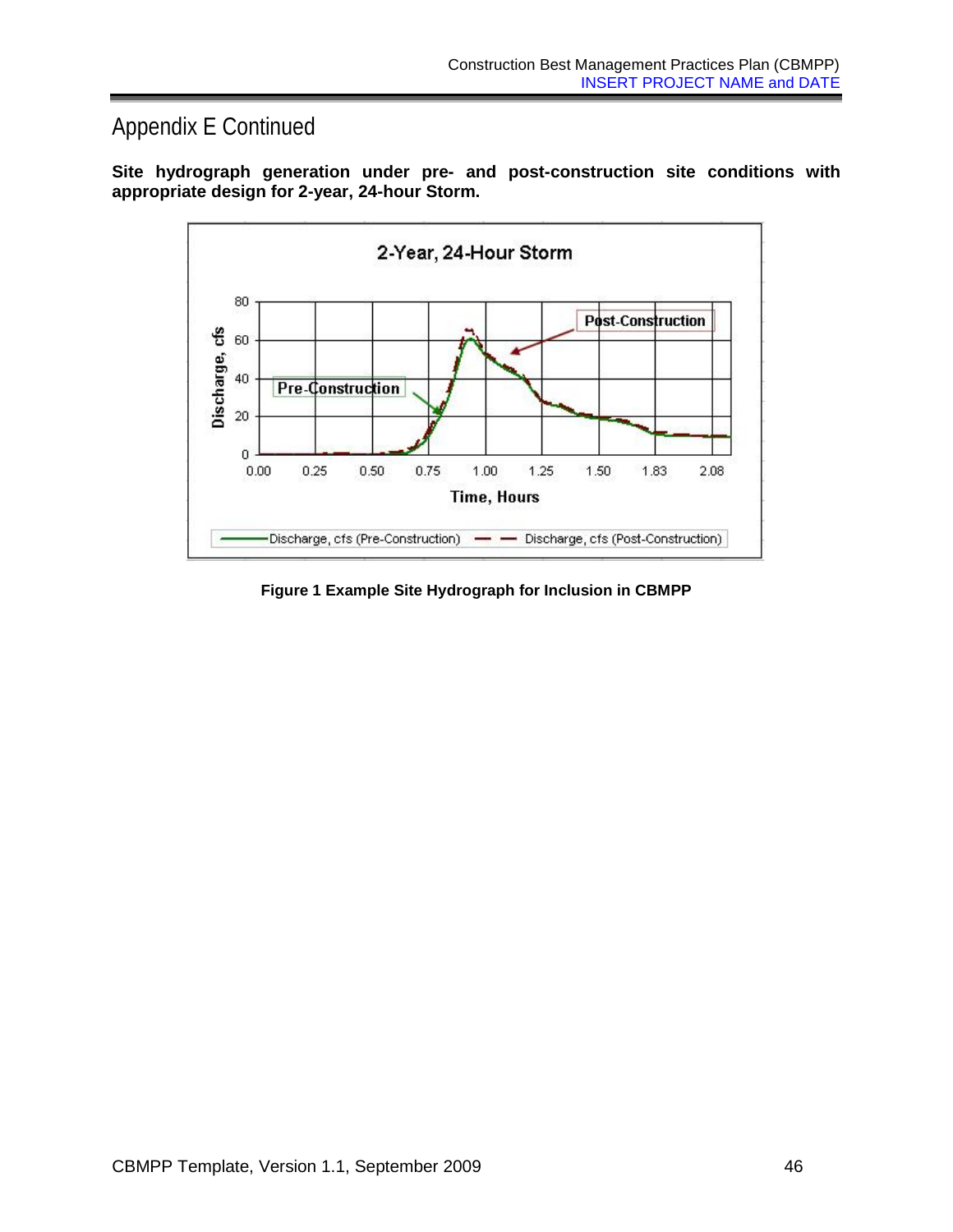# Appendix F – *Sample* Corrective Action Log

## **Project Name: CBMPP Contact**:

| Inspection<br>Date | Inspector<br>Name(s) | <b>Description of BMP Deficiency</b> | <b>Corrective Action Needed (including planned</b><br>date/responsible person) | Date Action<br>Taken/Responsible<br>person |
|--------------------|----------------------|--------------------------------------|--------------------------------------------------------------------------------|--------------------------------------------|
|                    |                      |                                      |                                                                                |                                            |
|                    |                      |                                      |                                                                                |                                            |
|                    |                      |                                      |                                                                                |                                            |
|                    |                      |                                      |                                                                                |                                            |
|                    |                      |                                      |                                                                                |                                            |
|                    |                      |                                      |                                                                                |                                            |
|                    |                      |                                      |                                                                                |                                            |
|                    |                      |                                      |                                                                                |                                            |
|                    |                      |                                      |                                                                                |                                            |
|                    |                      |                                      |                                                                                |                                            |
|                    |                      |                                      |                                                                                |                                            |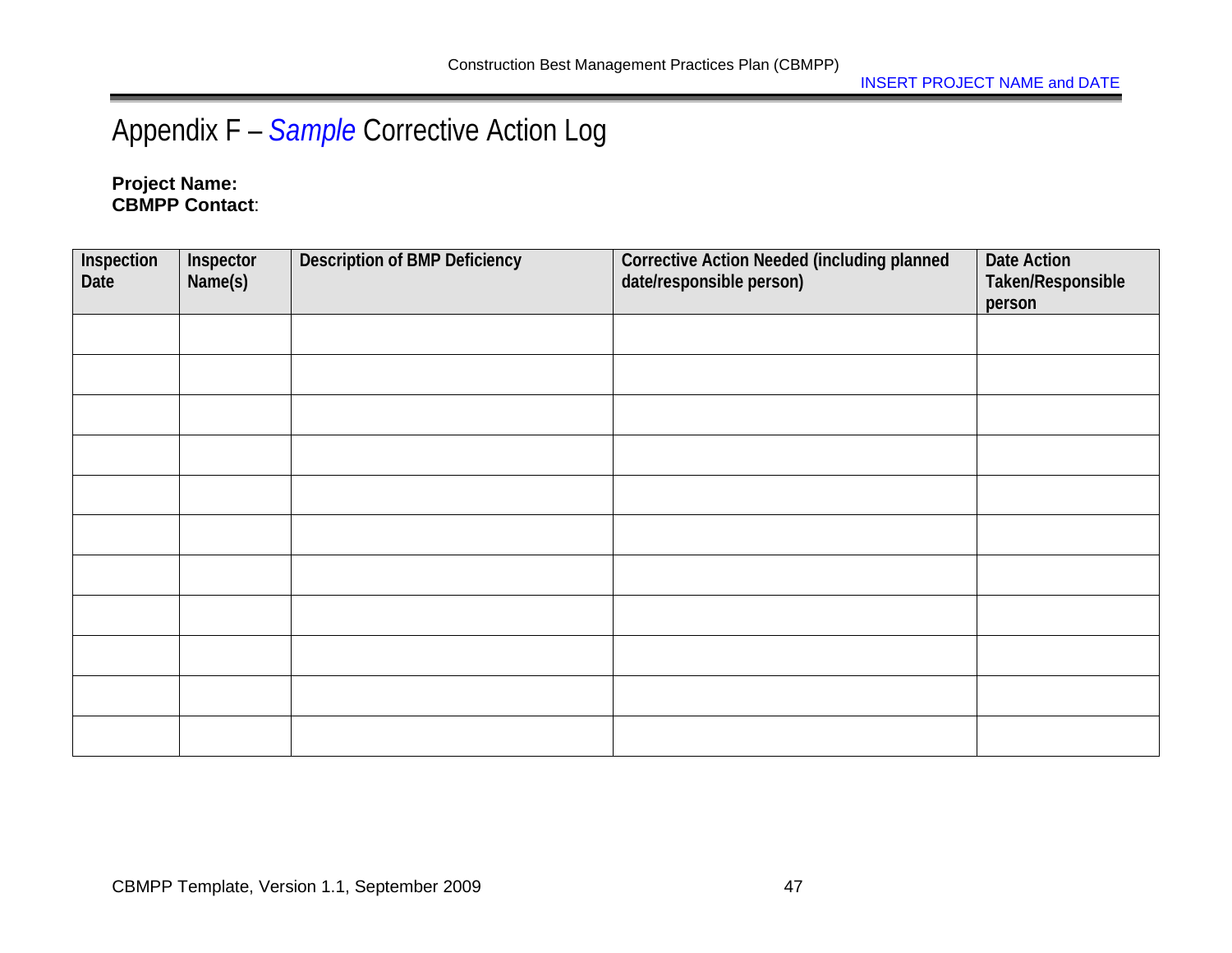# Appendix G – *Sample* CBMPP Amendment Log

### **Project Name: CBMPP Contact:**

| Amendment No. | <b>Description of the Amendment</b> | Date of Amendment | Amendment Prepared by<br>[Name(s) and Title] |
|---------------|-------------------------------------|-------------------|----------------------------------------------|
|               |                                     |                   |                                              |
|               |                                     |                   |                                              |
|               |                                     |                   |                                              |
|               |                                     |                   |                                              |
|               |                                     |                   |                                              |
|               |                                     |                   |                                              |
|               |                                     |                   |                                              |
|               |                                     |                   |                                              |
|               |                                     |                   |                                              |
|               |                                     |                   |                                              |
|               |                                     |                   |                                              |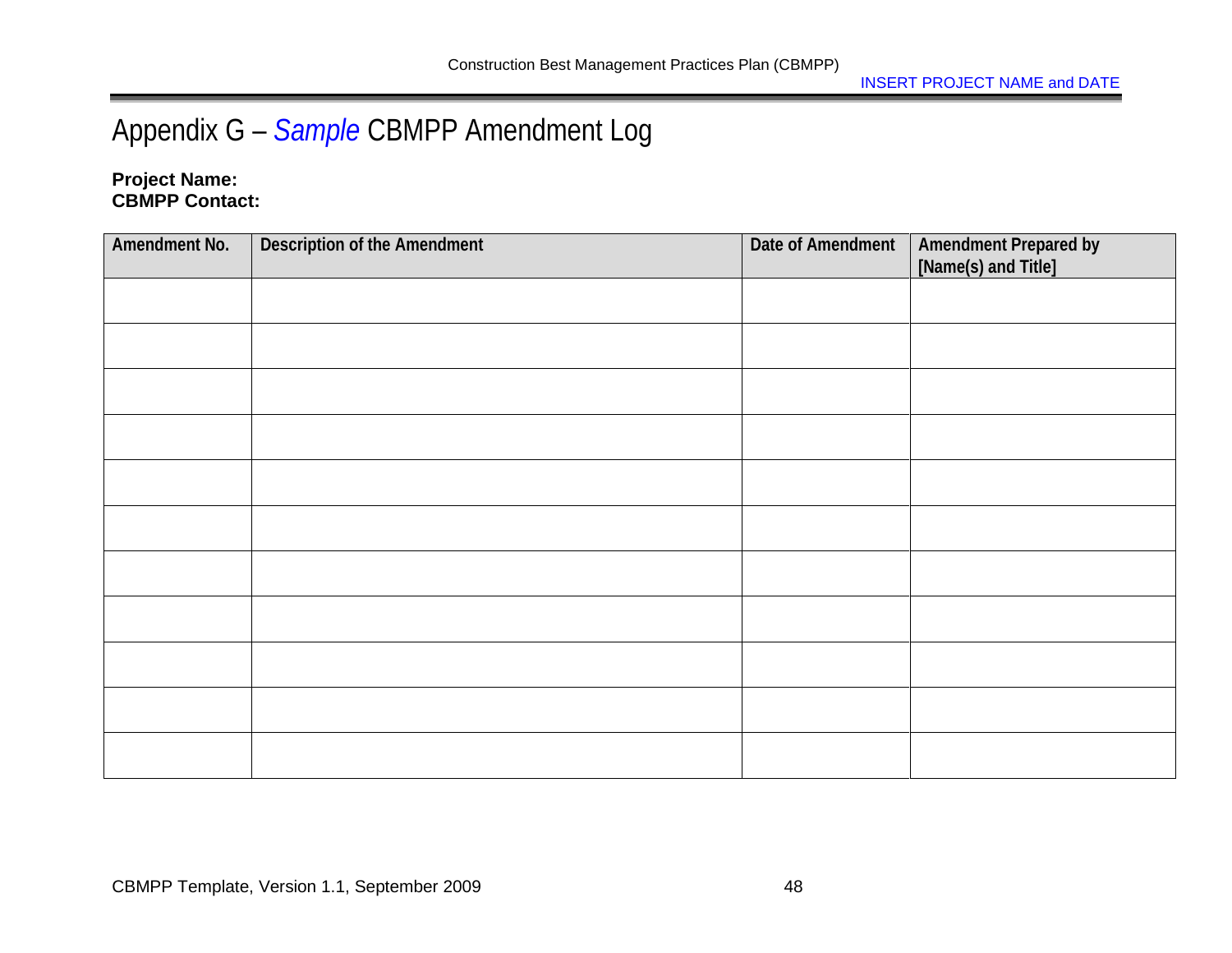# Appendix H – *Sample* Grading and Stabilization Activities Log

**Project Name: CBMPP Contact:** 

| Date<br>Grading<br>Activity<br>Initiated | <b>Description of Grading Activity</b> | <b>Date Grading</b><br><b>Activity Ceased</b><br>(Indicate<br>Temporary or<br>Permanent) | Date When<br>Stabilization<br>Measures are<br>Initiated | Description of Stabilization Measure and<br>Location |
|------------------------------------------|----------------------------------------|------------------------------------------------------------------------------------------|---------------------------------------------------------|------------------------------------------------------|
|                                          |                                        |                                                                                          |                                                         |                                                      |
|                                          |                                        |                                                                                          |                                                         |                                                      |
|                                          |                                        |                                                                                          |                                                         |                                                      |
|                                          |                                        |                                                                                          |                                                         |                                                      |
|                                          |                                        |                                                                                          |                                                         |                                                      |
|                                          |                                        |                                                                                          |                                                         |                                                      |
|                                          |                                        |                                                                                          |                                                         |                                                      |
|                                          |                                        |                                                                                          |                                                         |                                                      |
|                                          |                                        |                                                                                          |                                                         |                                                      |
|                                          |                                        |                                                                                          |                                                         |                                                      |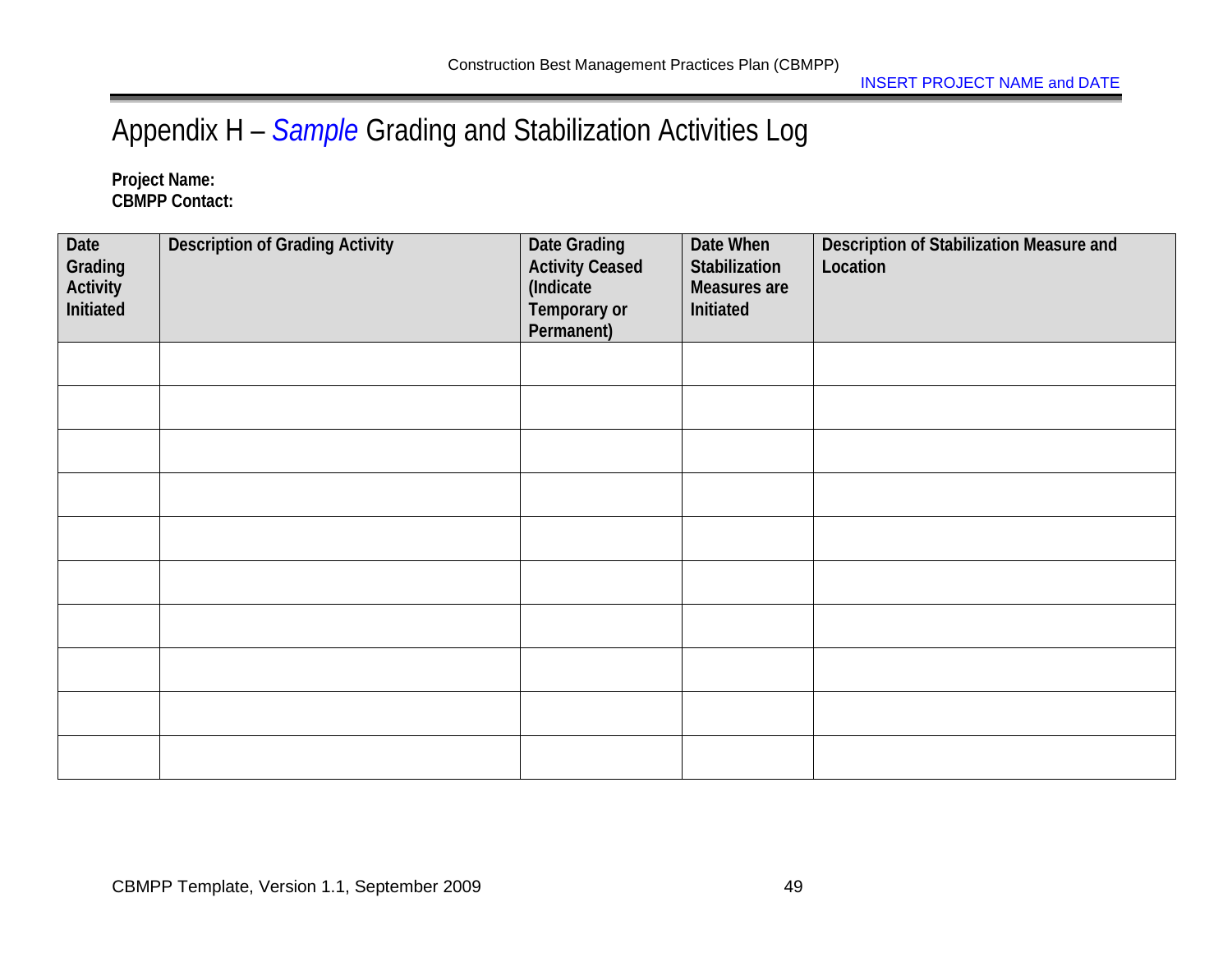# Appendix I – *Sample* CBMPP Training Log (Optional)

## **Stormwater Pollution Prevention Training Log**

|        | Project Name:                                                                                                                                                                                                                        |  |  |
|--------|--------------------------------------------------------------------------------------------------------------------------------------------------------------------------------------------------------------------------------------|--|--|
|        | Project Location:                                                                                                                                                                                                                    |  |  |
|        | Instructor's Name(s):                                                                                                                                                                                                                |  |  |
|        | Instructor's Title(s):                                                                                                                                                                                                               |  |  |
|        | Course Location: <u>contract and contract and contract and contract and contract and contract and contract and contract and contract and contract and contract and contract and contract and contract and contract and contract </u> |  |  |
|        |                                                                                                                                                                                                                                      |  |  |
|        | Stormwater Training Topic: (check as appropriate)                                                                                                                                                                                    |  |  |
| $\Box$ | Erosion Control BMPs <sub><math>\Box</math></sub> Emergency Procedures                                                                                                                                                               |  |  |
| $\Box$ | Sediment Control BMPs □ Good Housekeeping BMPs                                                                                                                                                                                       |  |  |
| ❏      | <b>Non-Stormwater BMPs</b>                                                                                                                                                                                                           |  |  |
|        | Specific Training Objective: Management of the Contract of the Contract of the Contract of the Contract of the Contract of the Contract of the Contract of the Contract of the Contract of the Contract of the Contract of the       |  |  |

## Attendee Roster: *(attach additional pages as necessary)*

| No.            | Name of Attendee | Company |
|----------------|------------------|---------|
|                |                  |         |
| $\overline{2}$ |                  |         |
| 3              |                  |         |
|                |                  |         |
| 5              |                  |         |
| 6              |                  |         |
|                |                  |         |
| 8              |                  |         |
| 9              |                  |         |
| 10             |                  |         |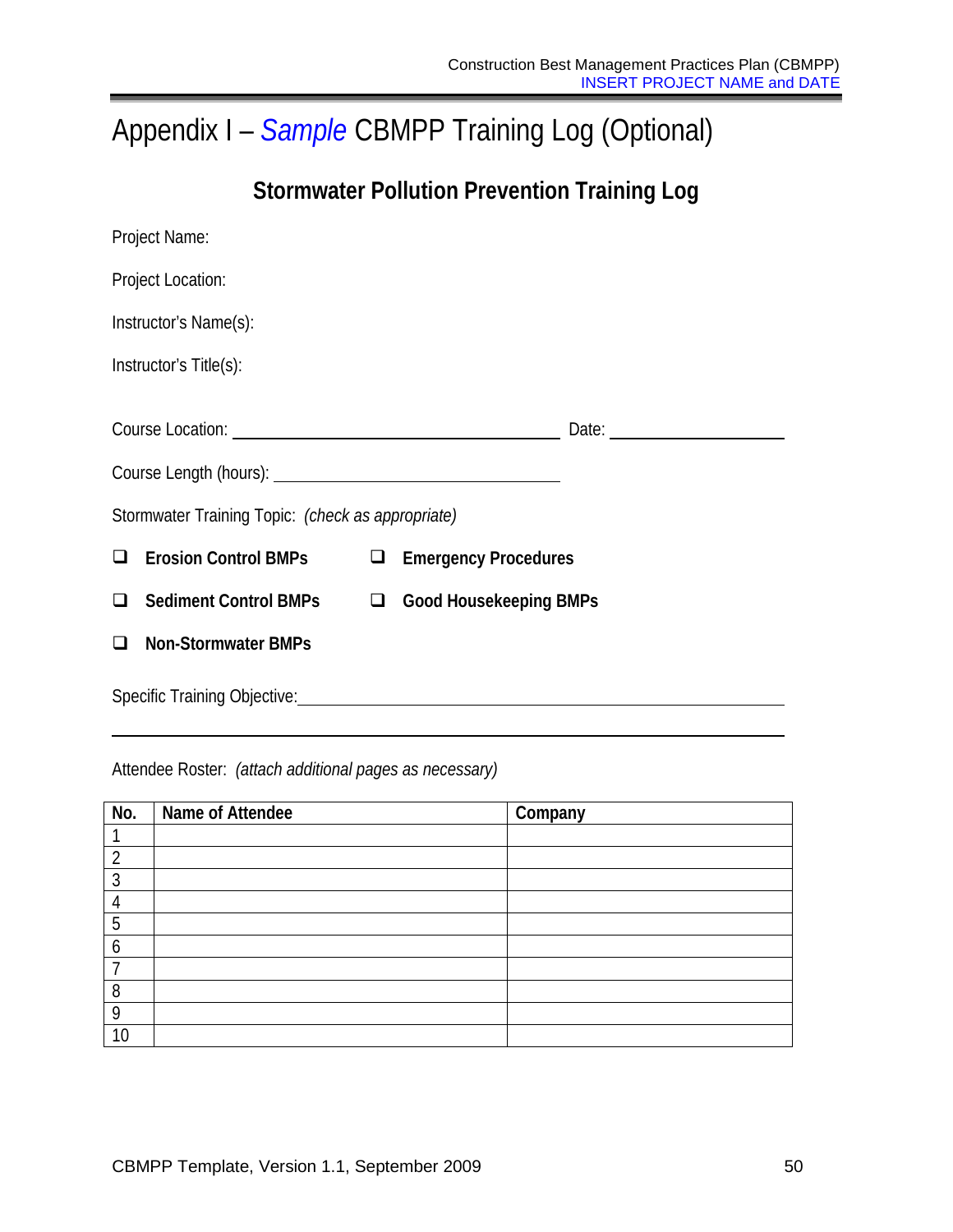# Appendix J – *Sample* Delegation of Authority Form

## **Delegation of Authority**

I, \_\_\_\_\_\_\_\_\_\_\_\_\_\_\_\_\_\_\_\_\_\_\_\_\_\_ (name), hereby designate the person or specifically described position below to be a duly authorized representative for the purpose of overseeing compliance with environmental requirements, including ADEM Admin. Code chap. 335-6-12, at the \_\_\_\_\_\_\_\_\_\_\_\_\_\_\_\_\_\_\_\_\_\_\_\_\_\_\_\_\_\_\_\_\_\_\_\_ construction site. The designee is authorized to sign any reports, stormwater pollution prevention plans and all other documents required by the permit.

| (name of person or position) |
|------------------------------|
|                              |
|                              |
|                              |
|                              |
|                              |

By signing this authorization, I confirm that I meet the requirements to make such a designation as set forth in ADEM Admin. Code r. 335-6-6-.09.

I certify under penalty of law that this document and all attachments were prepared under my direction or supervision in accordance with a system designed to assure that qualified personnel properly gathered and evaluated the information submitted. Based on my inquiry of the person or persons who manage the system, or those persons directly responsible for gathering the information, the information submitted is, to the best of my knowledge and belief, true, accurate, and complete. I am aware that there are significant penalties for submitting false information, including the possibility of fine and imprisonment for knowing violations.

| Name:             |  |
|-------------------|--|
| Company:          |  |
| Title:            |  |
| <b>Signature:</b> |  |
| Date:             |  |